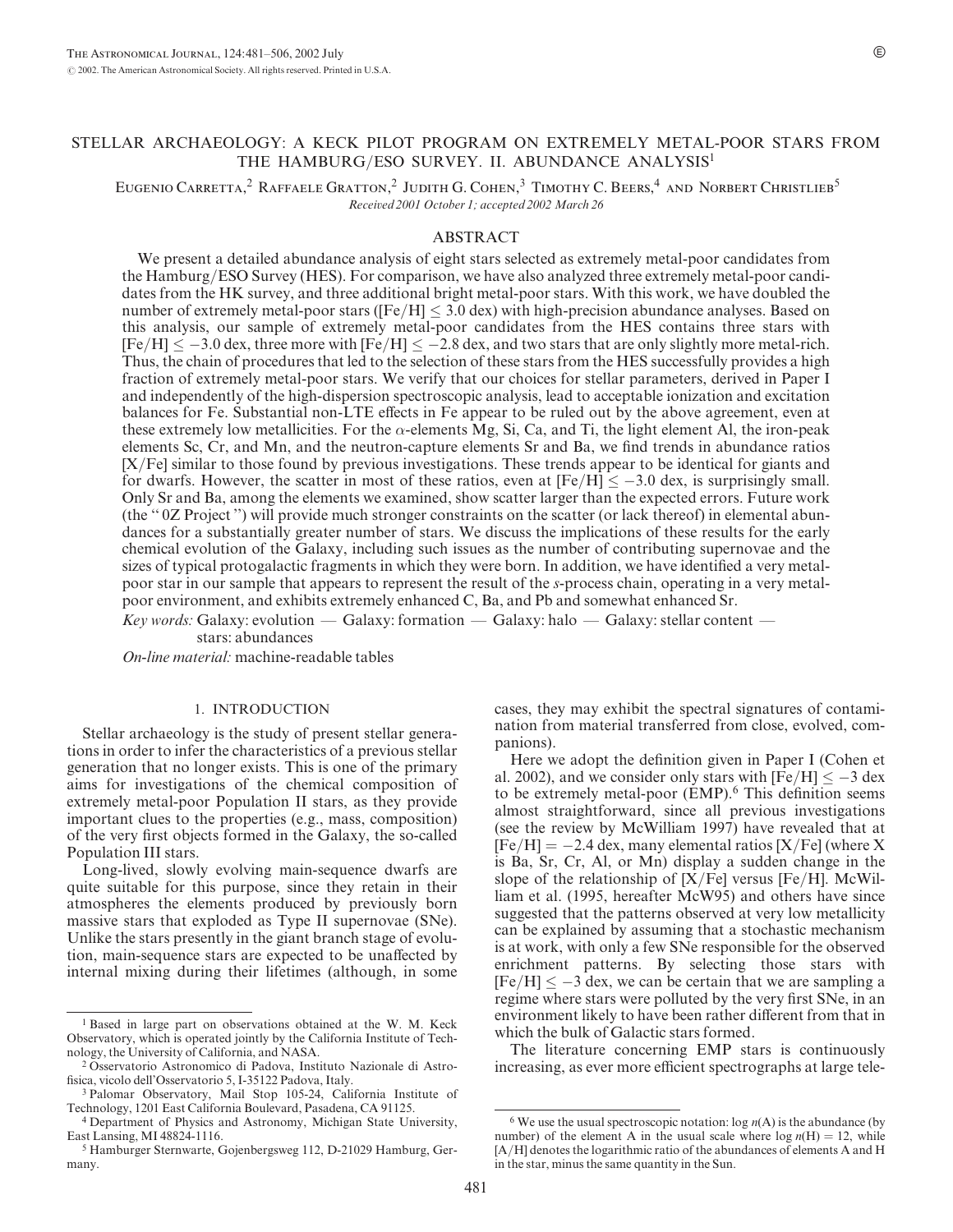scopes come on-line, analysis techniques are refined, and laboratory measurements of fundamental atomic parameters required for detailed abundance analyses are carried out. Interest in this area of astrophysics arises for a number of reasons, since the study of these objects provides insights into such relevant issues as the early chemical evolution of the Galaxy, nucleosynthesis by zero-metallicity massive stars, and the role of the r-process and the s-process in building up the presently observed abundances of neutroncapture elements in stars. Theories of the nucleosynthetic mechanisms themselves benefit from direct comparison with observed abundance ratios in EMP stars, in order to tune model yields. On the other hand, by use of the predicted yields from SNe of different masses, one might attempt to decode the observed run of abundances as a function of metallicity, in order to derive the range of numbers and masses of SNe contributing to the chemical enrichment in various environments, as well as the epochs of the building up of the Galactic elements (see, e.g., Karlsson & Gustafsson 2001).

Moreover, a direct link to the distant universe is provided by dating methods that use cosmochronology (age estimates based on the radioactive decay of unstable heavy nuclei in EMP stars) to provide independent measurements of the ages of the oldest stars in our Galaxy (Sneden et al. 2000; Cayrel et al. 2001a, 2001b; Toenjes et al. 2001), which can be compared with the ages of other apparently primordial objects, such as globular clusters, derived by different methods (see Carretta et al. 2000 and references therein).

The shortcoming, up to now, has been the small size of available stellar samples, due to the relative rarity of EMP stars, their faint apparent magnitudes, and the need for high-resolution, high signal-to-noise ratio  $(S/N)$  spectroscopy to derive their elemental abundances with suitable precision. The presently available sample of such stars is simply too small for statistical studies that might provide strong constraints on the aforementioned problems. In fact, summing up all previous high-dispersion analyses of very metalpoor stars (those with [Fe/H]  $\leq -2.0$  dex), the total sample with published detailed analyses hardly reaches 50 objects.

We are mainly interested in studying the mechanisms involved in the early chemical evolution of the Galaxy. The large intrinsic spread in (some) elemental ratios found at extremely low metallicities requires a very large database, not only to properly sample the observed trends, but, more importantly, to quantify the scatter in the observed elemental abundance distributions as a function of declining metallicity. An increase of available sample sizes for EMP stars by an *order of magnitude* is required to fully understand the nature of the very first generations of Galactic stars.

In our ongoing study, we intend to exploit the recently completed Hamburg/ESO Survey (HES; Wisotzki et al. 1996; Christlieb et al. 2001a, 2001b) to significantly increase the number of EMP candidates with available high-S/N, high-dispersion spectroscopy. Herein we present the results of the Keck pilot program on EMP stars, in which we test the ability of the HES to deliver a large sample of newly identified EMP stars for abundance analysis.

The selection, observations, and data reduction of the present sample are discussed at length in Paper I; the present paper will deal only with the abundance analysis. In  $\S$  2, there is a brief summary of relevant information given in Paper I. The equivalent width measurements and tests of their quality are described in  $\S$  3. The derived abundances are presented in  $\S$  4 and discussed in  $\S$  5. The last section summarizes our current results.

## 2. OBSERVATIONS, DATA REDUCTION, AND ATMOSPHERIC PARAMETERS

The selection, observational details, and the preliminary data reduction of our program stars are discussed in Paper I. Here we briefly summarize the essential information.

Eight candidate EMP stars from the HES were observed with the HIRES spectrograph (Vogt et al. 1994) at Keck I on two nights in 2000 September. On the same nights, we also acquired spectra for three EMP candidates from the HK survey (Beers, Preston, & Shectman 1985, 1992), as well as three well-studied bright metal-poor stars as comparisons. One of the HES stars turned out to be a rediscovery of a star from the HK survey (HE  $2344 - 2800 = CS$  22966-045). The relevant parameters of the observations, as well as photometry and the adopted data analysis for all stars in our sample, are given in Table 1 of Paper I.

A spectral resolving power of  $R = 45,000$  was used with a 0.<sup>786</sup> slit projecting to 3 pixels in the HIRES focal-plane CCD detector, resulting in spectra covering the region from 3870 to 5400 A, with essentially no gaps. The figure of merit, F, as defined by Norris, Ryan, & Beers (2001, hereafter NRB01), is  $\sim 600$  for the *worst* of our spectra, which guarantees the high quality of our observational material. In this paper, we have doubled the sample of high-precision  $(F > 600)$  spectra available for stars with  $[Fe/H] < -3.0$ dex, including three newly discovered EMP stars. Some examples of the spectra are shown in Paper I.

# 2.1. Adopted Atmospheric Parameters

The procedure used to derive  $T_{\text{eff}}$  estimates for our program stars is fully explained in  $\S$  4–6 of Paper I. Very briefly,  $T_{\text{eff}}$  is derived from broadband colors, taking the mean estimates deduced from the dereddened  $V-K$  and V-J colors. We used the grid of predicted broadband colors and bolometric corrections of Houdashelt, Bell, & Sweigart (2000), based on the MARCS stellar atmosphere code (Gustafsson et al. 1975), and corrected the colors for reddening by adoption of the extinction maps of Schlegel, Finkbeiner, & Davis (1998) (see Table 1 in Paper I).

With  $T_{\text{eff}}$  fixed, the gravity log g was obtained using the  $Y^2$  isochrones (Yi et al. 2001); we adopted the 14 Gyr,  $[Fe/H] = -3.3$  isochrone. For the star HD 140283, we adopted the log g obtained by Korn & Gehren (2000), derived from the *Hipparcos* parallax.

Holding  $T_{\text{eff}}$  and log g fixed, the final overall metallicities [A/H] for the stars were obtained iteratively, by matching observed equivalent widths (EWs) with the synthetic ones computed by integrating the equation of transport at different wavelengths along each line for the flux, extracted from a model atmosphere in the grid of Kurucz (1993a), with no overshooting.<sup>7</sup> In fact, Castelli, Gratton, & Kurucz (1997) noted that Kurucz models with the convective overshooting option switched off better reproduce observables in stars other than the Sun. Microturbulent velocities  $v_t$  were

 $7$  Models are interpolated linearly in  $T_{\text{eff}}$  and logarithmically in the other quantities. Note that model atmospheres for stars with  $[Fe/H] < -3$  dex are not interpolated but extrapolated, since the grid of Kurucz does not have models below this metallicity.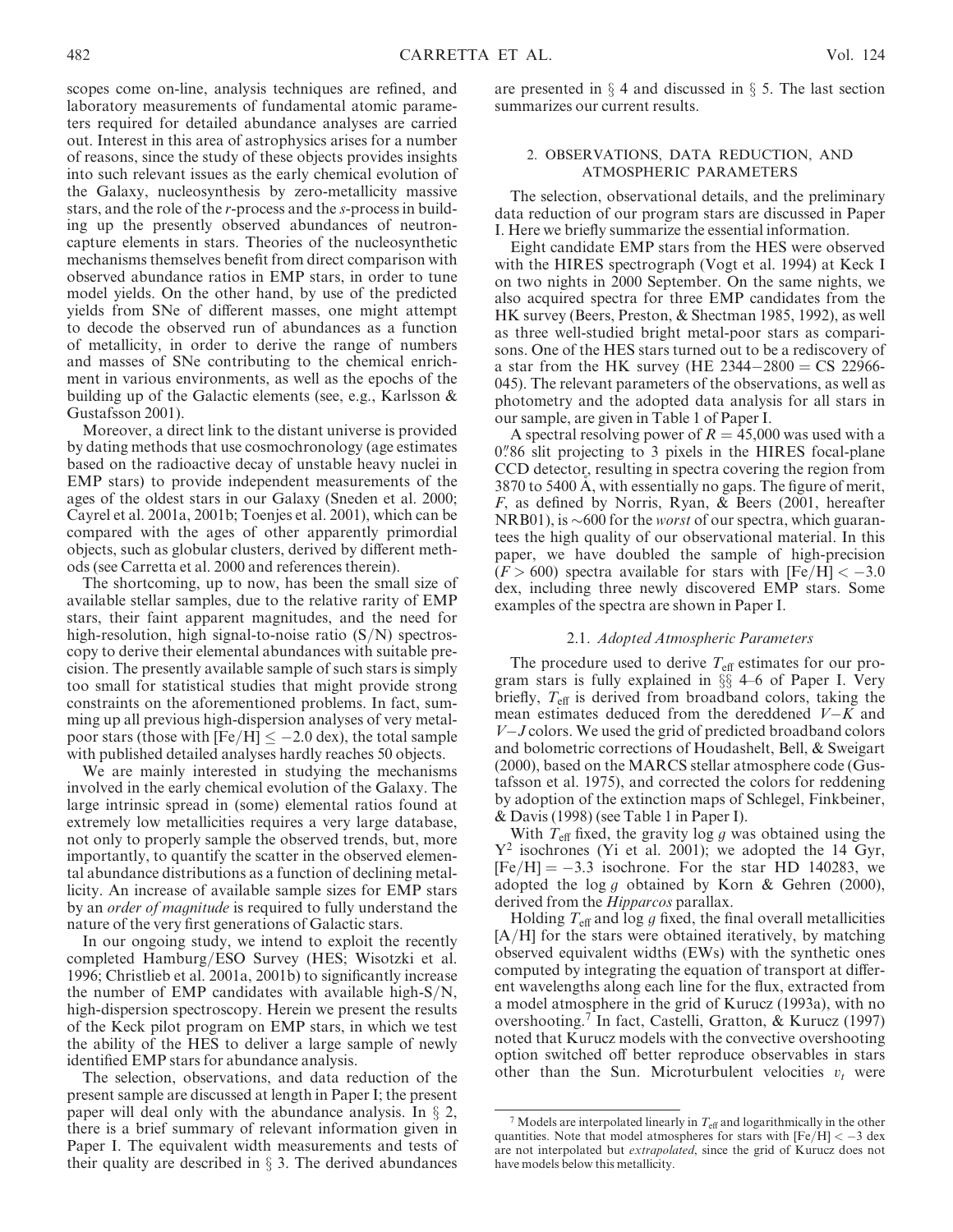|                     |                      |                            |                         | <b>ADOPTED MODEL ATMOSPHERE PARAMETERS</b> |                                                   |                                                              |
|---------------------|----------------------|----------------------------|-------------------------|--------------------------------------------|---------------------------------------------------|--------------------------------------------------------------|
| Star                | $T_{\rm eff}$<br>(K) | $\log g$<br>$(\text{dex})$ | [A/H]<br>$(\text{dex})$ | $v_{t}$<br>$(km s^{-1})$                   | $\Delta$ [Fe/H] <sub>II-I</sub><br>$(\text{dex})$ | $\Delta$ (Fe I/ $\chi$ )<br>$(\text{dex} \, \text{eV}^{-1})$ |
| $HD140283$          | 5750                 | 3.67                       | $-2.44$                 | 1.10                                       | $-0.025$                                          | $-0.064$                                                     |
| $BD + 3^{\circ}740$ | 6355                 | 4.00                       | $-2.70$                 | 1.42                                       | $-0.005$                                          | $-0.063$                                                     |
| $G139-8$            | 6200                 | 4.50                       | $-2.06$                 | 1.02                                       | $-0.116$                                          | $-0.074$                                                     |
| $BS17447-029$       | 6530                 | 4.40                       | $-2.93$                 | 1.94                                       | $-0.268$                                          | $-0.041$                                                     |
| $CS$ 22950-046      | 4730                 | 1.30                       | $-3.30$                 | 2.02                                       | $-0.170$                                          | $-0.072$                                                     |
| $CS$ 22878-101      | 4775                 | 1.30                       | $-3.09$                 | 2.01                                       | $-0.053$                                          | $-0.058$                                                     |
| $HE 2133 - 1426$    | 6300                 | 4.10                       | $-2.83$                 | 1.31                                       | $-0.138$                                          | $-0.045$                                                     |
| HE 2344-2800        | 6625                 | 4.30                       | $-2.56$                 | 1.42                                       | 0.036                                             | $-0.043$                                                     |
| $HE 0024 - 2523$    | 6625                 | 4.30                       | $-2.65$                 | 0.58                                       | $-0.005$                                          | $-0.013$                                                     |
| HE 0130-2303        | 6560                 | 4.30                       | $-2.96$                 | 1.32                                       | $-0.087$                                          | $-0.017$                                                     |
| $HE 0132 - 2429$    | 5310                 | 3.40                       | $-3.59$                 | 1.28                                       | $-0.217$                                          | $-0.146$                                                     |
| $HE 0148 - 2611$    | 6550                 | 4.30                       | $-2.98$                 | 0.78                                       | $-0.309$                                          | 0.002                                                        |
| $HE 0218 - 2738$    | 6550                 | 4.30                       | $-3.54$                 | 0.84                                       | .                                                 | $-0.077$                                                     |
| HE 0242-0732        | $6360^{\rm a}$       | 4.40 <sup>a</sup>          | $-3.21$                 | 0.40                                       | $-0.212$                                          | $-0.150$                                                     |

TABLE 1

<sup>a</sup> Value slightly modified from that of Paper I; see text for details.

derived by eliminating any trend in derived abundances of Fe i lines with the expected EWs (see Magain 1984). The adopted atmospheric parameters are summarized in Table 1.

## 3. EQUIVALENT WIDTHS

Equivalent widths were measured from the one-dimensional, normalized spectra using an automatic routine that determines a local continuum level for each line by an iterative clipping procedure. A fraction  $C$  of the 200 spectral pixels centered on the line to be measured is used; the highest 200C pixels are the initial data set for this process. After various tests, we adopted  $C = 1$  for the spectra of all stars, except the three very bright stars and the two giants from the HK survey. For these stars,  $C = 0.5$  was used.

The lines were then measured by a Gaussian fitting routine using a small spectral region (of width 1.6 times the FWHM) centered on their expected location, based on a preliminary determination of the geocentric radial velocity. A number of lines were discarded at this point based on several criteria (features that were not well centered, that were either too broad or too narrow, etc.). After this first measurement, a relation was set between equivalent width and FWHM for each spectrum, examples of which are shown in Figure 1. This relation was then used to obtain a better determination for each absorption line, invoking a different Gaussian fitting routine. This second routine has only one free parameter for each line, effectively the central depth of the line profile, because the line center's location is fixed by the average radial velocity determined from all the lines measured in the second step. Again, several criteria were used to discard lines at this point in the analysis (e.g., asymmetric error distributions, indicating lines that are not well centered; large residuals compared with expected noise). These procedures allow us to obtain very stable measures of the EWs, with random errors close to those expected from photon noise statistics (Cayrel 1989). Of course, systematic errors may still be present, in particular those related to the adopted reference continua and the relation between equivalent width and FWHM.

Tables 2 and 3 list the final values of the EWs, along with the adopted atomic parameters for all lines in our list. Table



Fig. 1.—Fiducial relation between the FWHM of lines and their EWs for stars HE 0024-2523 (top) and HE 0130-2303 (bottom).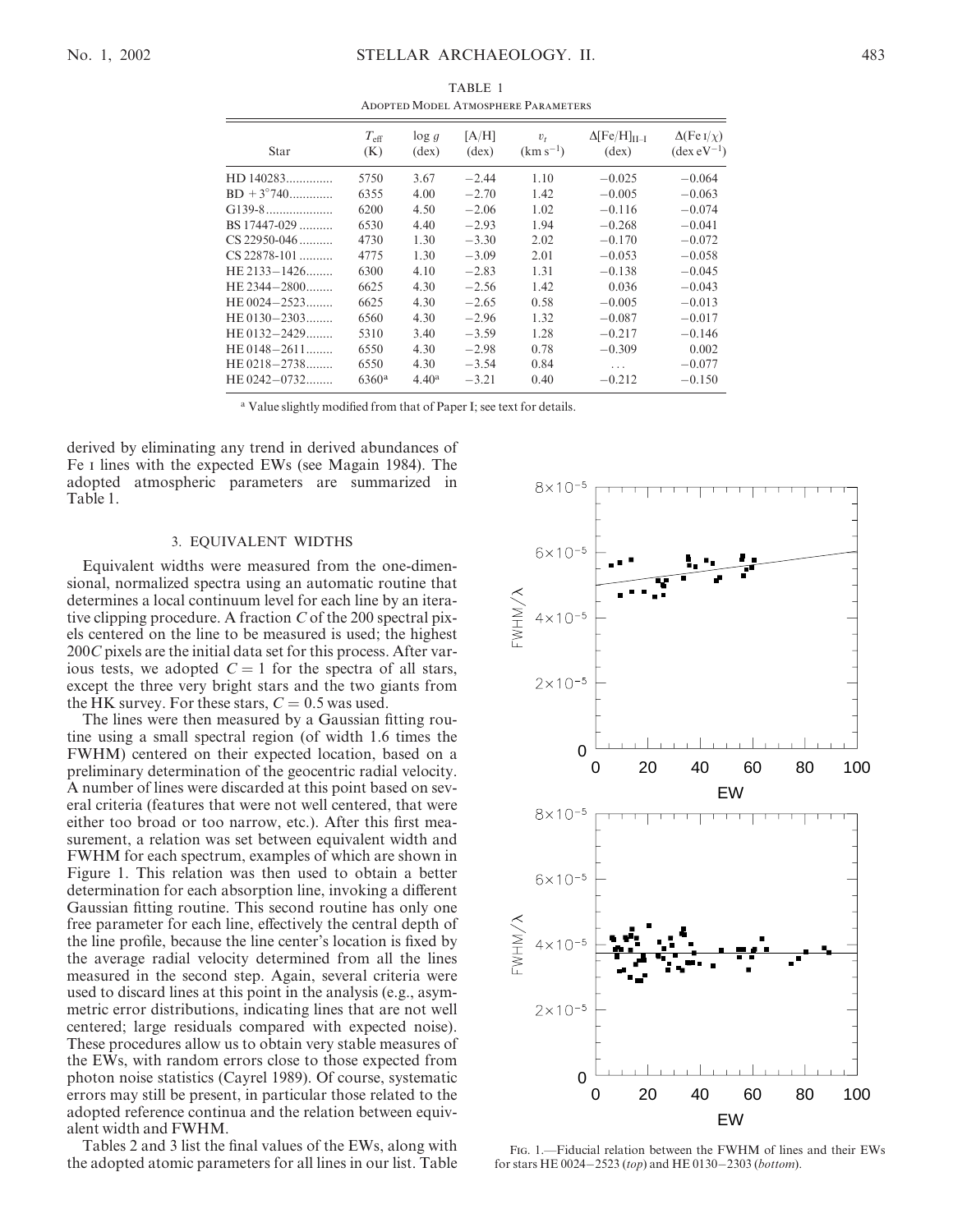TABLE 2 Equivalent Widths for Bright Stars and HK Stars

| Ion               | (A)     | X<br>(eV) | $\log gf$ | Source | HD 140283<br>(mA) | $BD + 3^{\circ}740$<br>(mA) | G139-8<br>(mA) | BS 17447-029<br>(mA)    | CS 22950-046<br>(mA)    | CS 22878-101<br>(mA) |
|-------------------|---------|-----------|-----------|--------|-------------------|-----------------------------|----------------|-------------------------|-------------------------|----------------------|
| $Mg1$             | 4057.52 | 4.34      | $-1.20$   |        | 18.0              | $\cdots$                    | 13.3           | $\cdots$                | 11.2                    | 21.2                 |
| $Mg1$             | 4167.28 | 4.34      | $-1.00$   |        | 28.1              | 11.5                        | 16.7           | $\cdots$                | 15.8                    | 30.6                 |
| $Mg1$             | 4703.00 | 4.34      | $-0.67$   |        | 41.2              | 19.6                        | 30.1           | $\cdot$ $\cdot$ $\cdot$ | 22.8                    | 47.0                 |
| $Mg1$             | 5172.70 | 2.71      | $-0.38$   |        | 139.0             | 101.2                       | 126.0          | 81.3                    | 130.2                   | 150.0                |
| $Mg1$             | 5183.62 | 2.72      | $-0.16$   |        | 156.3             | 115.2                       | 138.0          | 93.7                    | 145.5                   | 187.0                |
| $Al$ I            | 3944.01 | 0.00      | $-0.64$   |        | 64.7              | 33.2                        | 54.3           | 27.2                    | $\cdot$ $\cdot$ $\cdot$ | 83.2                 |
| $Al$ <sub>I</sub> | 3961.52 | 0.00      | $-0.34$   |        | 71.5              | 40.5                        | 57.0           | 28.7                    | 87.1                    | 91.6                 |
| $Si1$             | 3905.53 | 1.91      | $-1.04$   |        | 125.0             | $\cdots$                    | 116.6          | $\cdot$ $\cdot$ $\cdot$ | 136.9                   | 143.9                |

Note.—Table 2 is presented in its entirety in the electronic edition of the Astronomical Journal. A portion is shown here for guidance regarding its form and content.

8 in the Appendix summarizes the comparison between our adopted *qf*'s and the compilation in the NIST database.

In order to evaluate the internal errors in our measurement of EWs, we compare values obtained for two stars in our sample with similar physical parameters. We performed this comparison using two dwarfs [HE 0130-2303, with  $(T_{\text{eff}}$ , log g, [Fe/H],  $v_t$ ) = (6560, 4.3, -2.96, 1.39), and HE 0148–2611, with  $(T_{\text{eff}}$ , log g, [Fe/H],  $v_t$ ) = (6550, 4.3, -3.07, 1.25), respectively] and two giants [CS 22950-046:  $(T_{\text{eff}}$ ,  $log\ g$ , [Fe/H],  $v_t$ ) = (4730, 1.3, -3.30, 2.02); and CS 22878- $101: (T_{\text{eff}}, \log g, [\text{Fe/H}], v_t) = (4775, 1.3, -3.09, 2.01)].$ 

For the two dwarfs, the rms scatter about the regression line between the sets of EWs (see Fig. 2b) is  $4.5 \text{ mA}$ . If we assume that both sets of EWs have equal errors, we can estimate typical errors of 3.2 mA in the EWs. For the giants (Fig. 2*a*), the rms scatter is 7.9 mA, corresponding to an error of 5.6 mA in the EWs for each star. In both cases, these errors are in good agreement with the predicted errors obtained from the formulae derived by Cayrel (1989), given the spectral resolution and the S/N characteristics of our data. This confirms the high quality of the spectra and suggests that no extra sources of noise were introduced by the EW extraction procedure.

An external comparison of our derived EWs for stars in our sample can be carried out using the bright, well-studied, metal-poor stars, as well as the stars selected from HK survey.

HD 140283 is the star with the largest number of entries in the Cayrel de Strobel, Soubiran, & Ralite (2001) catalog (note that our data for this star are of higher quality than those for our typical program stars). Among the large list of previous analyses of this star, we considered three sets of high-quality EWs: Zhao & Magain (1990;  $R \sim 20,000$ ,  $S/N \sim 100$ ), Gratton & Sneden (1994;  $R \sim 50,000$ ,  $S/N \ge 150$ ), and Ryan, Norris, & Beers (1996, hereafter RNB96;  $R \sim 40,000$ ,  $S/N \sim 45$ ). The comparison is shown in the three panels of Figure 3, where the one-to-one correspondence lines are also displayed. The linear regression lines are  $EW_{us} = 0.6$  mA  $+ (0.94 \pm 0.01)EW_{ZM90}$ , with  $\sigma = 2.2$  Å from 59 lines in common,  $EW_{us} = -1.4$  $mA + (1.04 \pm 0.01)EW_{GS94}$ , with  $\sigma = 2.3$  mA from 18 lines in common, and  $EW_{us} = 1.22$  mA + (0.93  $\pm$  0.01)  $\times$ EW<sub>RNB96</sub>, with  $\sigma = 2.3$  mÅ from 74 lines in common. The very small scatter present in these comparisons again agrees well with the theoretically predicted errors and confirms the error estimates given above.

For the two giants from the HK survey in common with the McW95 sample, the linear regression between our measurements and their EWs is  $EW_{\text{MeW95}} = 1.6 \text{ mA} +$  $(1.04 \pm 0.03)$ EW<sub>us</sub>, with  $\sigma = 12.0$  mA from 153 lines in the two stars. The McW95 EWs are on average larger than ours (the average offset is  $4.1 \text{ mA}$ ); the difference increases for stronger lines. The rather large scatter is most likely due to their measurement errors, arising from spectra having a lower resolving power ( $R \sim 22,000$ ) and a lower average S/N (typically 30–40) than ours.

### 4. ABUNDANCE ANALYSIS

Model atmospheres with appropriate parameters (see Table 1) were extracted from the grid of Kurucz (1993a) with the overshooting option switched off, interpolating among the nearest models in the Kurucz grid. The abundance analysis was performed using measured EWs (Tables 2 and 3); the resulting abundances and elemental ratios for each species in each star are listed in Tables 4 and 5 and are discussed below. In these tables,  $n$  is the number of lines used in the analysis of a given ion and  $\sigma$  is the rms scatter in abundance from individual lines for the set of lines used for a particular ion.

The abundances of neutral species are computed with respect to Fe i, while singly ionized species are compared with Fe II abundances to decrease uncertainties due to the choice of atmospheric parameters. Table 6 shows how the choice of a given set of atmospheric parameters might affect the derived abundances. Values in this table are computed by varying, one at a time, the individual atmospheric parameters and comparing the resulting abundances with the original values. The amount of the variation is set by the uncertainties established for each of the parameters. This exercise was carried out for a giant (CS 22950-046) and for a dwarf (HE 2344-2800), in order to span the whole range of  $T_{\text{eff}}$  sampled by program stars. In each case, the first four columns show the sensitivity of abundance ratios to changes in each adopted parameter.

The last column of Table 6 lists for each star the sums (in quadrature) of contributions due to the individual parameters; this provides an estimate of the overall uncertainty in abundance for each species arising from errors in the adopted atmospheric parameters. From Paper I, we derive estimates of our internal errors of about  $\pm 100$  K and  $\pm 0.2$ – 0.3 dex for  $T_{\text{eff}}$  and for log g, respectively. In evaluating the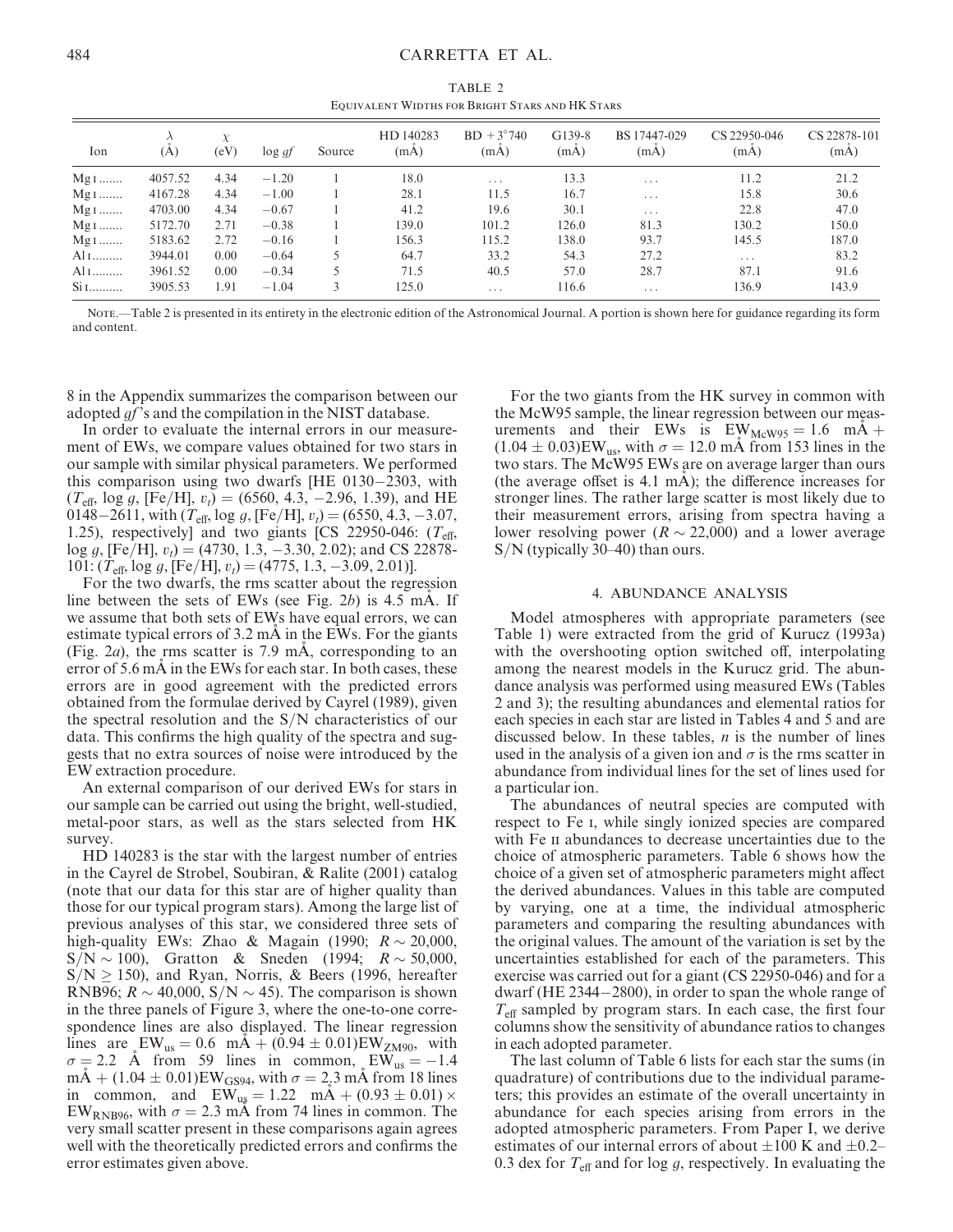| Ion             | (A)     | (eV) | $\log gt$ | Source | HE 2133-1426<br>(mA) | HE 2344-2800<br>(mA) | HE 0024-2523<br>(mA) | HE $0130 - 2303$<br>(mA) | HE 0132-2429<br>(mA) | HE 0148-2611<br>(mA) | HE 0218-2738<br>(mA) | HE 0242-0732<br>(mA) |
|-----------------|---------|------|-----------|--------|----------------------|----------------------|----------------------|--------------------------|----------------------|----------------------|----------------------|----------------------|
| $Mg1$           | 4057.52 | 4.34 | $-1.20$   |        | $\cdots$             | $\cdots$             | .                    | $\cdots$                 | $\cdots$             | $\cdots$             | $\cdots$             | $\cdots$             |
| $Mg1$           | 4167.28 | 4.34 | $-1.00$   |        | 8.1                  | 10.2                 | 8.9                  | 6.7                      | 7.0                  | .                    | $\cdots$             | 11.0                 |
| $Mg1$           | 4703.00 | 4.34 | $-0.67$   |        | 21.6                 | 17.4                 | 20.2                 | 9.8                      | 11.1                 | $\cdots$             | $\cdots$             | $\cdots$             |
| $Mg1$           | 5172.70 | 2.71 | $-0.38$   |        | 103.2                | 91.8                 | 114.1                | 79.7                     | 93.8                 | 67.1                 | 38.0                 | 81.2                 |
| $Mg1$           | 5183.62 | 2.72 | $-0.16$   |        | 119.5                | 102.5                | 134.3                | 85.3                     | 97.8                 | 69.9                 | 51.2                 | 83.8                 |
| Al 1            | 3944.01 | 0.00 | $-0.64$   |        | 41.1                 | 35.2                 | $\cdots$             | 15.7                     | 40.0                 | 10.0                 | $\cdots$             | $\cdots$             |
| $\mathrm{Al}$ I | 3961.52 | 0.00 | $-0.34$   |        | 43.2                 | 40.8                 | 46.8                 | 26.6                     | $\cdots$             | 20.3                 | 13.1                 | 19.0                 |
| $Si$ I          | 3905.53 | 1.91 | $-1.04$   |        | $\cdots$             | $\cdots$             | .                    | 51.0                     | 92.8                 | .                    | 26.9                 | 57.5                 |

TABLE 3 Equivalent Widths for the HES Stars

Note.—Table 3 is presented in its entirety in the electronic edition of the Astronomical Journal. A portion is shown here for guidance regarding its form and content.

TABLE 4Iron Abundances and Elemental Ratios for the Program Stars: Mg to S<sup>c</sup>

| Star                | $\boldsymbol{n}$ | [Fe I/H] | $\sigma$ | $\boldsymbol{n}$ | [Fe II/H] | $\sigma$ | $\boldsymbol{n}$ | [Mg/Fe] | $\sigma$ | $\boldsymbol{n}$ | [A1/Fe] | $\sigma$                | $\boldsymbol{n}$ | [Si/Fe]                 | $\sigma$ | $\boldsymbol{n}$ | [Ca/Fe] | $\sigma$                | $\boldsymbol{n}$ | $[Sc/Fe]$ II | $\sigma$                |
|---------------------|------------------|----------|----------|------------------|-----------|----------|------------------|---------|----------|------------------|---------|-------------------------|------------------|-------------------------|----------|------------------|---------|-------------------------|------------------|--------------|-------------------------|
| HD 140283.          | 49               | $-2.43$  | (0.10)   |                  | $-2.39$   | (0.13)   |                  | 0.32    | (0.20)   |                  | $-0.70$ | (0.09)                  |                  | 0.14                    |          |                  | 0.27    | (0.06)                  |                  | 0.16         | (0.11)                  |
| $BD + 3^{\circ}740$ | 41               | $-2.69$  | (0.11)   | 8                | $-2.63$   | (0.14)   | 4                | 0.35    | (0.16)   |                  | $-0.64$ | (0.10)                  | $\theta$         | $\cdot$ $\cdot$ $\cdot$ | .        |                  | 0.53    | (0.05)                  | $\Delta$         | 0.27         | (0.07)                  |
| $G139-8.$           | 41               | $-2.04$  | (0.11)   |                  | $-2.10$   | (0.13)   |                  | $-0.08$ | (0.21)   |                  | $-0.99$ | (0.16)                  |                  | $-0.12$                 | .        |                  | 0.18    | (0.07)                  |                  | 0.46         | (0.08)                  |
| BS 17447-029        | 12               | $-2.91$  | (0.09)   |                  | $-3.12$   | (0.03)   |                  | 0.02    | (0.01)   |                  | $-0.50$ | (0.18)                  |                  | $\cdots$                |          |                  | 0.28    | (0.04)                  |                  | 0.25         | $\cdots$                |
| $CS$ 22950-046      | 42               | $-3.27$  | (0.10)   |                  | $-3.44$   | (0.14)   |                  | 0.44    | (0.24)   |                  | $-0.52$ | $\cdots$                |                  | 0.49                    | $\cdots$ |                  | 0.25    | (0.06)                  |                  | 0.23         | (0.06)                  |
| $CS$ 22878-101      | 44               | $-3.07$  | (0.11)   | <sub>(</sub>     | $-3.13$   | (0.09)   |                  | 0.68    | (0.20)   |                  | $-0.59$ | (0.06)                  |                  | 0.39                    |          |                  | 0.32    | (0.08)                  |                  | 0.22         | (0.11)                  |
| $HE 2133 - 1426$    | 28               | $-2.81$  | (0.10)   |                  | $-2.88$   | (0.10)   |                  | 0.44    | (0.12)   |                  | $-0.46$ | (0.19)                  |                  | $\cdots$                | .        |                  | 0.44    | (0.12)                  |                  | 0.38         | (0.19)                  |
| HE 2344-2800        | 44               | $-2.53$  | (0.10)   |                  | $-2.43$   | (0.08)   |                  | 0.20    | (0.21)   |                  | $-0.57$ | (0.13)                  |                  | $\cdots$                | $\cdots$ |                  | 0.29    | (0.09)                  |                  | 0.12         | (0.18)                  |
| HE $0024 - 2523$    | 33               | $-2.62$  | (0.19)   |                  | $-2.57$   | (0.04)   |                  | 0.60    | (0.14)   |                  | $-0.38$ | $\cdots$                |                  | $\cdot$ $\cdot$ $\cdot$ |          |                  | 0.59    | (0.17)                  |                  | 0.33         | (0.13)                  |
| HE 0130-2303.       | 31               | $-2.93$  | (0.11)   |                  | $-2.96$   | (0.02)   | 4                | 0.32    | (0.23)   |                  | $-0.60$ | (0.01)                  |                  | $-0.24$                 |          |                  | 0.47    | (0.11)                  |                  | 0.35         | (0.18)                  |
| $HE 0132 - 2429$    | 31               | $-3.56$  | (0.17)   |                  | $-3.72$   | (0.06)   |                  | 0.38    | (0.33)   |                  | $-0.45$ | $\cdots$                |                  | 0.23                    | $\cdots$ |                  | 0.31    | (0.13)                  |                  | 1.18         | (0.03)                  |
| $HE 0148 - 2611$    | 26               | $-2.96$  | (0.15)   |                  | $-3.21$   | (0.09)   |                  | $-0.02$ | (0.11)   |                  | $-0.76$ | (0.06)                  |                  | $\cdots$                | $\cdots$ |                  | 0.32    | (0.18)                  |                  | 0.48         | (0.20)                  |
| HE 0218-2738        | 19               | $-3.52$  | (0.14)   | $\left( \right)$ | .         | $\cdots$ |                  | 0.06    | (0.03)   |                  | $-0.41$ | $\cdots$                |                  | $-0.13$                 | $\cdots$ |                  | 0.34    | $\cdot$ $\cdot$ $\cdot$ |                  | 0.62         | $\cdots$                |
| HE $0242 - 0732$    | 26               | $-3.20$  | (0.19)   |                  | $-3.36$   | (0.13)   |                  | 0.60    | (0.32)   |                  | $-0.65$ | $\cdot$ $\cdot$ $\cdot$ |                  | 0.13                    |          |                  | 0.46    | (0.26)                  |                  | 0.34         | $\cdot$ $\cdot$ $\cdot$ |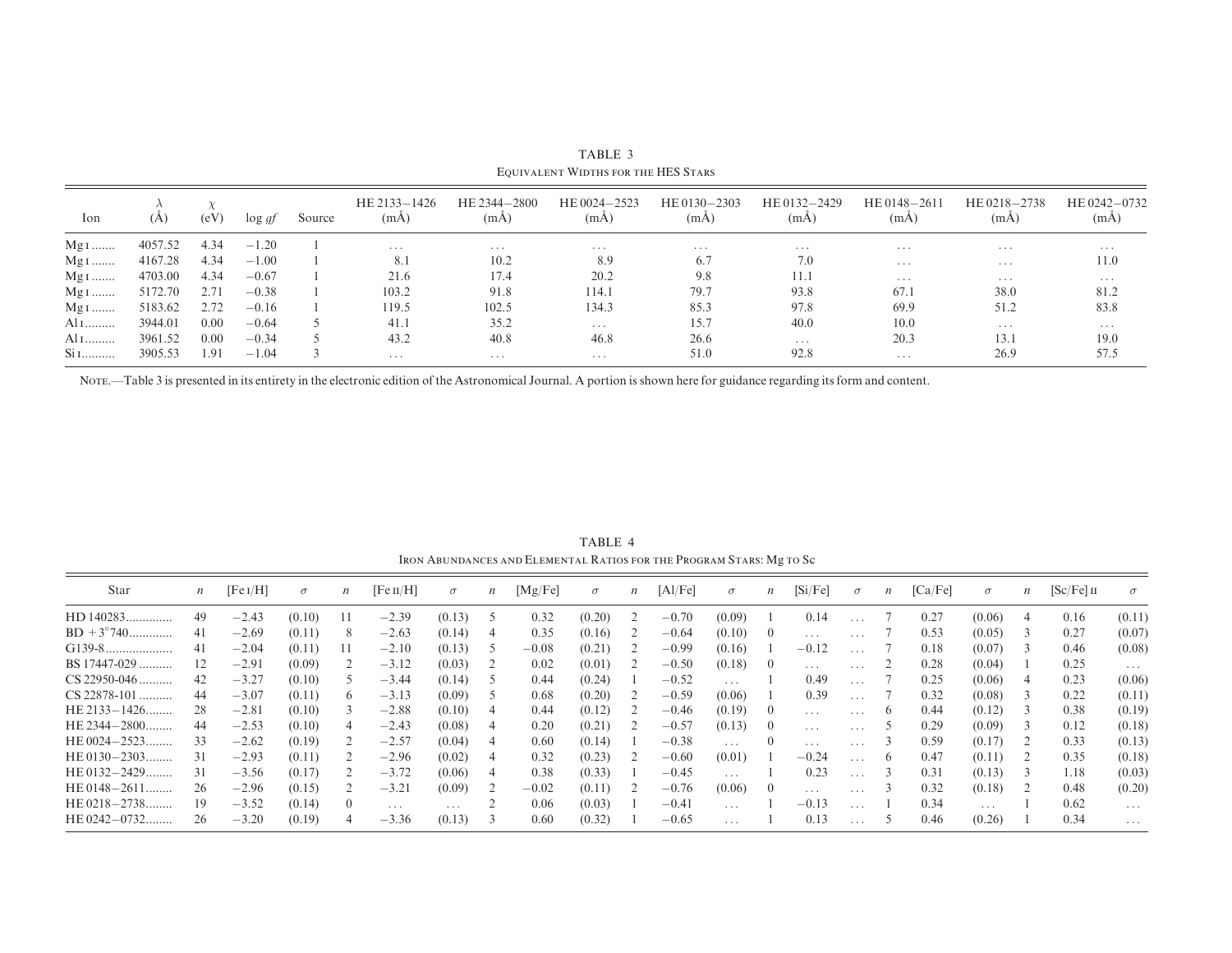

FIG. 2.—Comparison for the sets of EWs measured in  $(a)$  a pair of giants and (b) a pair of dwarfs of the present study, with similar atmospheric parameters.

total errors, we took into account the correlation between the error in  $T_{\text{eff}}$  and the error in log g for each star that arises due to the procedure we adopt to derive surface gravities.

Internal errors in the microturbulent velocity can be checked by using the errors of the relationship between the abundances of Fe i and the expected line strengths. Given the rather large number of measured Fe i lines and the wide range spanned by their intensities, the internal uncertainties in  $v_t$  are quite small ( $\pm 0.12$  km s<sup>-1</sup>), so that the 0.2 km s<sup>-1</sup> adopted in Table 6 can be viewed as a conservative estimate. Unlike abundance analyses of solar-metallicity stars in this range of  $T_{\text{eff}}$ , in these very metal-poor stars the term arising from uncertainties in the microturbulent velocity  $(v_t)$  does not dominate the abundance errors, because of the general overall weakness of the lines (save for a few isolated specific cases such as the Mg  $b$  and Sr  $\pi$  lines).

In the remaining part of this section, we discuss some relevant features of our analysis.

#### 4.1. Iron

Iron abundances for our program stars are summarized in Table 4. There were no credible detections of any Fe ii lines in the spectrum of one dwarf (HE 0218-2738) from the HES sample.

As we will see in the next subsection, the scatter in the differences between abundances derived from Fe i and by Fe ii lines is quite small; we thus feel justified in assuming a constant offset between the Fe ii and Fe i abundances of stars in our sample in order to obtain a value for the  $[Fe II/H]$  ratio for the one star with no measured Fe ii lines (HE 0218–2738). For this star only, we set Fe  $II - Fe I = -0.06$ dex. Abundance ratios of singly ionized species for this star given in Tables 4 and 5 are then referred to the abundance of Fe ii obtained in this way.

According to the strict definition given in Paper I, six stars in the sample can be considered true EMP stars ([Fe/H]  $< -3$  dex): the two giants from the HK survey, and four dwarfs from the HES sample. Two other stars, BS 17447-029 and HE 0130-2303, are borderline, following this definition.

#### 4.1.1. Uncertainties in Fe Abundances

Among the various diagnostics that can be used to test our Fe abundances, we considered the differences between the abundances derived from neutral and singly ionized Fe lines (hereafter  $\Delta$ [Fe/H]<sub>II–I</sub>) and the slopes of the abundances derived from neutral Fe lines with respect to excitation potential [ $\Delta$ (Fe I/ $\chi$ )]. (See Figs. 4a–4b, where both these quantities, derived for each star, are plotted against effective temperature. Values of these parameters are listed for each stars in the last two columns of Table 1.) These diagnostics are useful because both temperatures and gravities were derived independently of our line data (note however that we adjusted  $v_t$  in order to reproduce similar abundances from weak and turbulence-sensitive lines). Ideally, we expect both  $\Delta [Fe/H]_{II-I}$  and  $\Delta (Fe I/\chi)$  to be null. However, there are various reasons why this might not occur in practice: (1) the atomic parameters adopted in our line analysis may themselves contain systematic offsets or trends; (2) our adopted effective temperature scale, or the theoretical isochrone used to derive gravities, may be incorrect; (3) the one-dimensional theoretical constant-flux model atmospheres used throughout this paper may be not an adequate representation of the real stellar atmospheres; (4) departures from LTE in the formation of Fe lines may significantly affect the derived abundances; and (5) observational errors both in the colors (affecting individual temperatures) and in the equivalent widths may introduce significant scatter. We leave aside here other possibilities, such as binarity of some stars, that might be used to explain individual discrepant points.

Clearly, the list of possible concerns is long. It is thus not surprising that both  $\Delta$ [Fe/H]<sub>II-I</sub> and  $\Delta$ (Fe I/ $\chi$ ) exhibit definite zero-point offsets and, also, possible trends with effective temperature (or, equivalently, luminosity). On average we have  $\langle \Delta$ [Fe/H]<sub>II–I</sub> $\rangle = -0.07$  dex with  $\sigma$ ( $\Delta$ [Fe/H]<sub>II–I</sub> $) =$ 0.11 dex (in the sense that abundances from neutral Fe lines are larger than those obtained from singly ionized Fe lines; the error value is the rms scatter of the individual values for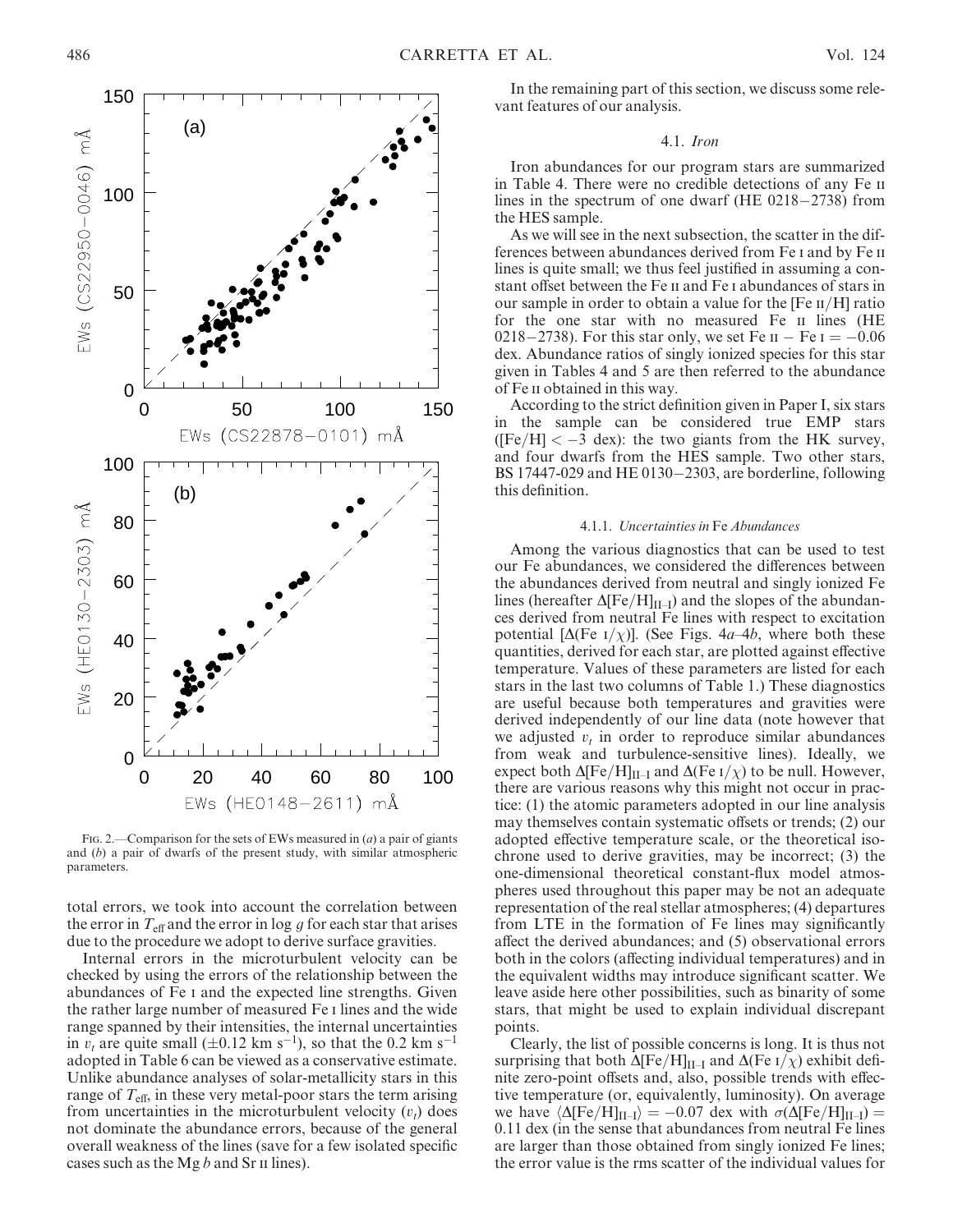

Fig. 3.—Comparison for the sets of EWs measured in HD 140283 in the present study with the works of Zhao & Magain (1990, top left), Gratton & Sneden (1994, bottom left), and Ryan et al. (1996,  $right)$ . The dashed lines indicate equality.

each star) and  $\langle \Delta$ (Fe I/ $\chi$ ) = -0.046 dex eV<sup>-1</sup> with  $\sigma$ [ $\Delta$ (Fe  $\left[1/\chi\right] = 0.025$  dex eV<sup>-1</sup> (where we have excluded HE 0132-2429 and HE 0242-0732, two stars that show obvious large trends of abundances with line excitation, which will be discussed below). If we exclude the two giants, the average value of  $\Delta$ [Fe/H]<sub>II–I</sub> becomes  $-0.06 \pm 0.03$ dex,<sup>8</sup> with a  $\sigma = 0.11$  dex (11 stars). To quantify these values in terms of uncertainties in the atmospheric parameters, we note that a difference in  $\Delta$ (Fe I/ $\chi$ ) of 0.05 dex eV<sup>-1</sup> corresponds to a temperature difference of  $\sim$ 250 K, and that a difference of 0.07 dex in the iron abundances derived from Fe I and Fe II implies a difference of about 0.16 dex in log q.

When considering the implications of these tests, several points should be taken into account:

1. The Fe oscillator strengths we used throughout this paper are the best determinations that we found in the literature; they are discussed at length in a number of papers devoted to the solar Fe abundance (see, e.g., Asplund et al. 2000 and references therein). The transition probabilities for the Fe i lines were used as published, despite the fact that a small offset may exist between values obtained from the absorption experiments of the Oxford group and those from the selective laser-induced excitation experiments by the Hannover group. (A line-to-line comparison shows that these latter values are larger on average by  $\sim 0.03$  dex.) Furthermore, the zero point of Fe ii oscillator strengths is not yet firmly established, and possible offsets of several hundredths of a dex are easily possible (see the discussion in Asplund et al. 2000).

2. Even using the best available oscillator strengths, small offsets in the abundances are also present in a solar analysis done following precepts similar to those adopted for the program stars (LTE, one-dimensional model atmospheres from the Kurucz CD-ROMs, etc.) and EWs from Rutten & van der Zalm (1984). In this case we find Fe abundances of  $log n(Fe) = 7.512 \pm 0.012$  (with an rms scatter of 0.069 dex for individual lines) from 34 Fe i lines, and  $7.450 \pm 0.016$  (rms scatter of 0.085 dex) from 27 Fe II lines (only lines with  $EW < 100$  mÅ were considered, to reduce concerns related to the handling of collisional damping).<sup>9</sup> In view of the roughness of the methods used, these abundances compare quite well with the much more sophisticated results obtained by most recent analyses of the solar photo-

 $8$  The difference is slightly larger for the two giants, being  $-0.11$  dex.

<sup>9</sup> Throughout this paper, collisional damping was considered by multiplying the van der Waals broadening by an enhancement factor given by log  $E = \log(1 + 0.67 \text{ EP})$  (Simmons & Blackwell 1982).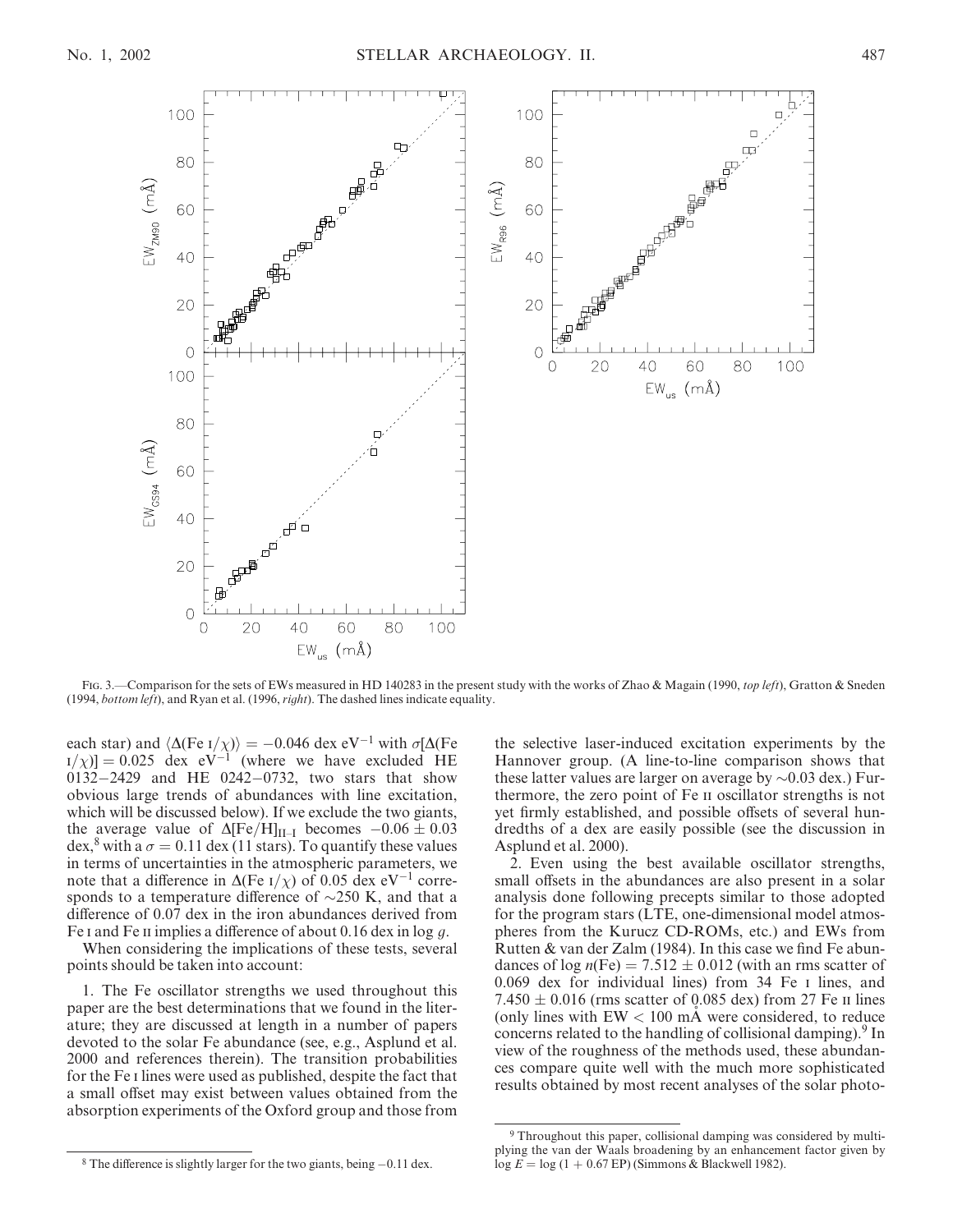TABLE 5 Elemental Ratios for the Program Stars: Ti to Ba

| Star                | $\boldsymbol{n}$ | $[Ti/Fe]$ I | $\sigma$ | $\boldsymbol{n}$ | $[Ti/Fe]$ II | $\sigma$ | $\boldsymbol{n}$ | [Cr/Fe] | $\sigma$ | $\boldsymbol{n}$ | [Mn/Fe]  | $\sigma$                | $\boldsymbol{n}$ | $[Sr/Fe]$ II | $\sigma$ | $\boldsymbol{n}$ | $[Ba/Fe]$ II |
|---------------------|------------------|-------------|----------|------------------|--------------|----------|------------------|---------|----------|------------------|----------|-------------------------|------------------|--------------|----------|------------------|--------------|
| HD 140283.          | 9                | 0.19        | (0.03)   | 19               | 0.19         | (0.08)   | 9                | $-0.25$ | (0.11)   | 6                | $-0.52$  | (0.14)                  |                  | $-0.18$      | (0.15)   |                  | $-1.02$      |
| $BD + 3^{\circ}740$ | 6                | 0.61        | (0.04)   | 16               | 0.39         | (0.06)   | 4                | $-0.10$ | (0.08)   | 3                | $-0.48$  | (0.06)                  |                  | $-0.28$      | (0.02)   |                  | $-0.71$      |
|                     | 9                | 0.27        | (0.05)   | 16               | 0.37         | (0.09)   | 13               | $-0.09$ | (0.12)   | 4                | $-0.55$  | (0.04)                  |                  | $-1.16$      | (0.09)   |                  | $-0.77$      |
| BS 17447-029        | $\overline{0}$   | .           | $\cdots$ | 11               | 0.34         | (0.07)   | 2                | $-0.25$ | (0.03)   | 2                | $-0.59$  | (0.18)                  |                  | 0.16         | (0.06)   |                  | 0.41         |
| $CS$ 22950-046      | 6                | 0.13        | (0.06)   | 17               | 0.18         | (0.17)   | 4                | $-0.58$ | (0.12)   | 3                | $-0.93$  | (0.20)                  |                  | $-0.35$      | (0.04)   |                  | $-1.37$      |
| $CS$ 22878-101      | 13               | 0.23        | (0.10)   | 20               | 0.24         | (0.17)   | 9                | $-0.32$ | (0.24)   | 3                | $-1.05$  | (0.16)                  |                  | $-0.39$      | (0.13)   |                  | $-1.08$      |
| $HE 2133 - 1426$    |                  | 0.54        | (0.07)   | 11               | 0.27         | (0.11)   |                  | $-0.16$ | (0.05)   |                  | $-0.41$  | $\cdots$                |                  | $-0.25$      | (0.05)   |                  | $-0.60$      |
| HE $2344 - 2800$ .  | 5                | 0.65        | (0.02)   | 15               | 0.53         | (0.05)   | 3                | 0.23    | (0.11)   | 3                | 0.12     | (0.14)                  |                  | $-0.15$      | (0.12)   |                  | $-0.55$      |
| HE 0024-2523        | 2                | 0.52        | (0.14)   | 12               | 0.19         | (0.08)   |                  | $-0.52$ | $\cdots$ | $\theta$         | $\cdots$ | .                       |                  | 0.50         | (0.04)   |                  | 1.74         |
| $HE 0130 - 2303$    | $\Omega$         | .           | $\cdots$ | 13               | 0.46         | (0.13)   | 3                | $-0.10$ | (0.14)   |                  | $-0.43$  | $\cdots$                |                  | 0.06         | (0.09)   |                  | $-0.91$      |
| HE $0132 - 2429$    | 5                | 0.51        | (0.06)   | 15               | 0.64         | (0.08)   | 3                | $-0.51$ | (0.05)   |                  | $-0.87$  | (0.03)                  |                  | 0.81         | (0.12)   |                  | $-0.98$      |
| $HE 0148 - 2611$    | $\theta$         | $\cdots$    | $\cdots$ | 9                | 0.37         | (0.14)   |                  | $-0.29$ | (0.08)   | $\left( \right)$ | $\cdots$ | .                       |                  | $-0.82$      | (0.12)   | $\theta$         | $\cdots$     |
| $HE 0218 - 2738$    | $\theta$         | .           | $\cdots$ | 9                | 0.62         | (0.12)   |                  | $-0.16$ | (0.14)   | $\theta$         | .        | $\cdot$ $\cdot$ $\cdot$ |                  | $-0.43$      | $\cdots$ | $\Omega$         | $\cdots$     |
| HE 0242-0732.       | $\Omega$         | .           | .        |                  | 0.25         | (0.05)   |                  | $-0.37$ | (0.14)   | $\theta$         | .        | .                       |                  | $-1.23$      | .        |                  | .            |

spheric spectrum (e.g., Asplund et al. 2000). Our solar analysis yields  $\langle \Delta$ (Fe I/ $\chi$ )) = -0.023 dex eV<sup>-1</sup> with  $\sigma$ [ $\Delta$ (Fe I/  $[\chi]$  = 0.009 dex eV<sup>-1</sup>, which is quite similar to the value we obtain for our very metal-poor program stars. Note, however, that the set of lines used in this solar analysis is disjoint from that used for the stellar analyses, because those lines measurable in extremely metal-poor stars are heavily saturated in the solar spectrum. Line selection is of particular importance for the determination of  $\Delta$ (Fe I/ $\chi$ ), which is also sensitive to the value adopted for the microturbulent velocity. On the other hand, trends of abundances with line excitation have also been found in previous, much more accurate analyses of the solar photospheric spectrum (see, e.g., Grevesse & Sauval 1999). In this respect, it is interesting to note that such a trend is not present when three-dimensional models are used to analyze Fe lines in the solar spectrum (Asplund et al. 2000). Three-dimensional effects may be expected to have an even larger impact on the analysis of metal-poor stars than in the case of the Sun (see Asplund et al. 1999). In fact, because of the lower opacity in the atmospheres, the lines are expected to form deeper in the stars, where the impact of convection is larger and, possibly, the granulation contrast is larger as well.

3. The rms scatter of the individual values of  $\Delta [Fe/H]_{II-I}$ (0.11 dex) roughly agrees with the expected uncertainties. To show this, we assumed that the internal errors in  $T_{\text{eff}}$  are those estimated in Paper I, that is,  $\pm 75$  K, possibly increasing up to  $\pm 150$  K for turnoff stars only. To estimate the corresponding errors in  $log\ g$ , one needs the slope of the isochrone in the region of interest, namely,  $\Delta[\log(g)]$  $T_{\text{eff}}$  ~ 0.003 dex K<sup>-1</sup> along the red giant branch (RGB), and much less ( $\sim$ 0.0005 dex K<sup>-1</sup>) for less evolved evolutionary stages (subgiants and dwarfs). Below the main-sequence turnoff, the slope reverses in sign. Reading the changes in Fe i and Fe ii abundances expected for a 100 K increase in  $T_{\text{eff}}$  from Table 6 (with consequent changes in log g and overall metallicity [A/H]), the resulting value of  $\Delta [Fe/H]_{II-I}$ would be about  $+0.08$  dex for giants and  $-0.04$  and  $-0.08$ dex for subgiants and dwarfs, respectively. When we sum these values in quadrature with the internal error due to uncertainties in the measured EWs, for our Fe ii abundances (typically 0.05 dex for giants and 0.09 dex for dwarfs, where

TABLE 6 Sensitivity of Abundances to Atmospheric Parameters

|                       |                                                      |                                                           | CS 22950-046                                             |                                                              |       |                                                      |                                                           | HE 2344-2800                                             |                                                              |       |
|-----------------------|------------------------------------------------------|-----------------------------------------------------------|----------------------------------------------------------|--------------------------------------------------------------|-------|------------------------------------------------------|-----------------------------------------------------------|----------------------------------------------------------|--------------------------------------------------------------|-------|
| RATIO                 | $\Delta T_{\rm eff}$<br>$(+100 K)$<br>$(\text{dex})$ | $\Delta \log g$<br>$(+0.2 \text{ dex})$<br>$(\text{dex})$ | $\Delta$ [A/H]<br>$(+0.1 \text{ dex})$<br>$(\text{dex})$ | $\Delta v_t$<br>$(+0.2 \text{ km s}^{-1})$<br>$(\text{dex})$ | Total | $\Delta T_{\rm eff}$<br>$(+100 K)$<br>$(\text{dex})$ | $\Delta \log g$<br>$(+0.2 \text{ dex})$<br>$(\text{dex})$ | $\Delta$ [A/H]<br>$(+0.1 \text{ dex})$<br>$(\text{dex})$ | $\Delta v_t$<br>$(+0.2 \text{ km s}^{-1})$<br>$(\text{dex})$ | Total |
| $[Mg/Fe]$             | $-0.039$                                             | 0.010                                                     | 0.005                                                    | 0.036                                                        | 0.044 | $-0.017$                                             | $-0.010$                                                  | 0.000                                                    | $-0.002$                                                     | 0.020 |
| $[A1/Fe]$             | $-0.031$                                             | $-0.004$                                                  | $-0.005$                                                 | $-0.049$                                                     | 0.062 | $-0.004$                                             | 0.004                                                     | 0.000                                                    | 0.019                                                        | 0.019 |
| $[Si/Fe]$             | 0.004                                                | $-0.044$                                                  | $-0.008$                                                 | $-0.002$                                                     | 0.063 | 0.000                                                | 0.007                                                     | 0.000                                                    | 0.011                                                        | 0.011 |
| $[Ca/Fe]$             | $-0.035$                                             | 0.022                                                     | 0.008                                                    | 0.046                                                        | 0.047 | $-0.012$                                             | $-0.004$                                                  | $-0.001$                                                 | 0.005                                                        | 0.014 |
| $[Sc/Fe]$ $\text{II}$ | 0.048                                                | $-0.005$                                                  | 0.002                                                    | $-0.023$                                                     | 0.047 | 0.029                                                | $-0.003$                                                  | 0.000                                                    | 0.012                                                        | 0.031 |
| $[Ti/Fe]$ $1$         | 0.012                                                | 0.032                                                     | 0.011                                                    | 0.058                                                        | 0.084 | 0.006                                                | 0.004                                                     | 0.001                                                    | 0.027                                                        | 0.028 |
| $[Ti/Fe]$ $\mu$       | 0.037                                                | $-0.004$                                                  | 0.002                                                    | $-0.021$                                                     | 0.037 | 0.021                                                | $-0.003$                                                  | 0.000                                                    | $-0.003$                                                     | 0.020 |
| $[Cr/Fe]$ $1$         | $-0.001$                                             | 0.023                                                     | 0.004                                                    | 0.017                                                        | 0.038 | 0.007                                                | 0.004                                                     | 0.001                                                    | 0.014                                                        | 0.016 |
| $[Mn/Fe]$             | 0.012                                                | 0.012                                                     | $-0.004$                                                 | $-0.047$                                                     | 0.056 | 0.021                                                | 0.004                                                     | 0.003                                                    | 0.009                                                        | 0.024 |
| $[Fe I/H]$            | 0.103                                                | $-0.043$                                                  | $-0.017$                                                 | $-0.066$                                                     | 0.078 | 0.072                                                | $-0.007$                                                  | 0.003                                                    | $-0.030$                                                     | 0.076 |
| $[Fe II/H]$           | 0.020                                                | 0.051                                                     | 0.008                                                    | $-0.046$                                                     | 0.107 | 0.017                                                | 0.069                                                     | 0.002                                                    | $-0.019$                                                     | 0.039 |
| $[Sr/Fe]$ $\text{II}$ | 0.067                                                | $-0.039$                                                  | $-0.008$                                                 | $-0.108$                                                     | 0.109 | 0.040                                                | $-0.013$                                                  | $-0.002$                                                 | $-0.066$                                                     | 0.076 |
| $[Ba/Fe]$ $\pi$       | 0.076                                                | $-0.005$                                                  | 0.004                                                    | 0.005                                                        | 0.069 | 0.046                                                | $-0.011$                                                  | 0.001                                                    | 0.013                                                        | 0.045 |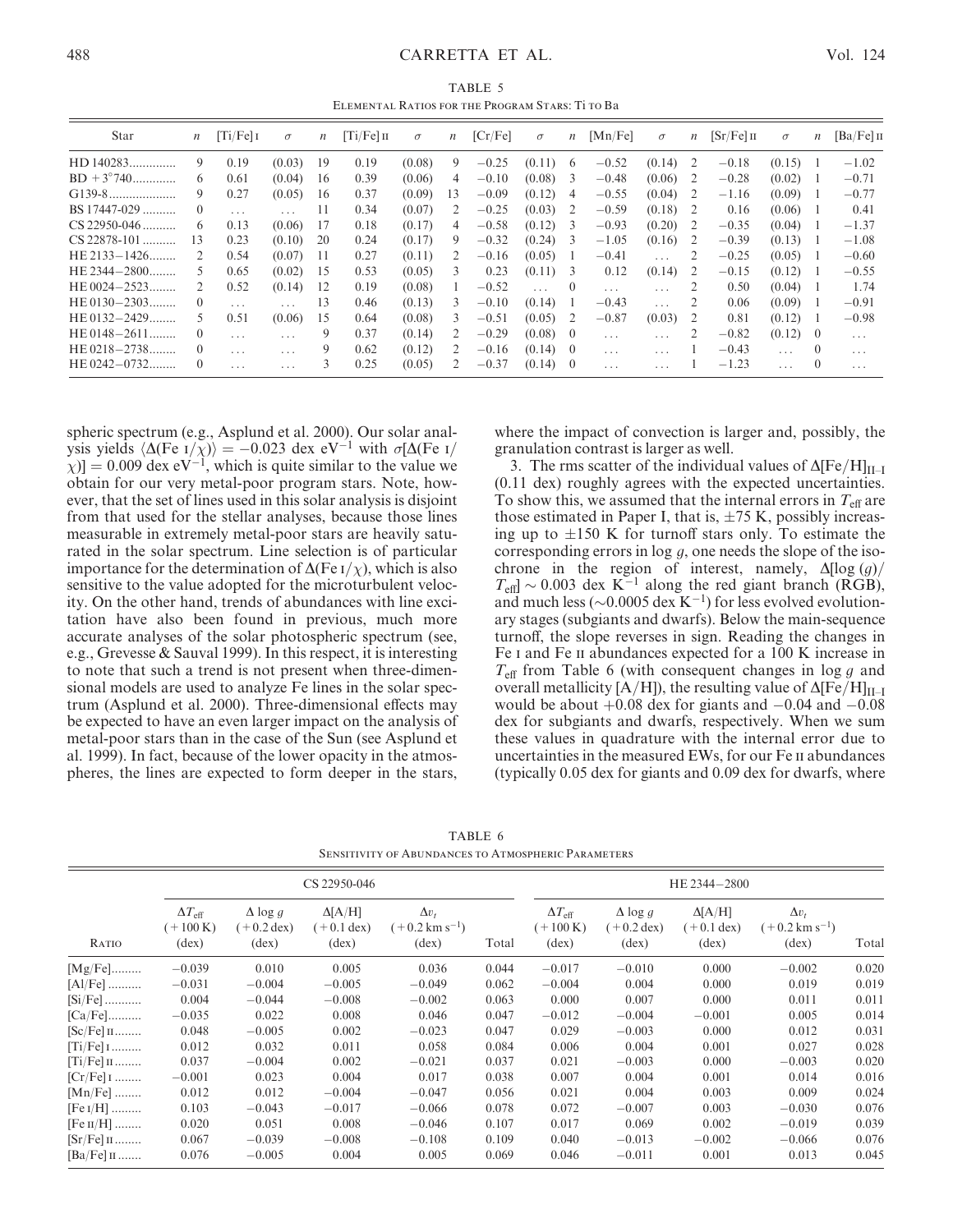

FIG. 4.— $(a)$  Differences of abundances of iron from singly ionized and neutral lines as a function of adopted temperatures for program stars. The dashed line is the value for the Sun, while the solid line is the average value from dwarfs in our sample. Arrows on the left and on the right side of the figure indicate the change in Fe  $\text{II}$  – Fe I resulting from a change of  $+100 \text{ K}$ in  $T_{\text{eff}}$  for a giant and a dwarf, respectively. (b) Slope of the relationships of iron abundances log  $n(Fe)$  vs. excitation potential as a function of the adopted  $T_{\text{eff}}$ . The circled dot is the position of the Sun in these plots. In both panels (and in following figures) larger symbols indicate giant and/or subgiant stars in our sample, i.e., stars with surface gravity greater than  $log g = 3.8$ 

only a few lines were usually observed), we find that the observed scatter in the values of  $\Delta [Fe/H]_{II-I}$  is reproduced.

4. An interesting feature of our analysis is that adoption of a systematically incorrect  $T_{\text{eff}}$  scale would, as described above, yield values of  $\Delta$ [Fe/H]<sub>II–I</sub> of opposite signs for dwarfs and giants when the resulting changes in log g were included. However, a larger sample is probably needed to explore this possibility. Again, adoption of realistic threedimensional model atmospheres for the program stars might provide better insight into this issue (Asplund et al. 1999).

For most of the sample stars, the general trends shown in Figure 4 can probably be explained by  $T_{\text{eff}}$  scale errors or model atmosphere uncertainties. However, two stars (HE 0132-2429 and HE 0242-0732) display trends of abundance with excitation potential  $[\Delta(\text{Fe I}/\chi)] \leq -0.15$  that are much larger than can be induced by typical errors in the stellar parameters, primarily in the effective temperature. The trend found for HE 0132-2429 is clearly significant and does not depend on inclusion or not of one or two lines (see Fig. 5). The situation for HE 0242-0732 was less clear, since most of the apparent trend obtained when the atmospheric parameters of Paper I were used for this star was due to a single line.

In order to remove these trends, effective temperatures much lower (by  $\sim$  500 K) than those given by the colors would be required. Such differences cannot be due to the reddening corrections, because these are too small. Furthermore, effective temperatures derived from the H $\delta$  profiles support the high  $T_{\text{eff}}$  values given by the colors (see Paper I;



Fig. 5.—Run of iron abundances with excitation potential for HE 0132-2429 and HE 0242-0732, the two stars that appear anomalously low in Fig. 4.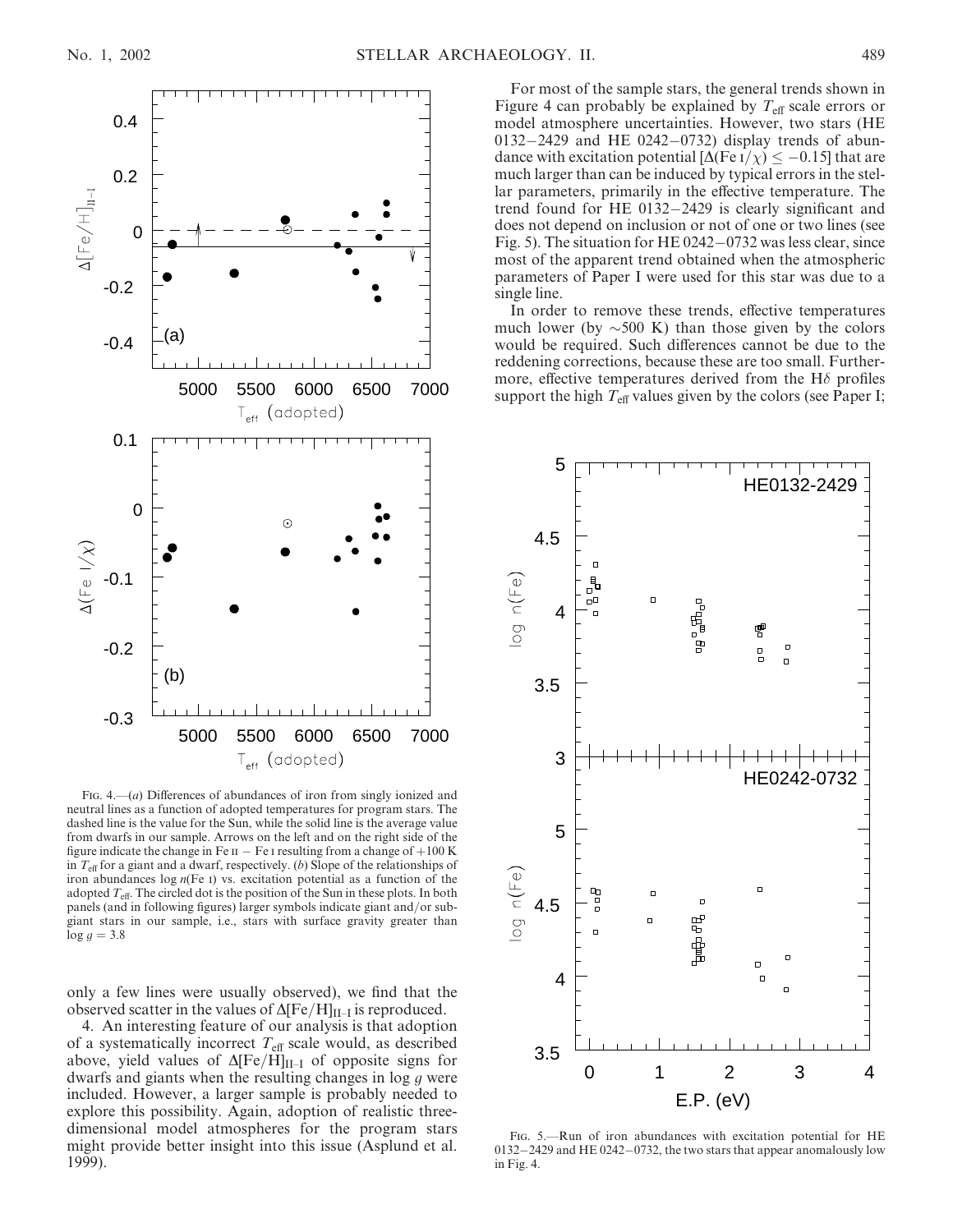however, we note that H $\delta$  is quite weak for HE 0132–2429, so a precise determination of  $T_{\text{eff}}$  is not easy for this star). Also, it does not seem possible to invoke contamination by a bluer companion such as a main-sequence turnoff star (this explanation may obviously only be considered for HE 0132-2429). To demonstrate this, we note that the observed (dereddened)  $V-K$  color for this star is  $V-K = 1.86$ . This color can be obtained by combining the flux from a star along the RGB (with  $M_V = 1.4$  and  $V-K = 1.91$ ) and a star at the main-sequence turnoff ( $M_V = 3.8$ ,  $V-K = 1.05$ ). In the (observed) blue part of the spectrum, the secondary would be about 7 times less luminous than the primary: it would be difficult to detect such a star if the radial velocity difference were small. However, the difference between the color of the primary and that of the whole system would be only 0.05 mag in  $V-K$ , corresponding to less than 100 K in  $T_{\text{eff}}$ . This difference is far too small to explain the trend of Figure 5.

In the case of HE 0242-0732, the automatic EW-measuring routine did not pick up any Fe II lines. Hence we measured the EWs of the four strongest Fe II lines expected to be present in our spectra, at 4233.16, 4923.93, 5018.45, and 5169.03 A, by hand. All these lines are only a bit stronger than noise, so their EWs are somewhat uncertain; however, they surely are not much stronger than our estimates. Using these lines, a lower limit for the surface gravity may be obtained by assuming that  $log n(Fe I) \sim log n(Fe II)$ . However, the Fe ii lines in this star are clearly much weaker than expected on the basis of the atmospheric parameters used thus far ( $T_{\text{eff}}$  = 6455 and log  $g = 4.2$ ) from Paper I. This forced us to consider both a lower temperature and a less evolved evolutionary phase for this star. A lower temperature is also suggested by the H $\delta$  profile.

In Paper I, we already noted that the K magnitude for this star from the 2MASS is quite uncertain (it is the faintest star in the infrared in our sample). On the whole, for this star it might be reasonable to disregard the  $T_{\text{eff}}$  from  $V-K$  and use only the temperature from the more accurate  $V-J$  color, that is, to adopt a  $T_{\text{eff}}$  of 6360 K. Also, it may be reasonable to consider a gravity consistent with a main-sequence star at this  $T_{\text{eff}}$  (log  $q = 4.4$ ), rather than a star brighter than the turnoff.

We then repeated the analysis with the revised stellar parameters, after adding manual measurements of four more weak Fe i lines, to extend the range of excitation potential (EP) sampled. With the same procedure adopted above, we derive a full set of parameters for HE 0242-0732 of  $(T_{\text{eff}}$ , log g, [Fe/H],  $v_t$ ) = (6360, 4.4, -3.21, 0.40). The abundance from Fe II lines is still lower than that obtained from Fe i lines, although the difference is roughly halved with these parameters with respect to the original discrepancy. We regard this new analysis as quite robust, and we adopt these new parameters for this star.

Using these new parameters and the slightly more extended line list, the discrepancy of star HE 0242-0732 in Figure 4 is reduced. There is still a trend of abundances with EP, but it is well within the error bars, which are large, as a consequence of the small range in EP of available Fe i lines. The trend is not very different from the trends shown by the other stars in the sample. Another improvement achieved using this set of atmospheric parameters is that the Ti  $\pi$ abundance (which was previously the lowest in the sample) is now raised to  $+0.25$  dex and does not stand out anymore as an outlier in Figure 7 (see below).

## 4.1.2. Comparison with Results from a Purely Spectroscopic Analysis

As a further check of our adopted procedure to derive atmospheric parameters, we performed a purely spectroscopic analysis, deriving temperatures, surface gravities, overall metal abundance, and microturbulent velocities from the equivalent widths alone. In this process, we ignored the photometry that forms the basis of the assignment of stellar parameters used in Paper I.

We adopted HE 0242-0732 as typical of our program stars (it is neither the best nor the worst case, as far as the quality of observational material is concerned; however, it does represent an extreme case of differences between results of our original analysis [with temperatures based on colors, and gravities from the color-magnitude diagram] and those from a purely spectroscopic analysis). The spectroscopic set of parameters in this case is an effective temperature  $T_{\text{eff}}$  = 5250 K (obtained by zeroing the slope in the relation of Fe abundances with the EP of lines), a surface gravity  $\log q = 2.55$  (assuming that Fe I and Fe II lines must yield the same iron abundance),  $[A/H] = -4.21$  dex (given by the abundance of iron), and a microturbulent velocity of 0.45  $km s<sup>-1</sup>$  (derived by eliminating trends of abundances with expected line strength for Fe i lines).

This set of parameters is quite different from that of our original analysis. To estimate the appropriate error bars, we must take into account the covariance among the errors, and hence we performed the following exercise: Using this set as a starting point, we used the same set of Fe lines to repeat the analysis, changing the  $v_t$  value until the 1  $\sigma$  value from the slope of the abundance versus line-strength relation was reached and at the same time optimizing the other parameters at their best value. The resulting set  $(T_{\text{eff}}, \log q,$  $[A/H], v_t$ ) was (5480, 2.85, -4.07, 0.74). Starting then from this second set of parameters, we changed the effective temperature in order to have all parameters optimized when the 1  $\sigma$  value from the starting slope of the abundance versus EP relation was reached (still leaving the trend of abundances with expected line strength off by 1  $\sigma$  from its best value). In this way we obtain a third set of parameters: (5760, 3.45, -3.81, 0.78). Finally, we repeated the same exercise, but now achieving a change of  $1 \sigma$  in the difference between Fe i and Fe ii (again, leaving trends of abundances with expected line strength and excitation off from their best value by  $1 \sigma$ ). The resulting final set of parameters was  $(5780, 3.05, -3.79,$ 0.88).

We emphasize here that this last set of parameters is still statistically acceptable: each of the residual trends is not larger than its 1  $\sigma$  rms error. A simple comparison between this last set and our starting point allows us to give an estimate of the 1  $\sigma$  internal errors associated with a purely spectroscopic analysis; we consider these values more appropriate than those derived from considering each individual parameter as independent from the others. Uncertainties are  $\pm 530$  K in  $T_{\text{eff}}$ ,  $\pm 0.43$  km s<sup>-1</sup> in  $v_t$ , and  $\pm 1.3$  dex in  $log g$ . On the whole, the uncertainty in the overall metal abundance from the purely spectroscopic analysis is  $\pm 0.42$ dex! This very large error bar is more than twice that deduced by assuming that the atmospheric parameters are independent of each other. This is mainly due to the correlation existing between EP and line strength for Fe i lines. We conclude that the intrinsic uncertainties in a purely spectroscopic approach are too large to secure a robust result when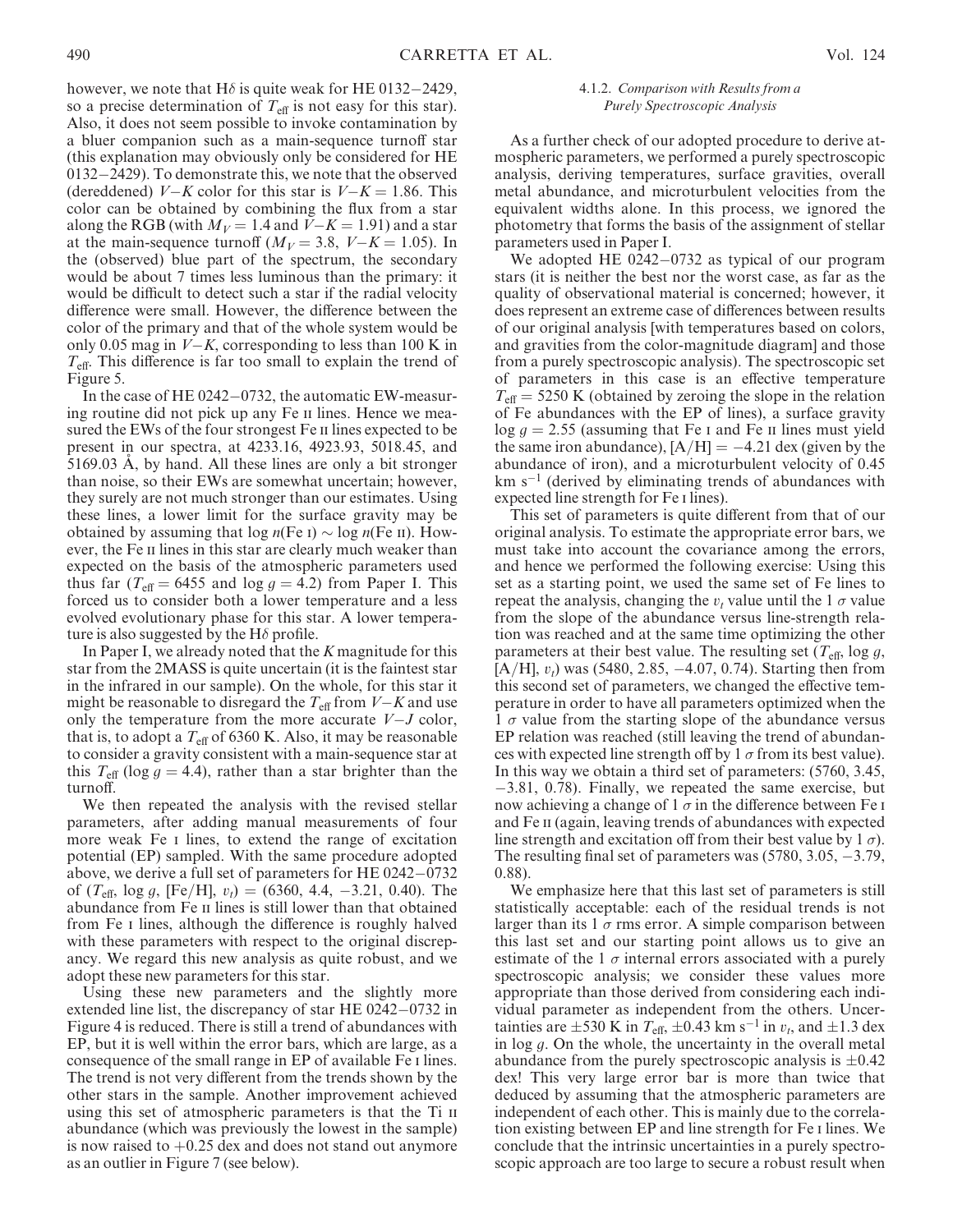dealing with extremely metal-poor stars, for which the number of reliable lines measured is rather small, particularly for Fe ii, uncertainties in the EWs of individual lines are not negligible, and the range in excitation potential is limited.

For these reasons, we think that the procedure we have adopted, which fixes temperature and gravity by independent means, works better in our case. The previous exercise, for example, shows that by using only information provided by Fe lines (as is done in the purely spectroscopic analysis), we could not say whether HE 0242-0732 is an RGB or horizontal-branch star (5250 K, 2.55 dex), or a subgiant (5780 K, 3.05 dex). Note that both these combinations of  $T_{\text{eff}}$  and log g are compatible with the same isochrone and would thus appear to be plausible solutions.

### 4.1.3. Checks on Departures from LTE for Fe

Having derived gravities from  $T_{\text{eff}}$  and isochrones only, we can in principle use the ionization balance of Fe in order to check whether Fe abundances are affected by departures from LTE. This issue is the subject of considerable debate, since Thévenin & Idiart (1999) suggested that LTE analyses tend to underestimate the Fe i abundances (by a few tenths of a dex in extremely metal-poor stars), while Gratton et al. (1999) pointed out that large  $(>0.2$  dex) departures from LTE are unlikely, and LTE should instead be a very good assumption for Fe line formation in metal-poor dwarfs. In view of the large uncertainties still present in the collisional cross sections (see, e.g., Gehren et al. 2001), and given the limitations in the adopted model atoms, there is no way at present to decide from first principles which of these analyses is valid.

There is no evidence in our data of a large Fe overionization, judging from Figure 4a. As discussed above, the average difference in abundances from Fe I and Fe II lines is only marginally different from zero. Moreover, almost all stars show differences that have the wrong sign for overionization. This seems to rule out large departures from LTE in the formation of Fe lines in metal-poor stars.

On the other hand, the discussion in  $\S 4.1.1$  showed that there are so many possible uncertainties still remaining in the temperature scale, in the model atmospheres, and in the oscillator strengths that small non-LTE effects (at a level of 0.1–0.2 dex) cannot be firmly excluded from our data.

## 4.2. The  $\alpha$ -Elements

We detected lines arising from two stages of ionization for titanium, and hence we can use the ionization equilibrium of this element as an additional clue for the presence of non-LTE effects. In fact, given the lower ionization potential of Ti i, it may be expected that this element ought to be even more vulnerable to non-LTE effects than is iron. There is no conclusive evidence for departure from LTE from the Ti  $I/Ti$  ii abundance. From the data in Table 5, a trend of decreasing Ti  $II - Ti$  i differences as  $T_{\text{eff}}$  increases seems to be present, with the two giants showing somewhat larger (positive, i.e., abundances from Ti II larger than those from neutral Ti) differences. However, even in this case we believe that the safest approach is not to draw any firm conclusions until a larger sample becomes available. We are concerned that there is a possible bias resulting from the rather uncertain Ti i abundances in the warm, metal-poor dwarfs that are clustered around Ti  $II - Ti I \sim -0.2$  to  $-0.3$ 

dex. Moreover, we are not aware of any computations of non-LTE effects for titanium.

We note in passing that data from McW95, and the few stars from RNB96 with both Ti I and Ti II measured (all giant or subgiant stars), show the same pattern of differences in titanium abundances as a function of metallicity, with an average value of Ti  $II - Ti$  i just below zero; values as low as about -0.3 dex can be found.

## 4.3. Aluminum

For aluminum, the only accessible feature in our HIRES spectra is the resonance doublet at 3944–3961 A. However, a reliable measurement of these lines is somewhat hampered by the proximity of H $\epsilon$  to the 3961 A line. Moreover, the line at 3944 A is disturbed by CH features in some of our stars (Arpigny & Magain 1983).

Apart from these problems, this doublet is not an ideal abundance indicator in view of the presence of possible large departures from LTE, extensively discussed by Baumüller & Gehren (1997). They found that LTE analyses produce a large underestimate of Al abundances; they give non-LTE corrections (about 0.6 dex) for the resonance lines in their Table 1.

Very recently, Gratton et al. (2001) found that inclusion of these corrections improves the agreement between Al abundances derived in globular cluster dwarfs from this doublet and from the high-excitation infrared doublet at  $8772.9 - 8773.9$  A, which is believed to be less affected by departures from LTE. This provides further support for the calculations of Baumüller  $&$  Gehren. We therefore interpolated Table 1 of Baumüller & Gehren (1997) to derive corrections to the Al abundances listed in Table 4.

#### 4.4. The Iron-Peak Elements

Apart from Fe, our spectra provide useful information on the abundances of three additional Fe-peak elements (Sc, Cr, and Mn). Lines of the remaining elements are too weak to be reliably measured, because of the combination of low metal abundance and high temperature for most of our stars.

Lines of Sc and Mn exhibit hyperfine structure (HFS), mainly due to their nonzero nuclear magnetic moments. HFS is expected to be rather narrow for the Sc ii lines, with small impact on abundances, and hence we neglect it. On the other hand, Mn lines exhibit broad HFS; this was taken into account using data from Booth, Shallis, & Wells (1983).

## 4.5. The Neutron-Capture Elements

We measured lines for two *n*-capture elements (Sr and Ba; in both cases, we observed the resonance lines of the singly ionized species). The Eu  $\pi$  line at 4129.7 Å is within the observed spectral region, but it is too weak to be detectable in any of our spectra.<sup>10</sup> Note that none of our stars belong to the group of rare stars that exhibit strong overabundances of elements produced by the r-process, which includes CS 22892-052 and CS 31082-001. The classification of BS

<sup>10</sup> For an EMP dwarf near the main-sequence turnoff with  $[Fe/H] = -3.0$  dex, an upper limit of 10 mÅ for the EW of the strongest Eu  $\pi$  line corresponds to  $\text{[Eu/Fe]} \lesssim +1.8$  dex, too large to provide any interesting constraints.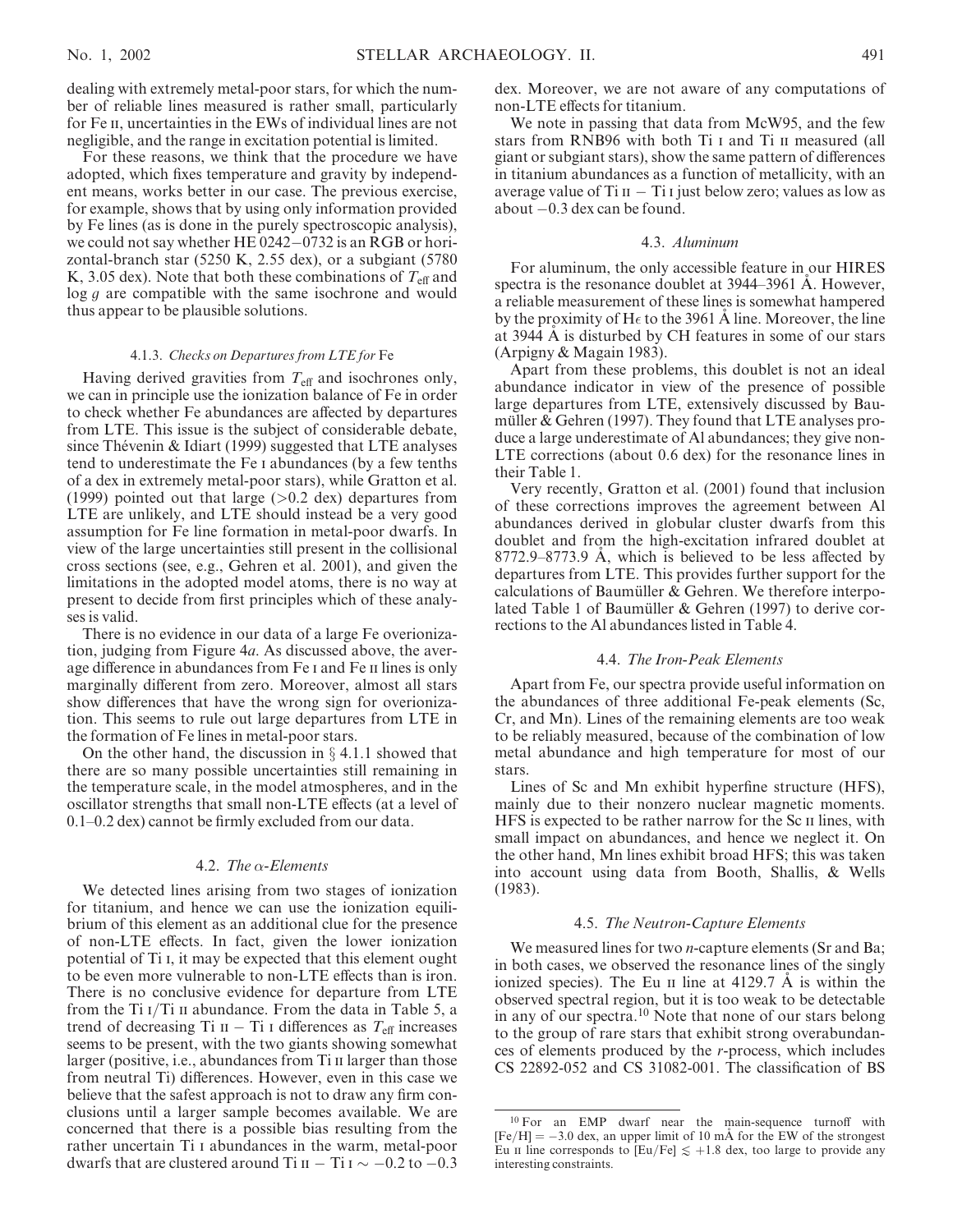17447-029 is somewhat uncertain; this star shows high abundances of Sr and Ba but does not have detected Eu (or any strong CH features). This star may be mildly r-process enhanced.

HFS due to both nonzero magnetic moment and isotopic splitting is significant for the Ba  $\pi$  line at 4554.04 A. The HFS corrections were evaluated using the data of Steffen (1985); those recently calculated by McWilliam (1998) are very similar. Note, however, that we do not know the relative abundances of the different Ba isotopes: our assumed distribution is the solar one and may be inappropriate for metal-poor stars.

#### 5. DISCUSSION

### 5.1. Results from the Keck Pilot Program

#### 5.1.1. Comparison for Stars in Common with McWilliam et al.

There are two stars in common between our sample and that analyzed by McW95: the two giants CS 22878-101 and CS 22950-046. The adopted  $T_{\text{eff}}$  values are quite similar (ours being larger on average by 38 K); we adopted higher surface gravities (on average by 0.3 dex) and smaller microturbulent velocities (on average by  $0.52 \text{ km s}^{-1}$ ). The effects of these differing choices of log g and  $v_t$  are in most cases similar in magnitude but of opposite sign and so somewhat cancel out. The differences between our and the McW95 analysis are as follows (in the sense ours minus McW95; in parentheses we give the difference expected from the atmospheric parameters): Fe, +0.09 (0.13); Mg, +0.15 (-0.09); Al,  $-0.17$  (0.11); Si,  $+0.04$  ( $-0.07$ ); Ca,  $-0.15$  ( $-0.09$ ); Sc,  $+0.17$  (0.07); Ti I,  $-0.24$  ( $-0.09$ ); Ti II,  $-0.04$  (0.06); Cr,  $+0.02$  (0.01); Mn,  $-0.19$  (0.14); Sr,  $+0.20$  (0.24); Ba,  $-0.30$  $(0.02)$ .

In several cases, there is a reasonable agreement between the observed and expected offsets. The large difference for Mg is due to the gf-values that we adopted (see the Appendix). The differences for Al and Si are discussed elsewhere in the text. Part of the difference for Sc is due to the fact that we neglected the HFS for this element (while it is considered by McW95).

#### 5.1.2.  $\alpha$ -Elements

Abundances for the  $\alpha$ -elements are summarized in Tables 4 and 5 and shown in the left panels of Figures 6 and 7. We also show, for purpose of comparison, the results, from the literature, of previous high-dispersion studies: McW95 for a sample of 33 metal-poor giants, and a compilation of literature data taken from NRB01. In addition to the five EMP giants they studied, NRB01 used high-quality data compiled from the literature to discuss the chemical evolution of the Galaxy. In the construction of Figures 5–9, 11, and 12 and of Table 7, we employ three data sets from that paper: (1) the data from the Ryan-Norris-Beers group (Ryan, Norris, & Bessell 1991; RNB96; Norris, Beers, & Ryan 2000; NRB01; hereafter collectively RNB), (2) the data from Gratton and Sneden (Gratton 1989; Gratton & Sneden 1987, 1988, 1991, 1994), and (3) the data from Stephens (1999).

Following Table 1 in NRB01, the data from McW95 come from lower quality spectra, but  $\alpha$ -elements have strong lines in metal-poor stars, and hence concerns due to somewhat lower resolution and S/N are limited in this case. The overall patterns for each of the  $\alpha$ -elements are quite

similar, even though our sample is mostly composed of dwarfs. Unweighted mean values for [Mg/Fe], [Ca/Fe], [Ti/Fe] I, and [Ti/Fe] II are respectively  $0.31$  ( $\sigma = 0.24$ ),<sup>11</sup> 0.35 ( $\sigma$  = 0.12), 0.40 ( $\sigma$  = 0.19), and 0.36 ( $\sigma$  = 0.15) dex, to be compared with 0.40 ( $\sigma = 0.22$ ), 0.44 ( $\sigma = 0.13$ ), 0.32  $(\sigma = 0.19)$ , and 0.30 ( $\sigma = 0.13$ ) in the McW95 sample. The average difference in the sense  $[\alpha/Fe]_{us} - [\alpha/Fe]_{MeW95}$  is only  $-0.01$ ,  $\sigma = 0.08$  dex, suggesting that there is no significant offset in the mean  $\alpha$ -element abundances between metal-poor dwarfs and giants.

The only apparent offset seems to lie in the Si abundances. However, our [Si/Fe] values are based on only one strong line, Si I  $\lambda$ 3905, and this line was disregarded by McW95 because it exceeded their adopted reduced equivalent width limit. Unfortunately, all other Si lines in the spectral region sampled by our spectra are vanishingly weak in these warm, metal-poor stars. The large scatter in the plot of [Si/Fe] versus [Fe/H] is present in all samples of metal-poor stars, but the observational problems suggest that this could be an artifact of the still uncertain abundance analysis for this ion.

We note that four out of 14 stars in our sample exhibit distinctly low [Mg/Fe] ratios, close to the solar ratio. It would be interesting to have more insight into these objects by coupling chemical data with kinematic information. This is deemed important, since more and more stars that show underabundances among the  $\alpha$ -elements are being discovered by several investigators, for example, stars with  $[Fe/H] < -2$  dex and  $[Mg/Fe] < 0.1$  dex in the top left panel of Figure 6. All our low-magnesium stars are dwarfs, but they are equally intermingled with giants in other samples. Often, when orbital parameters can be estimated, these objects are seen to have large apogalacticon distances, suggesting their possible origin in lower mass stellar systems with chemical evolution histories that were distinctly different from that of our Galaxy and which were subsequently accreted into our Galaxy (see King 1997; Nissen & Schuster 1997; Carney et al. 1997).

At present we do not have good information about Galactic orbits for all the objects in our sample, but the expected extension of the US Naval Observatory CCD Astrograph Catalog (Zacharias et al. 2000) from the southern sky to the northern sky, as well as the forthcoming release of proper motions from the Guide Star Catalog II (and other ongoing proper-motion programs) should fill the six-dimensional parameter space, when coupled to the radial velocity information. We thus defer the study of possible correlations of chemistry and kinematics to future work.

The scatter seen in Ca abundances is similar to that in the McW95 stars, if one disregards the star with  $\text{[Ca/Fe]} \sim 0.9$ in their sample, and it seems to be lower than the scatter observed in the RNB data. Our elemental ratios [Ca/Fe] seem to be slightly lower, on average, than those from McW95, and more in agreement with data from RNB, even if we do not find stars having very low Ca abundances  $\left(\frac{[Ca/Fe]}{< 0.1}\right)$ . Excluding the four most metal-poor stars in the McW95 sample, the other data sets do not show any trend of Ca abundances increasing for decreasing metal abundances.

 $^{11}$  Throughout this paper, the symbol  $\sigma$  will indicate the standard deviation of a single measurement, while the value after the symbol  $\pm$  will refer to the standard deviation of the mean.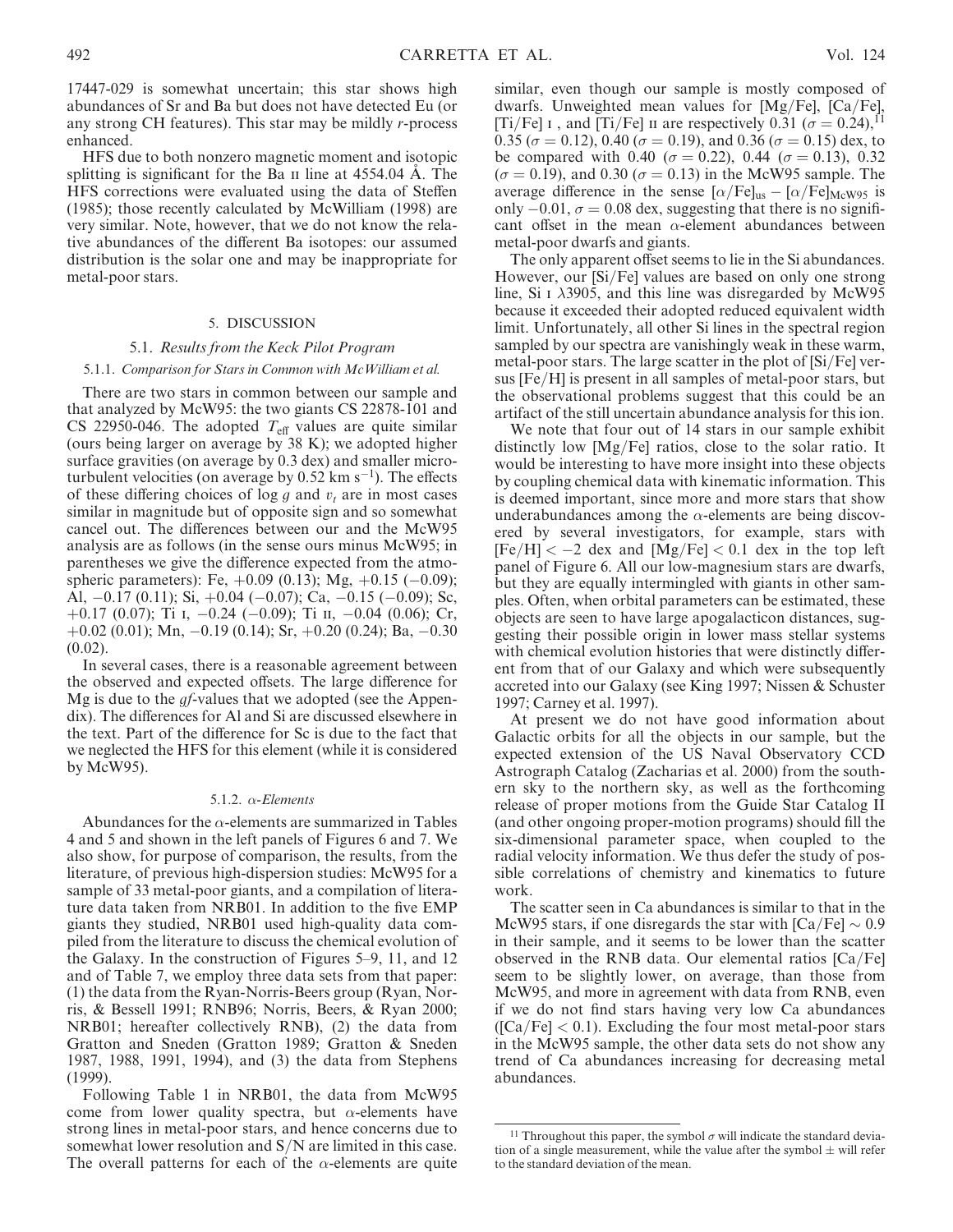

Fig. 6.—Left: Run of the  $\alpha$ -elements' (Mg, Ca, Si) abundances as a function of metallicity for program stars (*filled circles*) as compared with other studies. Open circles, McWilliam et al. (1995) stars; open triangles, Ryan-Norris-Beers (references in Norris et al. 2001); open squares, Gratton samples (see Norris et al. 2001 for references); crosses, Stephens (1999). Larger symbols indicate giant stars, smaller symbols dwarf stars. Right: Data from all the sources listed above and additional data from Gilroy et al. (1988), Carney et al. (1997), Nissen & Schuster (1997), and Stephens (1999), all displayed as small filled points. The superposed solid lines are the loess lines described in  $\S$  5.1

#### 5.1.3. Aluminum

The non-LTE aluminum abundances ( $\text{[Al/Fe]}_{\text{NLTE}}$ ) for the program stars are shown in Figure 8 (middle) as a function of [Fe/H]. Aluminum abundances derived without these corrections are shown in the top panel of this figure. In order to make a meaningful comparison, the non-LTE corrections from Baumüller & Gehren  $(1997)$  were applied as well to the abundances in the samples from the literature, also shown in Figure 8, with the same symbols as in previous figures.

Our average [Al/Fe] value without correction for non-LTE is  $-0.59$  ( $\sigma = 0.15$ ) dex, which is not too far from the mean value as defined at  $[Fe/H] \sim -3$  dex by the robust trend computed by RNB96 (their Fig.  $3c$ ). This means that as far the EWs of these resonance lines are concerned, the agreement between the two different investigations is quite good. Moreover, an offset in the two metallicity scales is not likely to be present, even if we have only one star in common, the well-studied HD 140283. We considered for this star the differences in atmospheric parameters  $T_{\text{eff}}$ , log g, and  $v_t$  [(5750, 3.40, 1.40), RNB96; and (5750, 3.67, 1.10), this study]. Reading the changes in [Fe/H] associated with these differences from Table 3 of RNB96, the metallicity given by RNB96 ( $[Fe/H] = -2.54$  dex) would increase by only 0.03 dex. We can say that part of the difference from our value  $[Fe/H] = -2.44$  dex can be explained by differences in the EWs, and part ( $\sim$ 0.03 dex) by a different distribution over excitation potential of the sample of lines used in the analysis.

To compare our results with models of chemical evolution, we adopt, based on theoretical and observational reasons discussed above, the abundances for Al derived with the non-LTE corrections included. In this case, our average values  $[A1/Fe] = +0.10$  ( $\sigma = 0.22$ ) and  $[A1/ Mg] = -0.21$  $(\sigma = 0.23)$  are not dramatically different from the prediction of models by Timmes, Woosley, & Weaver (1995).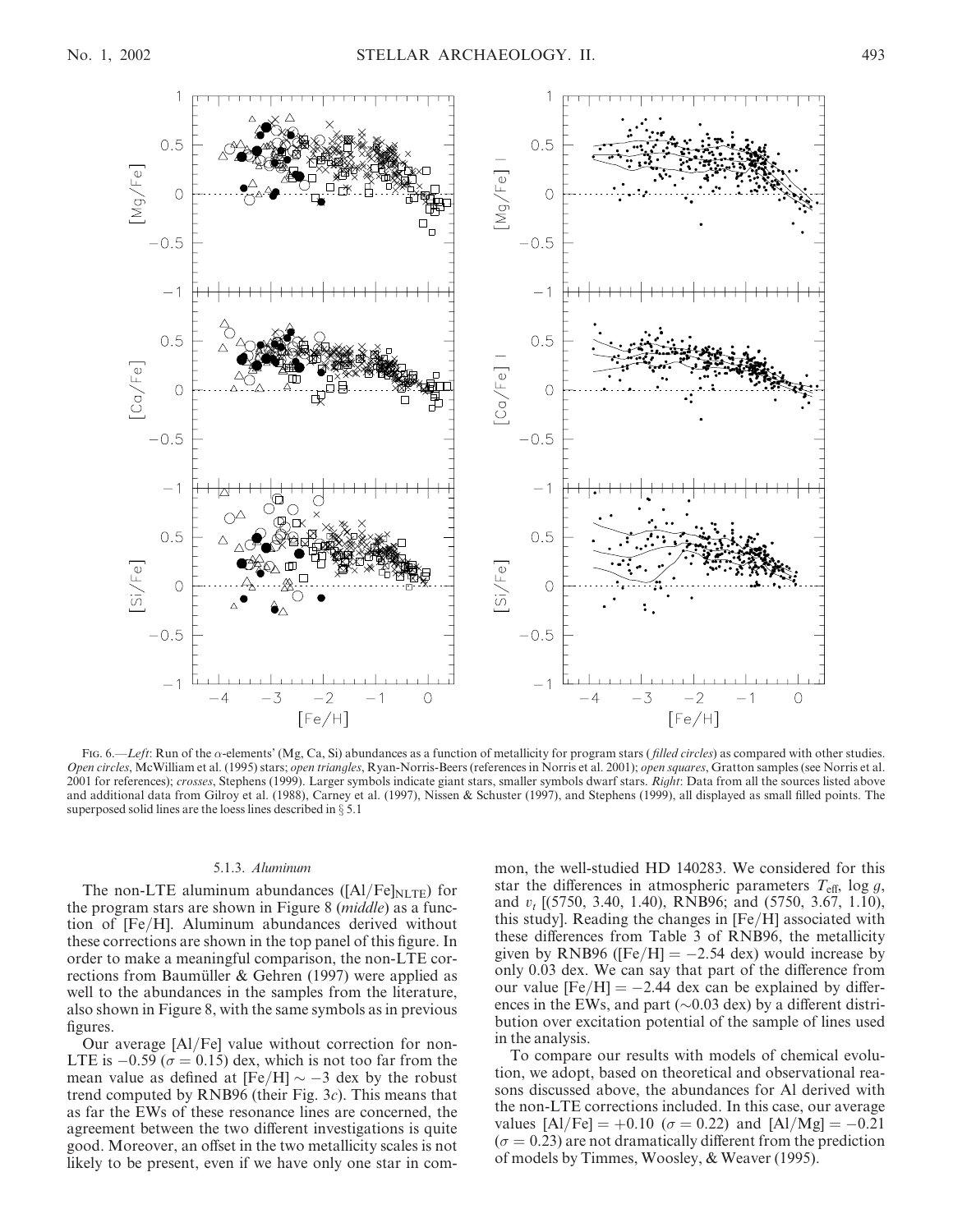

Fig. 7.—Same as Fig. 6, but for Ti II abundances and the average of the  $\alpha$ -elements, constructed from the abundance ratios of the best-observed ions: Mg I, Ca<sub>I</sub>, and Ti<sub>II</sub>.

The case for the sample of McW95 looks quite different. A large scatter in Al abundances is seen among their stars at each metallicity, and the reason is not obvious. We note that all stars in that sample are giants, and the derivation of atmospheric parameters is somewhat more uncertain for giants than for dwarfs. In conclusion, we have to agree with RNB96 that the higher average [Al/Fe] ratio found by McW95 has no obvious explanation.

## 5.1.4. The Iron-Peak Elements: Sc, Cr, Mn

Our results for the iron-peak elements are shown in the three left panels of Figure 9. In the region  $-2 <$  $[Fe/H] < -1$ , the Cr and Mn abundances show a relatively small scatter, as is expected when the contributions from many supernova events average over the initial mass function (IMF) and yields (see Fig. 9). On the other hand, below  $[Fe/H] \sim -2$  dex the scatter increases, which is characteristic of stochastic models of chemical enrichment. The correlation in the upper panel (Cr increasing as Mn increases) could be explained either if the production of both elements is a function of the mass cut (since they have slightly different atomic number, they are produced in nearby, yet different regions) or if there is a different neutron excess in this metallicity range.

Deeper insight can be obtained looking at Figure 10, where we plot in the top panel the  $[Cr/Fe]$  ratios versus the abundance ratios [Mn/Fe] for stars in the collected '' big sample," described in  $\S$  5.2, with  $[Fe/H] < -2$  dex. In this low-metallicity regime, we expect to see the classical signature of Type II SN nucleosynthesis. However, since the neutron excess is known to be a function of metallicity, we can test this hypothesis by removing the trend with metal abun-

dance. To this end, we used two linear regressions to fit the [Cr/Fe] and [Mn/Fe] versus [Fe/H] distributions (for stars with  $[Fe/H] < -2$  dex) and computed the residuals of the abundance ratios with respect to these two fits. The residuals are shown in the bottom panel of Figure 10.

Again, a correlation is evident for both our program stars and for the stars in other samples from literature. Note that the evidence for a correlation holds even if we disregard the extreme case of HE 2344-2800, with its large Mn I abundance. This star has a high-S/N HIRES spectrum, and the high [Mn/Fe] ratio is real beyond any doubt: in Figure 11, we compare the spectrum of this star in the region around the Mn lines at  $4030-4034$  A with the spectrum of HE 0024-2523, with very similar atmospheric parameters but no measurable Mn lines.

What do these findings tell us? Following Heger & Woosley (2002) and Qian & Wasserburg (2001a, 2001b, 2002), very massive stars (VMSs) that belong to Population III explode as pair-instability SNe and are expected to produce a [Cr/Fe] ratio that is approximately constant, while [Mn/Fe] should decrease with metallicity, since nuclei having odd nuclear charge are underproduced by VMSs. Therefore, the signature of VMSs in the iron-peak elements Cr and Mn should be a lack of correlation. Since we do observe such a correlation, our results point toward a likely scenario discussed, for example, by Nakamura et al. (1999), who explain the trends of  $[Cr/Fe]$  and  $[Mn/Fe]$  ratios decreasing with decreasing [Fe/H] as due to a variation of mass cuts in Type II SNe as a function of the progenitor mass. The trends we observe can be reproduced if the mass cut is smaller for the larger mass progenitor, which presumably was the first to evolve and pollute the gas in the early halo.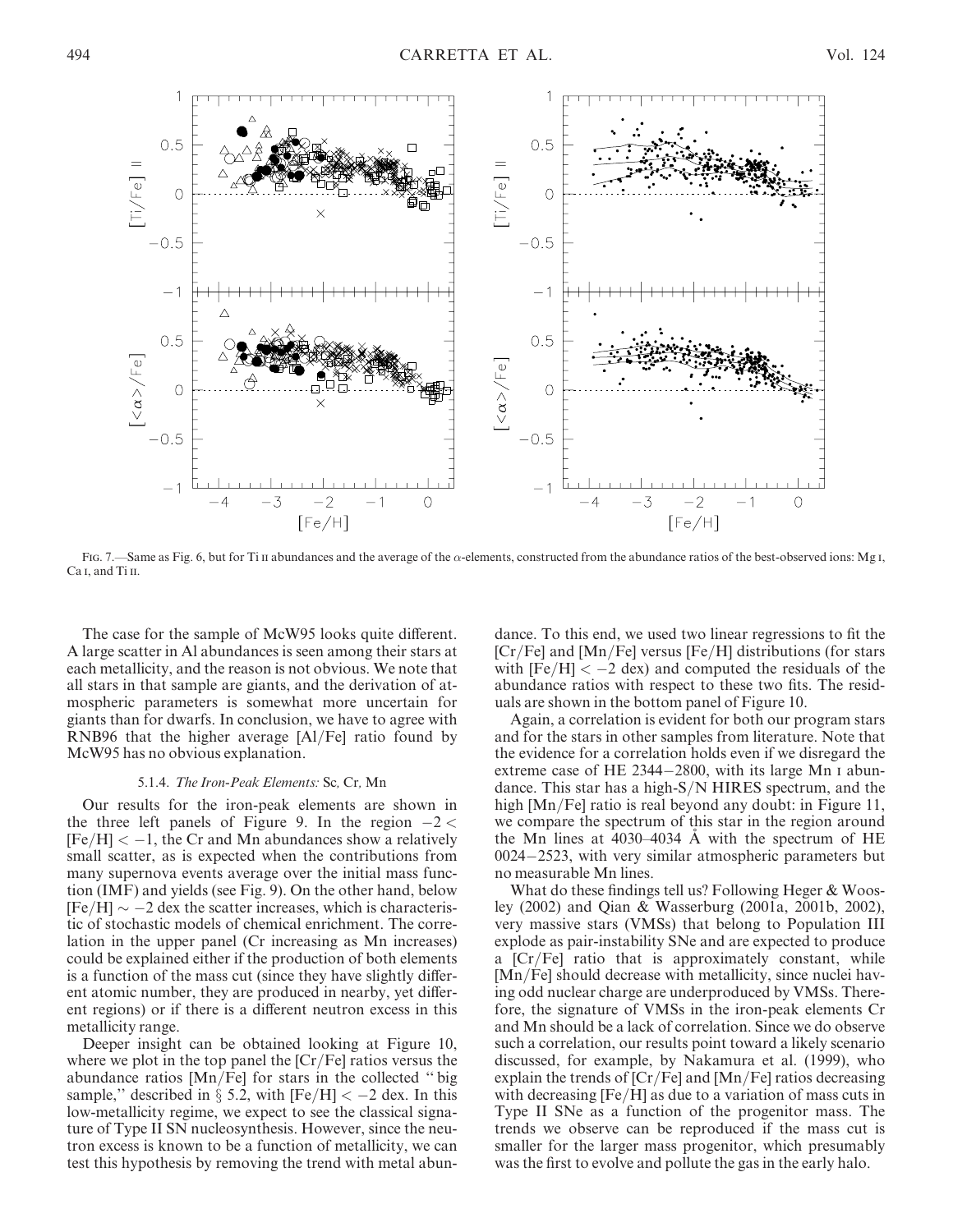

FIG. 8.—Run of [Al/Fe] ratios as a function of metallicity. Symbols are as in Fig. 6. Top, [Al/Fe] ratios derived in the LTE assumption; middle, [Al/Fe] ratios with corrections for departures from LTE, following prescriptions by Baumüller & Gehren (1997) (see text,  $\S$  5.2). *Bottom*: Abundance ratios [Al/Fe] corrected for non-LTE, with the loess summary lines superposed.

#### 5.1.5. Heavy Elements: The Neutron-Capture Elements Sr and Ba

Strontium abundances were derived from the Sr ii resonance lines at  $4077$  and  $4215$  Å, the other accessible lines being vanishingly weak in EMP stars. These strong resonance lines are relatively unaffected by blends in very metalpoor stars and can be easily measured for most of our program stars, excepting those with the lowest  $S/N$  values. On the other hand, since these are resonance lines, they are saturated in most stars. Hence, the derived [Sr/Fe] ratios are sensitive to the details of the stellar parameters and of the adopted model atmosphere (see Table 6). In particular, they are affected by uncertainties in the microturbulent velocity. However, since we derive  $v_t$  values by using a fair number of Fe i lines in each star, this is not a serious issue.

Figure 12 presents our results as compared with data from the literature. In this figure, we plot in the top panels the run of  $[Sr/Fe]$  as a function of the metallicity  $[Fe/H]$  for our program stars and a compilation of previous studies: McW95 and RNB for very metal-poor dwarfs and giants, and Gratton & Sneden (1994) for somewhat more metalrich objects. While systematic offsets may be present between different studies (mainly depending on the  $T_{\text{eff}}$  scale adopted and on the set of model atmospheres), the overall agreement is fairly good.

Our data confirm once more that at metallicities [Fe/  $[H] \sim -3$  dex (or below  $-2.4$ , the point where most heavyelement patterns show a change in slope; McW95), there is a huge spread in the observed [Sr/Fe] values, reaching almost 3 dex. This scatter is not linked to a particular evolutionary stage, being present among both dwarf and giant stars. The increase in scatter for [Sr/Fe] values with decreasing metallicity is commonly explained by the classical enrichment of r-process elements from explosions of massive Type II SNe (above 12–15  $M_{\odot}$ ) in the framework of a stochastic enrichment mechanism (McW95). In this scenario, if only few SNe contribute to the production of Sr, we expect a strongly asymmetric distribution in the logarithmic plane [Sr/Fe] versus  $[Fe/H]$ , with more stars with low  $[Sr/Fe]$  than stars with high Sr.

The *r*-enhanced region ( $[Sr/Fe] > 0$  in the top panels of Fig. 12) is attributed to the same classical site of  $r$ -process production, but restricted in this case to very few SNe less massive than 12–15  $M_{\odot}$ . As a consequence of the limited number of objects contributing to the enrichment, the whole process has a strongly stochastic behavior, revealed in a few stars with abnormally high r-process abundances.

Barium abundances were derived from the Ba ii resonance line at 4554.0 A. This line has appreciable HFS, taken into account when computing the abundances of Table 5 by using data from Steffen (1985). Figure 12 (bottom) summarizes and compares our results with previous studies. Apart from the few objects above  $\text{[Ba/Fe]} \sim 1$  (whose origin is somewhat different; see below), Ba shows a decrease for  $[Fe/H] < -2$  dex and less scatter than the lighter *n*-capture element Sr. The main features of this figure are commonly explained by the two classical sources of Ba production: the main s-process in intermediate-mass stars  $(4-7 M_{\odot})$  evolving through the asymptotic giant branch (AGB) phase, plus a contribution by the r-process in SNe. As a consequence of the evolutionary stellar timescales involved, what is seen below  $[Fe/H] = -2$  dex is essentially the enrichment of relements from massive Type II SNe, whose entire evolution from birth to death is much quicker than the timescale required for lower mass stars to reach the AGB and for complete mixing of the winds from these stars.

Finally, Figure 13 shows the relation between the abundances of Sr and Ba—these elements are often chosen to represent the behavior of light and heavy n-capture elements, respectively. This plot is quite instructive, since we can see that for the majority of the stars, the [Sr/Fe] and [Ba/Fe] ratios lie almost exactly on a line that is simply that of a scaled solar composition. The low-Sr, low-Ba region reflects the classical r-enrichment by massive SNe. However, in this figure we can also see a sort of branch or plume of stars having a high Sr content, and proportionally less Ba.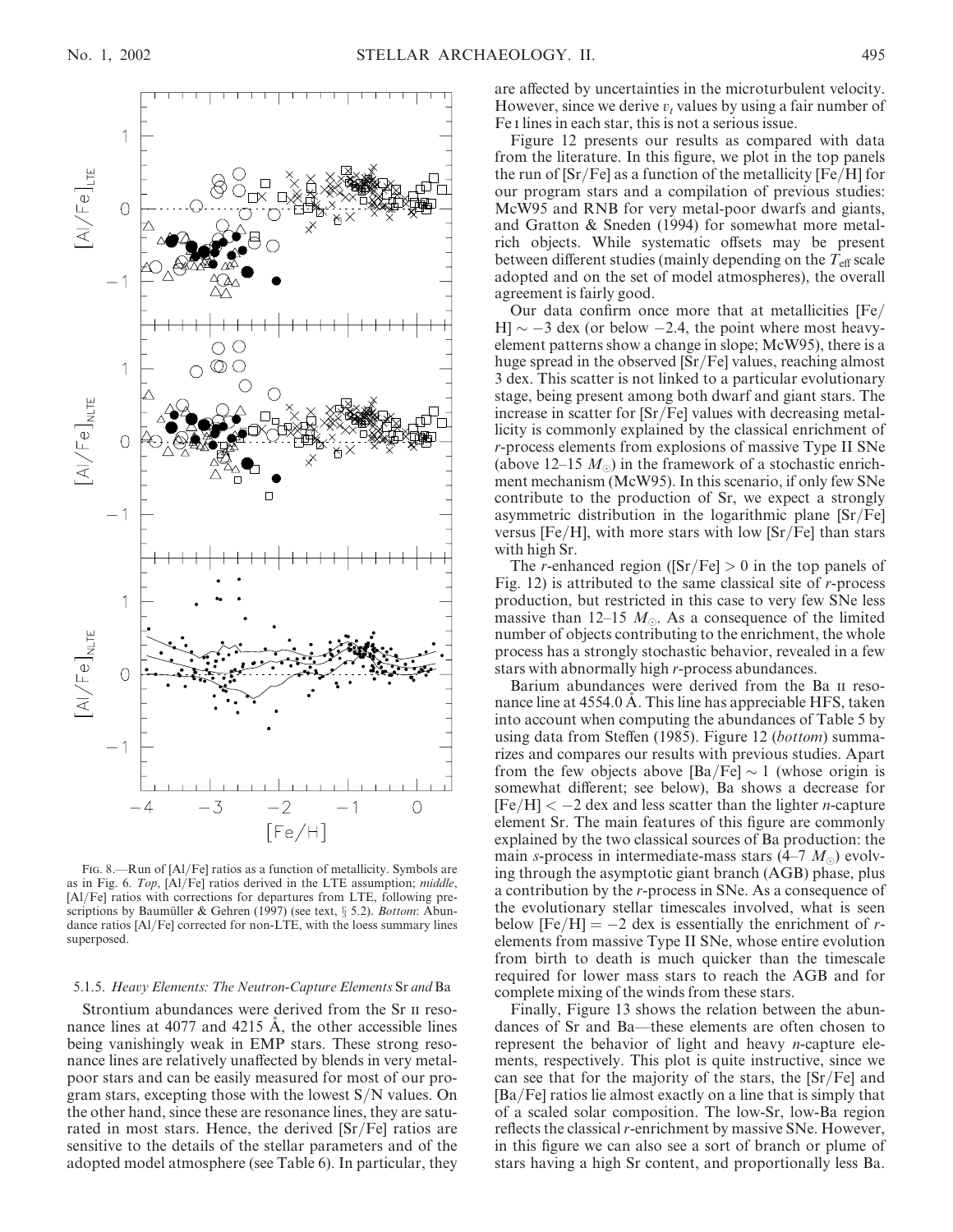

Fig. 9.—Abundances of iron-peak elements in program stars as a function of  $[Fe/H]$ , as compared with data from previous studies, as in Fig. 6. The left panels allow one to differentiate among data sets, while the right panels, with summary lines superposed, plot all data with a single symbol irrespective of source.

This group of stars seems to lie outside the general trend. If confirmed, this could imply that a unique site of r-process production might not be not sufficient, and we would require an additional nucleosynthetic mechanism able to provide almost exclusively light n-capture elements (such as Sr), with only a small amount of heavier  $n$ -capture elements (such as Ba). This idea is not new (Wasserburg & Qian 2000), but it will require a much larger sample of stars, analyzed in a consistent and homogeneous manner, in order to be tested.

# 5.2. A '' Big '' Sample

The right panels in Figures 6, 7, 9, and 12, as well as the bottom panel in Figure 8, show all the data displayed in the left panels as small circles, regardless of their source. Also, additional data were added from other studies that were not included in the left panels to maintain the clarity and avoid overcrowding of the latter. Following NRB01, we add into these right panels data from Gilroy et al. (1988), Nissen & Schuster (1997), Carney et al. (1997), and Stephens (1999).<sup>12</sup> Superposed in these panels are lines indicating abundance trends determined with robust statistical tools. The summary lines in these figures are described in detail in NRB01; we present a brief description below.

The summary lines are robust locally weighted regression lines (abbreviated as loess lines), described by Cleveland  $(1979, 1994)^{13}$  and determined as follows: First, average values of each abundance ratio were obtained. Next we obtained three summary lines—the central loess line (CLL),

<sup>12</sup> NRB01 made an effort in their paper to bring onto a homogeneous system the previous data from the literature that they used to build up their comparison sample. However, unless the measured EWs are reanalyzed in the same fashion, using the same model atmospheres and the same procedure to derive atmospheric parameters, we cannot exclude the possibility that residual systematic (small) offsets are still present among different samples.

<sup>13</sup> The source code for loess regression can be obtained from http:// www.astro.psu/edu/statcodes/sc\_correlregr.html. It is also available as a regression option in many commercially available statistical packages.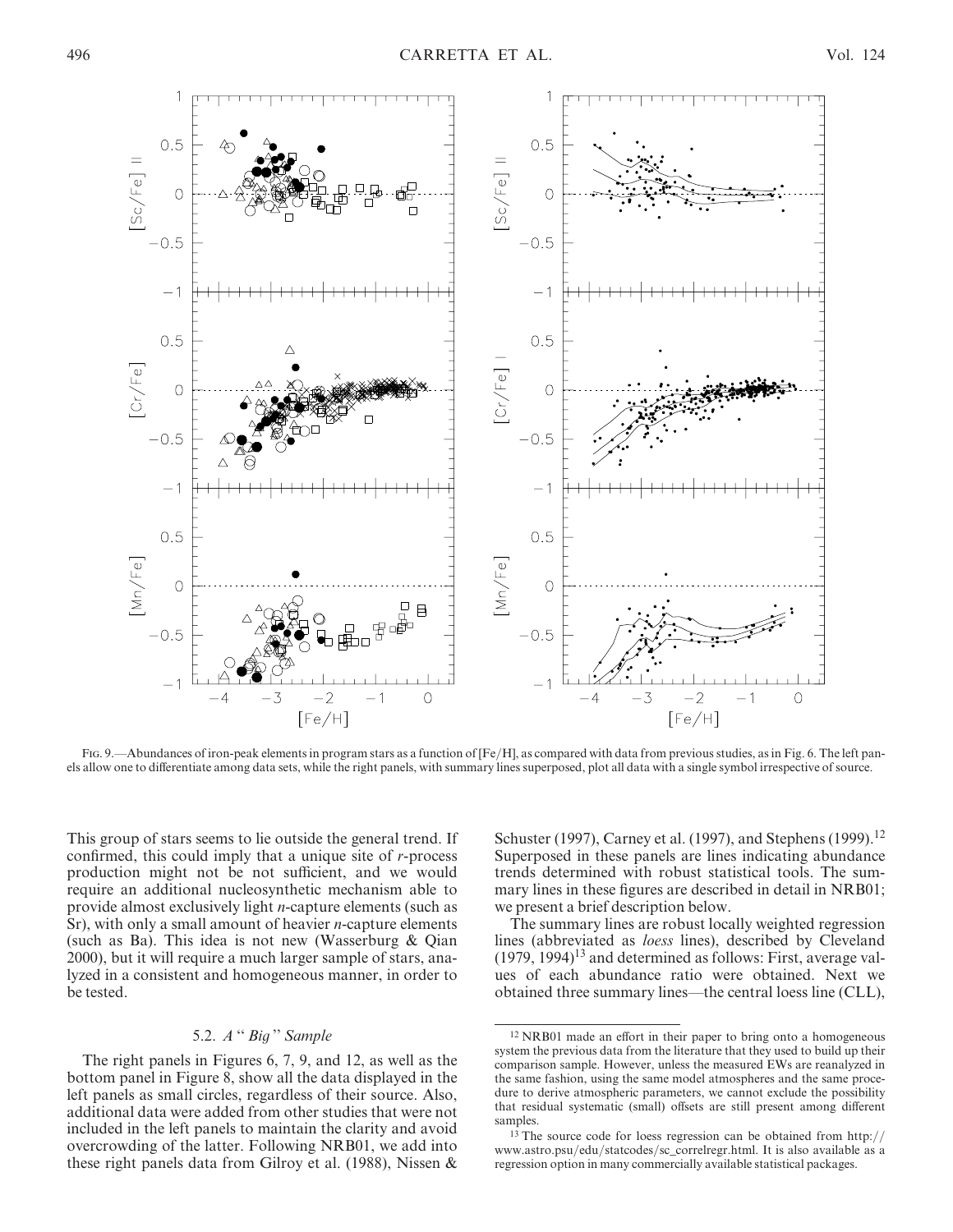

FIG. 10.—*Top*: Run of the [Cr/Fe] abundance ratio as a function of [Mn/Fe] for program stars and for data from the literature. Symbols are as in Fig. 6. Only stars with  $[Fe/H] < -2$  dex are plotted. *Bottom*: Residuals of [Cr/Fe] and [Mn/Fe] ratios with respect to linear regressions obtained from [Cr/Fe] vs. [Fe/H] and [Mn/Fe] vs. [Fe/H] diagrams for stars with  $[Fe/H] < -2$  dex.

the lower loess line (LLL), and the upper loess line (ULL) as a function of the [Fe/H] values. The CLL is defined as the loess line when all the data are considered and provides our best estimate of the general trend of the elemental ratios at a given [Fe/H]. Next, residuals about the CLL were obtained and separated into those above (positive residuals) and below (negative residuals) this line. The LLL is defined as the loess line for the negative residuals as a function of [Fe/H]. The ULL is defined as the loess line for the positive residuals as a function of [Fe/H]. If the data are scattered about the CLL according to a normal distribution, then the LLL and ULL are estimates of the true quartiles. The loess lines remain sensitive to local variations without being unduly influenced by outliers. Furthermore, they are able to better handle the endpoints of the data sets than the more



FIG. 11. - Observed spectra of the program stars HE 0024-2523 and HE 2344-2800 in the region around the Mn i lines at 4030.75, 4033.06, and 4034.48 Å (vertical lines). The spectrum of HE 2344-2800 has been arbitrarily shifted in intensity for purposes of clarity. Note that HE 2344-2800 is the object with the anomalously large Mn abundance in Fig. 10.

commonly used median lines. In each panel, the CLL is flanked by the ULL and CLL.

In order to quantify the abundance scatter in these diagrams, we compute the scale<sup>14</sup> of the data for each elemental ratio, making use of the CLL obtained above, and consider the complete set of residuals in the ordinate of each data point about the trend. In Table 7, we summarize robust estimates of the scale of these residuals over several ranges in  $[Fe/H]$ , using the biweight estimator of scale,  $S_{BI}$ , described by Beers, Flynn, & Gebhardt (1990). The first column of the table lists the abundance ranges considered. In setting these ranges, we sought to maintain a minimum bin population of  $N = 15-20$ . The second column lists the mean [Fe/H] of the stars in the listed abundance interval, and the third lists the numbers of stars contained in that interval. The fourth column lists  $S_{BI}$ , along with error bars obtained by analysis of 1000 bootstrap resamplings of the data in the bin. These errors are useful for assessing the significance of the difference between the scales of the data from bin to bin. Note that with the inclusion of the newly measured data from our present paper, as well as from other recent sources, we are able to provide scatter estimates for a somewhat finer grid, extending to lower metallicities, than was presented by NRB01.

## 5.3. The Scatter in the [Mg/Fe] Ratio and Its Interpretation

The intrinsic scatter in the element-to-element ratios at various metallicities contains valuable information about the typical size of the clouds undergoing independent chemical evolution in the early epochs of halo formation, as well as on the typical number of SNe that polluted such clouds. For the purpose of this discussion, we assume that only

<sup>&</sup>lt;sup>14</sup> The scale matches the dispersion for a normal distribution.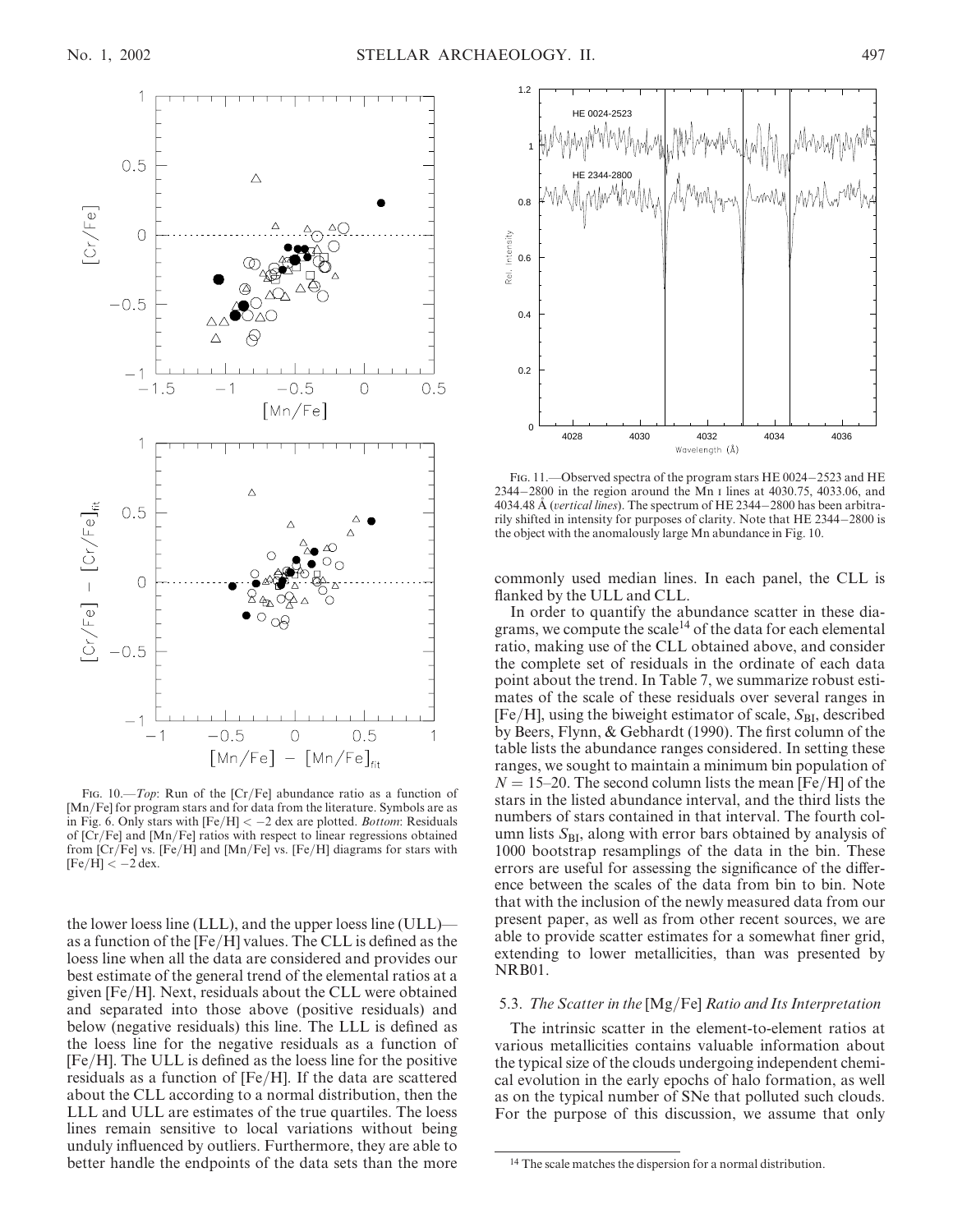

Fig. 12.—Comparison of the run of elemental ratios of the *n*-capture elements Sr (top) and Ba (bottom) as a function of  $[Fe/H]$  in the present work and other previous studies; the symbols have the same meaning as in previous figures.

core-collapse SNe are important contributors to element production in this early phase of the Galaxy. We will return later to this point, to briefly comment on the possible impact of nucleosynthesis from VMSs.

The most interesting elements in the present context are Fe (assumed to be representative of the abundance of Fe-



FIG. 13.—The light *n*-capture element  $\left[\frac{\text{Sr}}{\text{Fe}}\right]$  as a function of the heavier n-capture element [Ba/Fe].

peak elements) and the  $\alpha$ -elements, because the ratio in an EMP star of the abundance of Fe to that of the  $\alpha$ -elements is expected to be quite sensitive to the original mass of the SN. Important information is also provided by other elements (such as those produced by rapid  $n$ -capture); these have been considered by other authors (see, e.g., McWilliam 1997; Qian & Wasserburg 2001a, 2001b, 2002). However, it is possible that only SNe with progenitors in a restricted mass range have contributed significantly to the production of many of these other elements, and the exact mass ranges are not known at present.

We concentrate here on the  $Mg/Fe$  ratio, since this is available for a large number of stars with  $[Fe/H] < -2$  dex, is not overly sensitive to the details of the abundance analysis (a major concern for oxygen; see, e.g., Asplund  $&$  García Pérez 2001), and is less sensitive to details of nucleosynthesis than ratios involving other elements, for example, Ca and Ti. From the numbers given in the previous subsection, we note that the rms scatter for the ratio [Mg/Fe] over the available sample of EMP stars is  $0.19 \pm 0.03$  near  $[Fe/H] = -3$  dex, and  $0.16 \pm 0.03$  near  $[Fe/H] = -2$  dex. Part of this scatter must arise from problems in the observations and analysis, rather than being intrinsic. This is certainly the case for another element of interest, Si, for which the analogous values are  $0.37 \pm 0.05$  and  $0.13 \pm 0.02$ . The large scatter at very low metallicities of the [Si/Fe] ratios can be attributed to the fact that Si abundances in EMP stars are usually derived from a single line (at 3905 A) and are thus very uncertain. However, in the case of Mg the observational constraints are less severe, as there are several clean lines of Mg i that are strong enough to be detectable in EMP stars. Since we are only interested here in order-ofmagnitude estimates, we will ignore any noncosmic scatter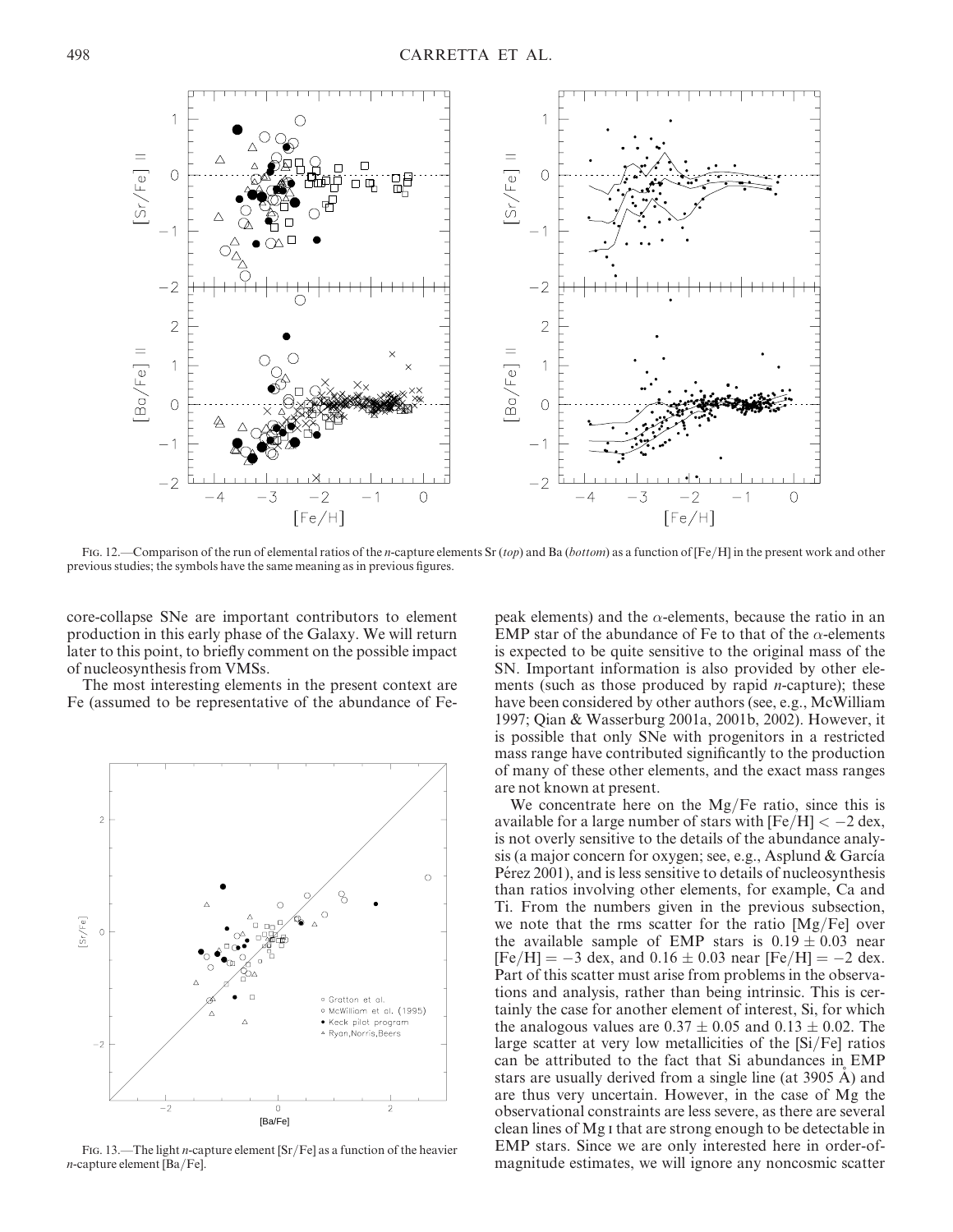TABLE 7 Robust Scatter Estimates for Elemental Ratios in Metal-poor Stars

| [Fe/H] Range<br>$(\text{dex})$                         | $\langle Fe/H \rangle$ | N  | Mean and $\sigma^{\rm a}$                     | [Fe/H] Range<br>$(\text{dex})$ | $\langle Fe/H \rangle$ | N  | Mean and $\sigma^a$                |
|--------------------------------------------------------|------------------------|----|-----------------------------------------------|--------------------------------|------------------------|----|------------------------------------|
| [Mg/Fe]:                                               |                        |    |                                               | $[A1/Fe]$ (non-LTE):           |                        |    |                                    |
| $> -0.5$                                               | $-0.177$               | 39 | $0.125_{-0.013}^{+0.026}$                     | $> -0.5$                       | $-0.156$               | 34 | $0.131^{+0.016}_{-0.012}$          |
| $-1.0$ to $-0.5$                                       | $-0.769$               | 91 | $0.124^{+0.012}_{-0.008}$                     | $-1.0$ to $-0.5$               | $-0.750$               | 57 | $0.123_{-0.015}^{+0.017}$          |
| $-1.5$ to $-1.0$                                       | $-1.231$               | 42 | $0.147^{+0.017}_{-0.011}$                     | $-1.5$ to $-1.0$               | $-1.234$               | 21 | $0.186^{+0.046}_{-0.027}$          |
| $-2.0$ to $-1.5$                                       | $-1.720$               | 54 | $0.161^{+0.021}_{-0.018}$                     | $-2.5$ to $-1.5$               | $-1.913$               | 29 | $0.286_{-0.059}^{+0.098}$          |
| $-2.5$ to $-2.0$                                       | $-2.233$               | 33 | $0.170\substack{+0.041\\-0.030}$              | $-3.0$ to $-2.5$               | $-2.758$               | 34 | $0.410_{-0.085}^{+0.156}$          |
| $-3.0$ to $-2.5$                                       | $-2.761$               | 42 | $0.193^{+0.024}_{-0.017}$                     | $<-3.0$                        | $-3.348$               | 29 | $0.209_{-0.030}^{+0.047}$          |
| $\leq -3.0$                                            | $-3.337$               | 30 | $0.193^{+0.055}_{-0.040}$                     | [Al/Mg] (non-LTE):             |                        |    |                                    |
| $[Ca/Fe]$ :                                            |                        |    |                                               |                                | $-0.156$               | 34 | $0.121_{-0.017}^{+0.020}$          |
| $> -0.5$                                               | $-0.183$               | 39 | $0.062^{+0.015}_{-0.008}$                     | $-1.0$ to $-0.5$               | $-0.750$               | 57 | $0.076_{-0.011}^{+0.014}$          |
| $-1.0$ to $-0.5$                                       | $-0.768$               | 92 | $0.075^{+0.007}_{-0.006}$                     | $-1.5$ to $-1.0$               | $-1.234$               | 21 | $0.110^{+0.069}_{-0.021}$          |
| $-1.5$ to $-1.0$                                       | $-1.231$               | 41 | $0.081\substack{+0.009\\-0.006}$              | $-2.5$ to $-1.5$               | $-1.913$               | 29 | $0.253_{-0.030}^{+0.053}$          |
| $-2.0$ to $-1.5$                                       | $-1.724$               | 54 | $0.108^{+0.019}_{-0.011}$                     | $-3.0$ to $-2.5$               | $-2.758$               | 34 | $0.388^{+0.106}_{-0.072}$          |
| $-2.5$ to $-2.0$                                       | $-2.221$               | 34 | $0.086^{+0.027}_{-0.017}$                     | $\leq -3.0$                    | $-3.348$               | 29 | $0.337^{+0.068}_{-0.038}$          |
| $-3.0$ to $-2.5$                                       | $-2.759$               | 43 | $0.144^{+0.016}_{-0.012}$                     | $[Sc/Fe]$ :                    |                        |    |                                    |
| $<-3.0$                                                | $-3.337$               | 30 | $0.133^{+0.035}_{-0.023}$                     | $> -1.5$                       | $-0.723$               | 12 | $0.066_{-0.012}^{+0.030}$          |
| $[Si/Fe]$ :                                            |                        |    |                                               | $-2.5$ to $-1.5$               | $-2.077$               | 18 | $0.138_{-0.022}^{+0.057}$          |
| $> -0.5$                                               | $-0.314$               | 31 | $0.062^{+0.016}_{-0.007}$                     | $-3.0$ to $-2.5$               | $-2.757$               | 34 | $0.176_{-0.014}^{+0.024}$          |
| $-1.0$ to $-0.5$                                       | $-0.766$               | 94 | $0.111^{+0.012}_{-0.009}$                     | $\langle -3.0$                 | $-3.335$               | 28 | $0.233_{-0.028}^{+0.076}$          |
| $-1.5$ to $-1.0$                                       | $-1.233$               | 43 | $0.128^{+0.014}_{-0.012}$                     | $[Cr/Fe]$ :                    |                        |    |                                    |
| $-2.0$ to $-1.5$                                       | $-1.712$               | 52 | $0.131^{+0.013}_{-0.010}$                     | $> -0.5$                       | $-0.330$               | 21 | $0.043_{-0.005}^{+0.010}$          |
| $-2.5$ to $-2.0$                                       | $-2.211$               | 20 | $0.226_{-0.054}^{+0.067}$                     | $-1.0$ to $-0.5$               | $-0.771$               | 87 | $0.040^{+0.004}_{-0.003}$          |
| $-3.0$ to $-2.5$                                       | $-2.751$               | 27 |                                               | $-1.5$ to $-1.0$               | $-1.227$               | 40 |                                    |
| $\leq -3.0$                                            | $-3.372$               | 26 | $0.368^{+0.048}_{-0.038}$                     | $-2.0$ to $-1.5$               | $-1.722$               | 46 | $0.050^{+0.010}_{-0.005}$          |
|                                                        |                        |    | $0.267^{+0.060}_{-0.040}$                     | $-2.5$ to $-2.0$               |                        | 29 | $0.076\substack{+0.019\\-0.016}$   |
| $[Ti/Fe]$ :<br>$> -0.5$                                | $-0.183$               | 41 |                                               | $-3.0$ to $-2.5$               | $-2.207$               | 41 | $0.111^{+0.029}_{-0.015}$          |
| $-1.0$ to $-0.5$                                       |                        |    | $0.105_{-0.012}^{+0.018}$                     | $<-3.0$                        | $-2.759$               | 29 | $0.167\substack{+0.034\\-0.025}$   |
|                                                        | $-0.766$               | 91 | $0.092^{+0.010}_{-0.007}$                     |                                | $-3.324$               |    | $0.186_{-0.028}^{+0.031}$          |
| $-1.5$ to $-1.0$                                       | $-1.231$               | 41 | $0.061\substack{+0.008\\-0.005}$              | $[Mn/Fe]$ :                    |                        |    |                                    |
| $-2.0$ to $-1.5$                                       | $-1.729$               | 52 | $0.117^{\tiny{+0.022}}_{\tiny{-0.010}}$       | $> -1.5$                       | $-0.679$               | 16 | $0.065_{-0.008}^{+0.021}$          |
| $-2.5$ to $-2.0$                                       | $-2.226$               | 35 | $0.166\substack{+0.030\\-0.015}$              | $-2.5$ to $-1.5$               | $-2.005$               | 15 | $0.115_{-0.023}^{+0.038}$          |
| $-3.0$ to $-2.5$                                       | $-2.759$               | 41 | $0.154^{+0.019}_{-0.012}$                     | $-3.0$ to $-2.5$               | $-2.765$               | 27 | $0.184^{+0.045}_{-0.025}$          |
| $<-3.0$                                                | $-3.337$               | 30 | $0.212_{-0.023}^{+0.027}$                     | $\leq -3.0$                    | $-3.331$               | 25 | $0.205_{-0.038}^{+0.048}$          |
| $\lceil \langle \alpha \rangle / \mathrm{Fe} \rceil$ : |                        |    |                                               | $[Sr/Fe]$ :                    |                        |    |                                    |
| $> -0.5$                                               | $-0.187$               | 44 | $0.079^{+0.015}_{-0.009}$                     |                                | $-0.829$               | 14 | $0.143_{-0.021}^{+0.031}$          |
| $-1.0$ to $-0.5$                                       | $-0.766$               | 94 | $0.087\substack{+0.008\\-0.006}$              | $-2.5$ to $-1.5$               | $-2.053$               | 24 | $0.458\substack{+0.112\\-0.068}$   |
| $-1.5$ to $-1.0$                                       | $-1.233$               | 43 | $0.083^{\mathrm {+0.010}}_{\mathrm {-0.007}}$ | $-3.0$ to $-2.5$               | $-2.744$               | 35 | $0.492^{+0.071}_{-0.058}$          |
| $-2.0$ to $-1.5$                                       | $-1.721$               | 55 | $0.114^{+0.017}_{-0.011}$                     | $<-3.0$                        | $-3.343$               | 26 | $0.664\substack{+0.145 \\ -0.088}$ |
| $-2.5$ to $-2.0$                                       | $-2.226$               | 36 | $0.106\substack{+0.034\\-0.022}$              | $[Ba/Fe]$ :                    |                        |    |                                    |
| $-3.0$ to $-2.5$                                       | $-2.759$               | 43 | $0.112^{+0.013}_{-0.011}$                     |                                | $-0.328$               | 23 | $0.184\substack{+0.080\\-0.022}$   |
| $<-3.0$                                                | $-3.337$               | 30 | $0.101^{+0.029}_{-0.022}$                     | $-1.0$ to $-0.5$               | $-0.767$               | 89 | $0.097\substack{+0.012\\ -0.007}$  |
| $[Al/Fe] (LTE)$ :                                      |                        |    |                                               | $-1.5$ to $-1.0$               | $-1.242$               | 43 | $0.127^{+0.030}_{-0.017}$          |
| $> -0.5$                                               | $-0.156$               | 34 | $0.131^{+0.016}_{-0.012}$                     | $-2.0$ to $-1.5$               | $-1.720$               | 52 | $0.201_{-0.024}^{+0.034}$          |
| $-1.0$ to $-0.5$                                       | $-0.750$               | 57 | $0.124_{-0.014}^{+0.018}$                     | $-2.5$ to $-2.0$               | $-2.229$               | 37 | $0.338\substack{+0.075 \\ -0.059}$ |
| $-1.5$ to $-1.0$                                       | $-1.234$               | 21 | $0.204\substack{+0.037\\-0.032}$              | $-3.0$ to $-2.5$               | $-2.741$               | 34 | $0.611^{+0.156}_{-0.119}$          |
| $-2.5$ to $-1.5$                                       | $-1.913$               | 29 | $0.426^{+0.085}_{-0.043}$                     | $\leq -3.0$                    | $-3.353$               | 16 | $0.366_{-0.054}^{+0.158}$          |
| $-3.0$ to $-2.5$                                       | $-2.758$               | 34 | $0.428^{\mathrm {+0.094}}_{\mathrm {-0.076}}$ |                                |                        |    |                                    |
| $\leq -3.0$                                            | $-3.348$               | 29 | $0.202^{+0.057}_{-0.021}$                     |                                |                        |    |                                    |

NOTE.—This table was constructed from the results of the high-dispersion analyses in the papers quoted in  $\S$  5.1.2 and 5.2. In the case of multiple analyses for the same star, we have averaged the results.

<sup>a</sup> Mean and dispersion calculated using the biweight estimators of Beers et al. 1990, as they are very robust to the presence of outliers. See text for additional information.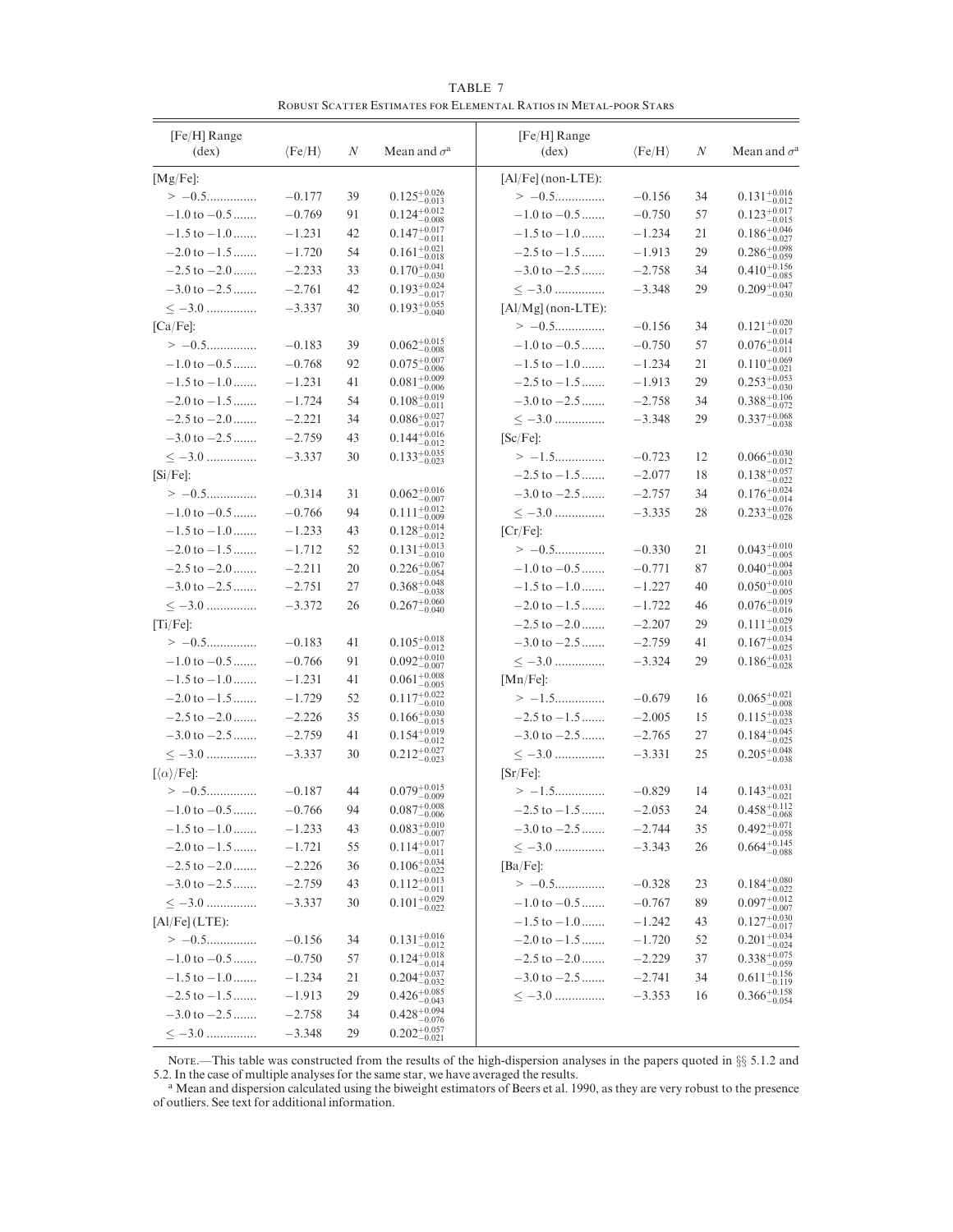(e.g., due to use of subsamples from other studies) in the Fe and Mg abundances, as we anticipate that measured values for the Mg/Fe scatter are already quite small with respect to expectations, so that any further reduction would strengthen our conclusion.

Comprehensive treatments of the scatter in element-toelement abundances among EMP stars have been recently produced by various authors (see, e.g., Argast et al. 2000; Karlsson & Gustafsson 2001; references therein). Models that take into account the stochastic effect of pollution from individual SNe, as well as the lifetimes of their progenitors, have been developed. Such models allow a detailed description of the interplay between stellar evolutionary times and the time required for a complete mixing of a suitable fragment of the original halo. However, such modeling requires various input quantities (e.g., yields) that are not well known at present, so conclusions can only be reached at order-of-magnitude levels. Furthermore, it is not entirely clear that the models adequately reproduce the mechanisms of star formation and mixing within the interstellar medium (ISM) (e.g., stars are considered to form individually, rather than in clusters). In the following, we offer a much simpler approach that allows easy insight into some important issues while still maintaining order-of-magnitude accuracy. We invite the reader to consider all the following results as very preliminary and model dependent. Once a better understanding of the basic physics becomes available, complex models such as those considered by Argast et al. (2000) or Karlsson & Gustafsson (2001) must be considered, with possibly an even more elaborate formulation for the star formation process and for mixing within the ISM.

The essential ideas of our approach are to consider the early Galaxy as made of several independent clouds and to treat each cloud as a closed box<sup>15</sup> undergoing its own chemical evolution. We further assume that the ISM of each protogalactic cloud, from which the EMP stars we currently observe formed, was metal-enriched by the ejecta of SNe produced by a single generation of progenitors. Of course, this is a very schematic approach but, we think, still useful; it might correspond to a picture in which a small star cluster or association begins forming within a primordial cloud (still with zero metals). The winds and SN ejecta from its most massive stars pollute the remaining part of the cloud, from which a second generation of stars (those we currently observe) form. Effective mixing due to turbulence is assumed to maintain the chemical homogeneity of the cloud (note that relaxing this condition would increase the expected scatter in the element-to-element ratios). In a closed-box model, the metal abundance of the ISM is set by the yields and by the fraction of gas still remaining. Hence, once the yields are known (from SN models and from assumption of an IMF) the fraction of gas remaining is unequivocally determined. The next step is to insert discreteness, that is, a finite number of SNe. If SN yields for individual elements are not constant and depend, for exam-

<sup>15</sup> In the terminology of chemical evolution models, a '' closed-box model '' is a model in which there is no exchange of matter with external components (that is, neither infall nor outflow of matter). Closed-box models are very simple (see, e.g., Pagel 1997). An important property of the closed-box models is the simple relation existing between the concentration of metal i in the gas  $z_i$  and the fraction of matter still in gas form  $g$ :  $z_i = y_i \ln q$ , where  $y_i$  is the yield of the metal *i* through production in stellar interiors.

ple, on the initial stellar mass, we should expect a scatter in element-to-element abundances obtained from different clouds, depending on the particular set of SNe that exploded in a given cloud. As a consequence of Poisson statistics, we expect that the scatter will be a function of the actual number of SNe contributing to typical clouds. Since the number of SNe for a given total mass is fixed by the IMF, it is possible to normalize the total mass in stars and, from the fraction of gas (given by the overall metallicity), to derive the total mass of the cloud.

The above model can easily be simulated by using an appropriate Monte Carlo code. Essentially, we need to assume an IMF (here we used the Miller & Scalo 1979 IMF; note that the low-mass cutoff of the IMF is not critical here, only affecting the number of low-mass stars of the very first generation expected to still exist on the lower main sequence at present) and yields for different elements as a function of mass. These are by far the most uncertain quantities at present; the yield of Fe is particularly uncertain, as it strongly depends on the assumed mass cut in the SN model, a poorly known quantity. Current SN models are unable to provide firm values, because of their failure to naturally produce SN explosions (e.g., Woosley & Weaver 1995). The very sparse observational data suggest that the Fe mass produced remains fairly constant with increasing progenitor mass, with considerable scatter (e.g., Iwamoto et al. 1998; Turatto et al. 1998; see the discussion in Nakamura et al. 1999, and in particular their Fig. 14, which shows the Fe mass produced in a number of SNe as a function of progenitor mass). The Fe yields may even be a function of stellar properties other than the initial mass.

In our model, we use two sets of SN yields, those adopted by Tsujimoto et al. (1995) and those given by case C of Woosley & Weaver (1995). These particular yield predictions were selected because they provide rather small changes of the abundance ratio Fe/Mg in the SN ejecta with stellar masses (and thus would be expected to agree fairly well with the observational results mentioned above); they then predict a smaller cloud-to-cloud scatter in the expected abundances for a given number of polluting SNe, with respect to other yield predictions (e.g., cases A and B of Woosley & Weaver). These models thus permit a smaller number of SNe to match the observed scatter than do other nucleosynthetic predictions: adoption of different recipes would, in general, lead to a larger predicted number of SNe contributing, strengthening our conclusions.

According to Tsujimoto et al. (1995), the Fe yield decreases by only a factor of 2 over a progenitor mass range from 13 to 70  $M_{\odot}$  (we adopted an upper mass limit of 100  $M_{\odot}$  in this case). According to Woosley & Weaver's case C, it rises by about a factor of 5 between 11 and 40  $M_{\odot}$  (in this case, the upper mass limit was set at 50  $M_{\odot}$ ). These two predictions roughly bracket the available data (see Nakamura et al. 1999). Using these yield predictions, the scatter in the yield ratios between Fe and the  $\alpha$ -elements is mainly due to the large increase in the production of the latter with masses over the same range (a factor between 50 and 100 for O and Mg), a reasonably sound prediction of the presupernova models. Hence, according to these models, a large fraction of O and Mg are produced by few SNe with very massive progenitors, while Fe is mainly produced by the less massive SNe (because they are much more numerous). A random extraction over a small number of SNe may then easily produce a large scatter in the O/Fe and  $Mg/Fe$  ratios.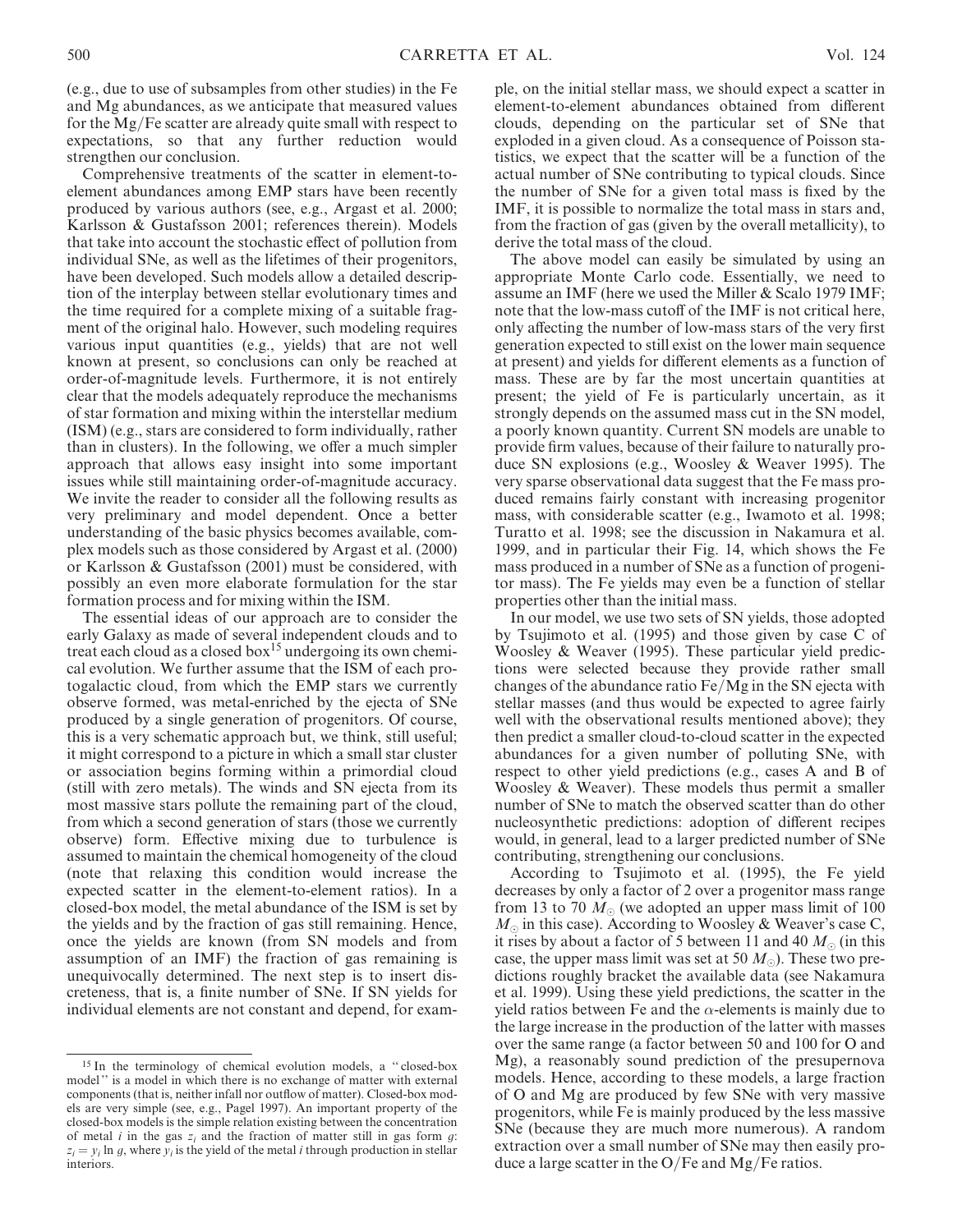In our simulations, we considered cases with initial masses in stars of  $10^3$  and  $10^4$   $M_{\odot}$ , respectively (these may be interpreted as the masses of the first forming cluster/ association).<sup>16</sup> Assuming that all stars with masses larger than 10  $M_{\odot}$  explode as SNe, we expect respectively 3.4 and 34 SNe in the two cases, with our choice of IMF. We then carried out  $10<sup>5</sup>$  and  $10<sup>4</sup>$  trials, respectively, for the two cases of SNe distributed according to the Scalo IMF and computed the total masses of Fe and Mg produced by these SNe for each trial. The rms scatter of the [Mg/Fe] ratios from these sets are 0.43 and 0.14 dex, respectively, in the two cases when the Tsujimoto et al. yields were used (the scaling between these two values agrees well with the larger number of SNe of the second case). As expected, the scatter is smaller when the Woosley & Weaver case C yields are used: in these cases, we obtain rms values of 0.29 and 0.08 dex, respectively.

When we compare the predictions of this simple model with observations, we derive the typical number of SNe contributing to the ISM from which the observed stars formed as  $\sim$ 18 at [Fe/H] =  $-3$  dex, and  $\sim$ 26 at [Fe/H] =  $-2$  dex, when the Tsujimoto et al. yields are used. The corresponding values when Woosley & Weaver case C yields are used are 7 and 10. The mass in Fe produced by  $\sim$ 20 SNe randomly extracted using the Scalo IMF and the Tsujimoto et al. yields is  $\sim 2 M_{\odot}$ ; in the case of seven SNe with Woosley & Weaver case C models, it is  $\sim 0.2$  M. If the SN ejecta are used to raise the metallicity of a cloud up to  $[Fe/H] = -3$ dex, the total original (baryonic) mass of each of the clouds is  $\sim 10^6 M_{\odot}$  in the first case, and 10 times less in the second one. These values agree fairly well with the expected Jeans mass at this epoch, and with typical values for (present-day) dwarf spheroidal galaxies and globular clusters. We intend to explore the connection between globular clusters and field stars in a future paper. With the caveats discussed above kept in mind, the value we have derived might be considered to be the characteristic mass of protogalactic fragments. Note that the typical mass of the hypothetical primordial clusters/associations are in all cases on the order of a few thousand solar masses; it is difficult for such small objects (if they really existed) to remain bound after the violent mass loss that probably occurred during their early phases.

The typical number of SNe contributing to metal enrichment of EMP stars that we obtain seems quite large, with respect to the usual assumption that metals in these stars were produced out of material polluted by ejecta from very few, possibly only one, SNe. Note that the requirement of a very small number of SNe (the basic ingredient of stochastic models of metal enrichment) mainly comes from the large observed scatter in elements produced by neutron-capture processes. Our result is a consequence of the relatively small scatter observed for the [Mg/Fe] ratio, and of the assumptions about the SN yields and the IMF. A considerable reduction in the scatter predicted by these models could probably be obtained by limiting the mass range of the IMF, because SN models predict a dependence of the Mg/ Fe ratio on progenitor mass. A smaller mass range could in principle be understood if, for example, star formation in the remaining part of the cloud was very fast and only the

most massive stars of the first generation could evolve rapidly enough to contribute to the pollution of the ISM. However, this does not seem a palatable explanation for various reasons:

1. The naive expectation is that the mass range should be limited to the most massive SNe. On the basis of nucleosynthetic predictions, we expect that these SNe would produce an [Mg/Fe] much larger than the average over the entire relevant mass range. This average value should be more appropriate for the most metal-rich halo and thick disk stars. We would then expect to observe in EMP stars an Mg/Fe ratio much higher than in most metal-rich halo stars: however, Figure 6 shows that the Mg/Fe ratio in EMP stars is similar to that observed in more metal-rich objects.

2. The previous consideration forces us to limit the mass range to those SNe that produce [Mg/Fe] values close to the average, that is, SNe of about 20  $M_{\odot}$ . We are not aware of any simple physical explanation favoring this mass range.

3. In order not to further increase the predicted scatter, masses for different clouds should be assumed to be similar. This might possibly be justified because the mass of these clouds is indeed of the order of magnitude of the Jeans mass; however, it should be recalled that for the adopted IMF, the number of SNe predicted for a typical Jeans mass is over 10.

4. Finally, even more detailed models such as those of Argast et al. (2000) show a scatter in the [Mg/Fe] ratios much larger than given by observations. This demonstrates that our result is robust and is not due to the way we modeled the early process of chemical enrichment, but rather to the assumptions made about the details of the closed boxes, yields, and the IMF.

There are at least two alternative scenarios to explain the surprisingly small observed scatter in the [Mg/Fe] ratio among EMP stars, without invoking changes in the yields, and still saving the basic concept of the stochastic model. First, it might be assumed that a generation of very massive  $(>100 M_{\odot})$  stars polluted the medium before the formation of the EMP stars (Qian & Wasserburg 2001a, 2001b). Abel, Bryan, & Norman (2002) present a fully self-consistent three-dimensional hydrodynamic simulation of the formation of one of the first stars in the universe. This is an interesting hypothesis, because the introduction of a new actor only playing at very low metallicities (and without a corresponding low-mass population, given the peculiar topheavy IMF that should be appropriate at zero metals; Oh et al. 2001) might help to explain the changes of trend/scatter in several abundance ratios observed in EMP stars, without perhaps violating other observational constraints. A full discussion is beyond the present paper; however, we wish to note here a few difficulties within this scenario that should be resolved before this hypothesis can be definitively adopted:

1. Current nucleosynthetic predictions for pair-instability SNe resulting from the evolution of VMSs (Heger & Woosley 2002) do not match well the observed abundance patterns in EMP stars (see also Umeda & Nomoto 2002). Leaving aside the more uncertain aspects, such as the normalization of the production of Fe-peak to  $\alpha$ -elements, the main difficulties concern the large predicted overproduction of Mg and Si with respect to O, the odd-even pattern for Fepeak elements (e.g., we expect a solar Cr/Fe ratio, at variance with observations), and the absence of production of

<sup>&</sup>lt;sup>16</sup> These values were considered because the resulting expected rms scatter brackets the observed values for Mg/Fe.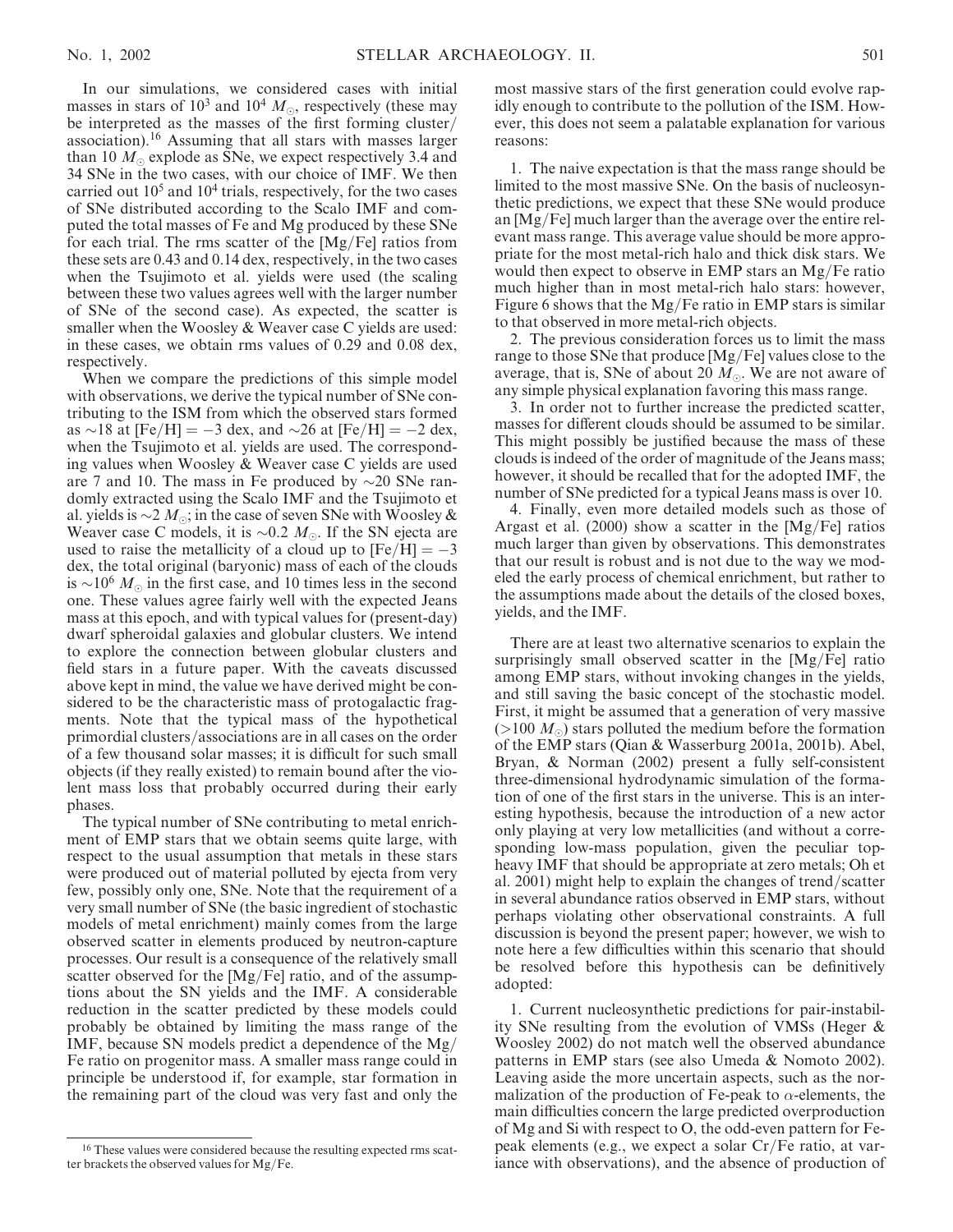elements heavier than Ni (such as Zn, which is clearly overabundant in most metal-poor stars). As discussed by Umeda & Nomoto (2002), observations concerning all these features are better explained by nucleosynthesis by the most massive core-collapse SNe. These difficulties led Qian & Wasserburg (2002) to abandon theoretical predictions for nucleosynthetic yields for VMSs and to rely instead on empirical estimates, based on the observed abundance pattern in the EMP stars themselves.

2. As noted by Qian & Wasserburg (2002), the concern about the small observed scatter in some abundance ratios is even greater when this scenario is adopted. In order to overcome it, either a very narrow mass range must be adopted for VMSs or the number of VMSs required should be large (the same conclusion to which we were forced when considering Type II SNe). Given the much larger yields per explosion in the case of VMSs, this last solution would create difficulties with the total observed amount of Mg and Si observed in EMP stars: in fact, a single VMS should produce enough Mg and Si to justify the total mass of Mg and Si present in EMP stars over the whole Galaxy (if the yields of Heger & Woosley 2002 are used), and it seems difficult to conceive that this material could be distributed over such a large volume (but see Abel et al. 2002).

Alternatively, we may relax the closed-box approximation. In fact, there probably was some mass exchange between different fragments; in particular, we should expect selective mass loss through metal-rich winds from each fragment (the fragments were probably not able to retain within themselves all the ejecta of the SNe). Furthermore, different fragments might have formed stars at different epochs. It is then easy to imagine that a fraction of the very metal-poor fragments were probably polluted not by the ejecta of SN explosions of massive stars (or even VMSs) that formed within the fragments, but rather from material coming from other (probably much more massive) fragments that had a faster evolution. It is also possible to speculate that these larger fragments having a faster evolution do not properly belong to the halo, but rather to the material that subsequently formed the bulge or even part of the thick disk. The low metallicity of some of the EMP stars would in this case be simply the result of dilution.

Another way of stating the above is that the number of SNe we deduce represents some average over a wide distribution of values: in some cases only one SN contributed (this is required to produce, e.g., the stars with very large abundances of r-process elements), while in other cases there were many of them  $(>10$ , and possibly even more than 100). This substantially modifies the distribution of [Mg/Fe] values from that given by a population of clouds all of which have the same size.

If a large enough number of stars are observed with sufficiently high-quality data (and treated with a uniform abundance analysis), we might even try to verify this scenario. The distribution of [Mg/Fe] predicted from this scenario should be very different from that given by one composed of closed boxes: there should be a compact core, due to stars formed either in very massive clouds or in clouds that received their metals from outside, and a much broader " haze" due to those stars formed in smaller, self-polluted clouds. Clearly, much larger samples of EMP stars and better calculations of SN yields are needed for significant progress in constraining these ideas.

# 5.4. The CH star HE 0024-2523: A Very Peculiar Object

One of the stars in our sample falls in the region of the [Ba/Fe] versus [Fe/H] plane populated by objects with very high Ba abundances. We note that this star (HE 0024-2523) clearly shows a G band of CH between 4300 and 4325 A  $(Q \text{ branch})$ . The G band is much more intense than expected, given the rather low metallicity of this star ([Fe/H] =  $-2.63$  dex) and its relatively high  $T_{\text{eff}}$ . A preliminary comparison with synthetic spectra for the region around the band head supports a value of the [C/Fe] ratio of about  $+2.2$ . This may be another case of the so-called CH stars (or Ba stars), often found to be in binary systems (see McClure 1997; McClure & Woodsworth 1990). In these systems, the companion evolves faster and passes through the thermally pulsing AGB phase, producing a large amount of carbon and s-elements. In the subsequent evolution of the system, this enriched material is ejected onto the star we presently observe. CH stars are expected to occur frequently among metal-poor dwarfs (and subgiants), given the small amount of material, processed within the thermally pulsing star, required to significantly pollute the outer convective envelope of metal-poor turnoff stars.

In HE 0024-2523, europium (an almost totally r-process element) is not observed (we checked the  $4129.7 \text{ A}$ line), and Sr is enhanced ([Sr/Fe]  $\sim$  0.5), while Ba is very strong ([Ba/Fe]  $\sim$  1.7): this supports the identification of this star as a CH star.

Moreover, in very metal-poor stars (such as the one under scrutiny) there is a paucity of seeds able to capture neutrons along the s-chain. As a consequence, the neutrons accumulate, and heavier and heavier elements are built, so that the whole synthesis is shifted toward the heaviest nuclei, compared with solar abundances. We can then expect a large abundance of lead in this star (Travaglio et al. 2001).

The only Pb line available in our spectrum is the line at 4057.815 A. This line is heavily contaminated by a nearby CH line (see also Aoki et al. 2000). We thus compared the observed profile with the result of a full spectral synthesis (see Fig. 14). The line list used in these computations was originally taken from Kurucz (1993b) and adjusted in order to obtain a good fit to the solar flux spectrum of Kurucz, Furenlid, & Brault (1984). To improve the  $S/N$ , the observed spectrum was smoothed with a Gaussian having  $FWHM = 0.06$  Å; this is much less than the intrinsic line width in the spectrum of this star, since the lines are significantly broadened by rotation (see Paper I). The lead line appears to be detected, supporting an enormous Pb abundance ([Pb/Fe]  $\sim$  3.2).

There is no doubt that this is a very interesting object, and we have already reobserved this star to confirm the peculiar abundance pattern shown by this class of stars (and in particular the enormous Pb abundance), and to search for the expected radial velocity variations associated with binarity. A detailed analysis of this star will be discussed in a separate paper (Gratton et al. 2002).

## 6. SUMMARY

We have presented a detailed abundance analysis for eight stars (seven expected to be near the main-sequence turnoff, and one probable giant) selected as extremely metal-poor candidates from the Hamburg/ESO Survey. For comparison, we also analyzed three stars (two giants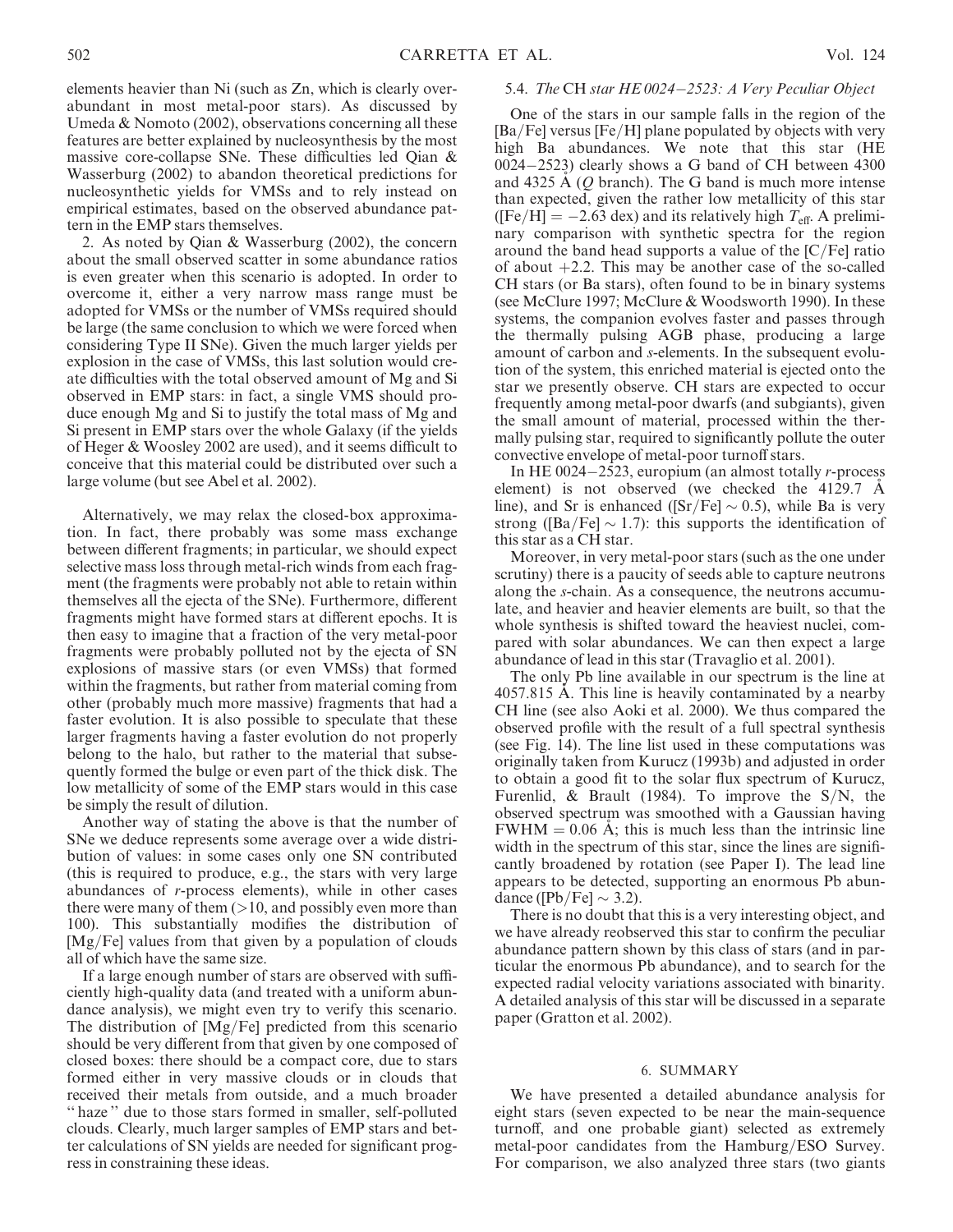

FIG. 14. Comparison of the observed spectrum of HE 0024-2523 in the region of the Pb line at  $4057 \text{ Å}$  and synthetic spectra computed with a low Pb abundance and  $[Pb/Fe] = +3.25$ . The HIRES spectrum is smoothed using a Gaussian having a FWHM of  $0.05$  Å; this smoothing does not degrade the resolution appreciably, while clearly improving the  $S/N$ .

and one dwarf) from the HK survey and three additional very bright metal-poor stars. With this work, we have doubled the number of extremely metal-poor stars ([Fe/H]  $\leq -3.0$  dex) with abundance analyses based on high-precision, high spectral resolution data.

Since we have utilized stellar parameters determined independently of the spectra, the analyses of the spectra themselves yield parameters that can be used as diagnostics to test the validity of the atmospheric parameters assigned in Paper I; these appear to be valid to within the uncertainties given in Paper I. We looked for evidence of departures from LTE for Fe and did not find any, with upper limits at a level of 0.1–0.2 dex.

We studied the  $\alpha$ -elements Mg, Si, Ca, and Ti; the light element Al; the iron-peak elements Sc, Cr, and Mn; and the neutron-capture elements Sr and Ba. The first key result is that our sample of HES EMP candidates contains three stars with precision Fe abundances from the present highdispersion analysis with  $[Fe/H] \le -3.0$  dex and three more with  $[Fe/H] \le -2.8$  dex, and the remaining two stars are only slightly more metal-rich. Thus, the chain of procedures that led to the selection of these stars successfully produces a high fraction of extremely metal-poor stars.

In general, when we combine our sample with data from the literature, our results support the trends of element variation  $[X/Fe]$  with decreasing  $[Fe/H]$  found by previous investigators. These trends appear to be the same for dwarfs and for giants, extending even to the low metallicities studied here.

However, we are struck by the lack of scatter in abundance ratios among most elements in these EMP stars. While it is well known that among stars with solar metallicity, abundance ratios are essentially constant, showing only small trends with time, we naively expected stochastic effects of small numbers of SNe to have become important at the extremely low abundances we are exploring. Much to our surprise, we find that most elements have quite a small scatter ( $\leq 0.1$  dex, some of which undoubtedly arises from experimental errors) in abundance  $[X/Fe]$  even at  $[Fe/H] \leq -3.0$  dex. Among the elements studied, only Sr and Ba show large scatter at a fixed (very low) Fe/H, and perhaps we have begun to discern genuine scatter for Mn and Cr.

We discuss the implications of these results and suggest that we are almost at the point of having samples large enough to be able to constrain nucleosynthesis in the early evolution of the Galaxy and, in particular, the size of independent clouds at the time these EMP stars were formed in the Galactic halo. The preliminary value for the characteristic mass of protogalactic fragments that we deduce is tantalizingly close to that of the expected Jeans mass at this epoch, and to typical values for (present-day) dwarf spheroidal galaxies and globular clusters.

As the work of the 0Z Project advances over the next few years, we may look forward to much larger samples of EMP stars with accurate abundance determinations becoming available. The confrontation with theory raised by the small scatter in  $[X/Fe]$  seen thus far at extremely low metallicity will become much sharper. If these small scatters persist, the assumptions normally adopted for the early chemical evolution of the Galaxy will have to be reexamined, requiring improved calculations of nuclear yields, the possibility of a previous generation of very massive stars, or mixing between '' independent '' primordial clouds.

Among such extremely metal-poor stars, the pollution of a stellar atmosphere with a relatively small amount of some heavy element (perhaps from a binary companion) will tend to produce a detectable abundance enhancement. As a preview of the '' zoo '' of peculiar stars we may thus expect to find in our future work, we note that one of the stars in our small initial sample, HE 0024-2523, was found to be a CH star, with extremely enhanced Ba and somewhat enhanced Sr. This main-sequence star also shows a very large overabundance of lead and appears to represent the result of the s-process chain operating in a very metal-poor environment.

The entire Keck/HIRES user community owes a huge debt to Jerry Nelson, Gerry Smith, Steve Vogt, and many other people who have worked to make the Keck Telescope and HIRES a reality, and who continue to operate and maintain the Keck Observatory. We are grateful to the W. M. Keck Foundation for the vision to fund the construction of the W. M. Keck Observatory. The authors wish to extend special thanks to those of Hawai'ian ancestry on whose sacred mountain we are privileged to be guests. Without their generous hospitality, none of the observations presented herein would have been possible. We thank the referee, Bruce Carney, for a very careful reading of the paper and for his constructive comments. T. C. B. acknowledges partial support for this work from grants AST 00- 98508 and AST 00-98549 from the National Science Foundation. This research has made use of the SIMBAD database, operated at CDS, Strasbourg, France.

## APPENDIX

# COMPARISON OF OUR ADOPTED gf-VALUES WITH THOSE OF NIST

We compare the *gf*-values we have adopted in the present work, which have been assembled from the sources listed at the end of Table 2, with those of the National Institute of Standards and Technology. The NIST Atomic Spectra Database, version 2.0 (release date 1999 March; NIST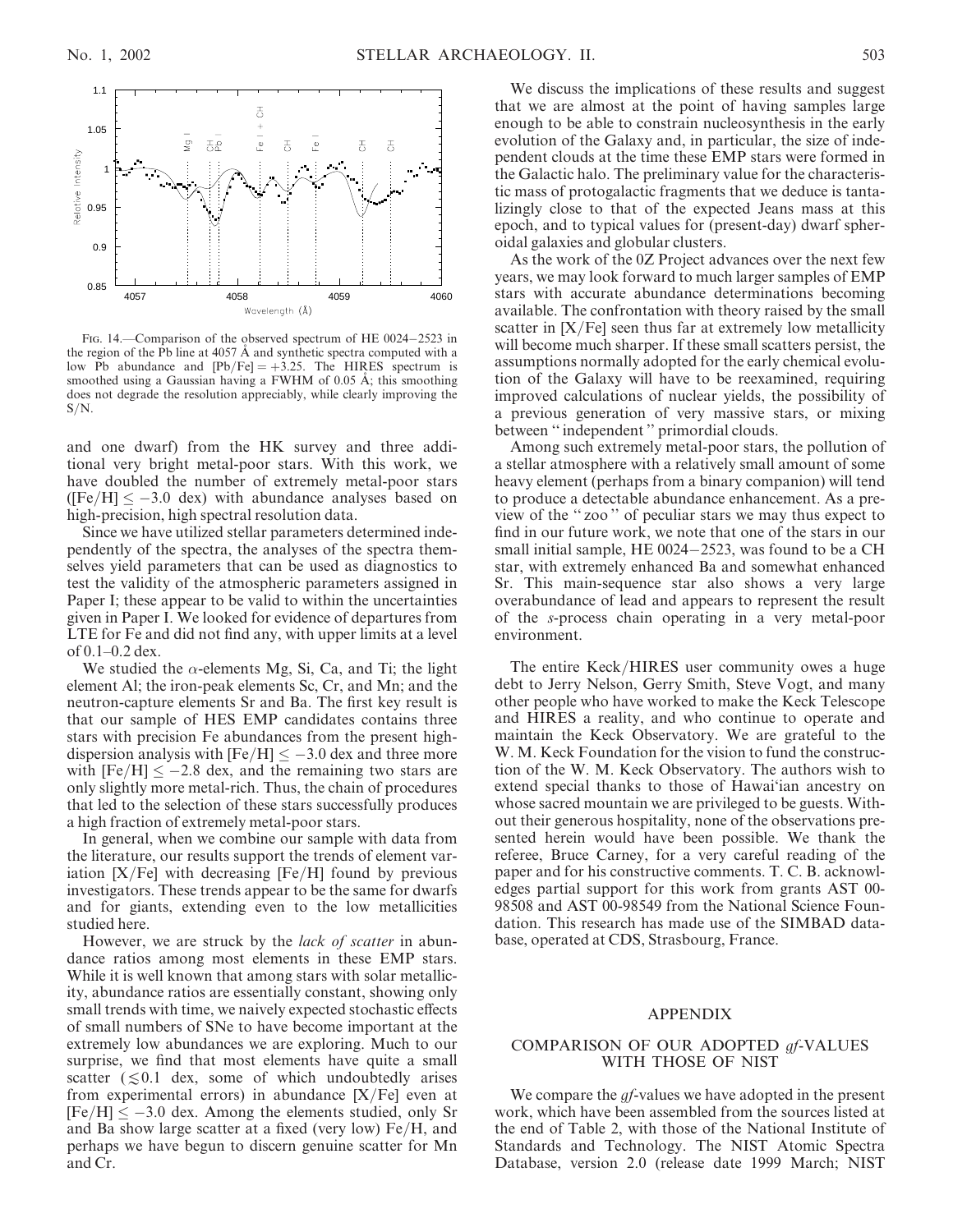TABLE 8 A Comparison of Our Adopted gf-Values with Those of NIST

| Ion       | Lines          | $\langle af(NIST) - af(us) \rangle$<br>$(\text{dex})$ | $\sigma$<br>$(\text{dex})$ |
|-----------|----------------|-------------------------------------------------------|----------------------------|
| Al 1      | $\overline{c}$ | 0.00                                                  | 0.00                       |
|           | 3 <sup>a</sup> | $+0.10$                                               | 0.17                       |
| $Mg1$     | 2 <sup>b</sup> | 0.00                                                  | 0.00                       |
| Si 1      | 1              | 0.00                                                  | .                          |
| Ca I      | 6              | 0.00                                                  | 0.00                       |
| $Sc_{II}$ | 4              | $+0.01$                                               | 0.01                       |
| Ti 1      | 16             | $-0.01$                                               | 0.02                       |
| $Ti II$   | 26             | $-0.01$                                               | 0.14                       |
| $Cr1$     | 14             | 0.00                                                  | 0.01                       |
| $Mn1$     | 5              | 0.00                                                  | 0.00                       |
| Fe 1      | 59             | $-0.01$                                               | 0.07                       |
| Fe II     | 12             | $-0.01$                                               | 0.11                       |
| $SrII$    | $\overline{c}$ | $-0.02$                                               | 0.00                       |
| Ва п      | 1              | 0.00                                                  | .                          |

<sup>a</sup> There are two additional observed lines of Mg i for which there is no lifetime in either the current NIST database or in Wiese, Smith, & Miles 1969. The NIST team is currently updating the entries for this ion.  $<sup>b</sup>$  Here we omit the 4703 Å line of Mg I.</sup>

Standard Reference Database No. 78), $^{17}$  provides access to critically evaluated data on atomic energy levels, wavelengths, and transition probabilities that are reasonably up to date.

For each ion that we consider, Table 8 gives the number of lines in common with the NIST database from the set given in Tables 2 and 3 and then the mean of the values of  $\Delta[gf(NIST) - gf(us)],$  as well as the dispersion of the differences about the mean. In general, the results are quite satisfactory. The mean difference ranges from  $-0.02$  to 0.00 dex. For most of the ions considered here, the dispersion of the differences is small. However, in a few cases (Mg  $I$ , Ti  $II$ , and Fe II) the dispersions are larger and are discussed below.

<sup>17</sup> See http://physics.nist.gov/cgi-bin/AtData/main\_asd.

A1. Mg i The present status of the oscillator strengths for Mg i is

Table 8 serves to remind us that *qf*-values are still uncertain and that systematic errors of normalization exist between the results of different teams at the level of  $\sim 0.1$ dex, with smaller internal uncertainties within each data set.

not very good, and oscillator strengths for Mg i lines are generally derived from theoretical calculations. Those used by most authors are from Froese-Fischer (1975) and are used in the solar analysis of Lambert & Luck (1978) as well. However, these are not the most recent ones. The latest updated computations are given by Mendoza & Zeippen (1987) and by the Opacity Project group (TOP; results available through CDS). Since the Opacity Project group includes C. Mendoza, we view the TOP  $gf$ -values for Mg I as updates of the Mendoza & Zeippen calculations. Values from the Opacity Project group agree fairly well with those from Froese-Fischer. The VALD database uses data from Kurucz CD-ROM 18 (Kurucz 1993b).

A comparison between different sources for the relevant transitions of Mg I is given in Table 9. Kurucz  $qf$ 's agree well with the TOP calculations for the triplet lines, while they are lower by 0.2–0.3 dex for the singlet lines.

The reason we prefer to use Kurucz  $qf$ 's (those in the VALD database) is that (in other parallel studies currently in progress) with these  $qf$ 's we obtain better agreement among the Mg i lines in well-studied moderately metal-poor stars  $(-2 <$  [Fe/H]  $< -0.5$ ) with weaker Mg I lines (at 6318)  $A$ , etc.), those generally used in solar abundance analyses.

# A2. Ti II

For Ti II, whenever possible we adopted experimental  $gf$ 's from Bizzarri et al. (1993). These were obtained by combining branching ratios from hollow-cathode measurements with lifetimes from selective laser-induced excitation. For most lines, they are accurate within about 10%. For the remaining lines, *gf*-values were taken from Magain (1985), who discussed literature values available at that epoch. When neither of these were available, we adopted those from Kurucz CD-ROM 18.

|                   |                   |            |         | <b>COMPARISON OF Mg I TRANSITION PROBABILITIES</b> |                 |          |
|-------------------|-------------------|------------|---------|----------------------------------------------------|-----------------|----------|
| Transition        | FF75 <sup>a</sup> | <b>TOP</b> | $MZ^b$  | $VALD = Kurucz$                                    | $CD$ -ROM $18c$ | Adopted  |
| Singlet:          |                   |            |         |                                                    |                 |          |
| $3p^{1}P-4d^{1}D$ | 5528              | $-0.35$    | $-0.40$ | $-0.489$                                           | $-0.620$        | .        |
| $-5d^{1}D$        | 4703              | $-0.38$    | $-0.42$ | $-0.462$                                           | $-0.666$        | $-0.67$  |
| $-7d^{1}D$        | 4167              | $-0.71$    | $-0.75$ | $-0.757$                                           | $-1.004$        | $-1.00$  |
| $-8d^{1}D$        | 4057              | $-0.89$    | $-0.91$ | .                                                  | $-1.201$        | $-1.20$  |
| $3p^{1}P-5s^{1}S$ | 5711              | $\cdots$   | $-1.75$ | $-1.724$                                           | $-1.833$        | $\cdots$ |
| $-6s1S$           | 4730              | .          | $-2.34$ | $-2.268$                                           | $-2.523$        | $\cdots$ |
| Triplet:          |                   |            |         |                                                    |                 |          |
| $3p^{3}P-4s^{3}S$ | 5178 <sup>d</sup> |            | 0.09    | $-0.018$                                           | 0.061           | .        |
|                   | 5167              | .          | $-1.00$ | $-1.030$                                           | .               | $\cdots$ |
|                   | 5172              | .          | $-0.37$ | $-0.402$                                           | .               | $-0.38$  |
|                   | 5183              | .          | $-0.15$ | $-0.180$                                           | .               | $-0.16$  |
|                   |                   |            |         |                                                    |                 |          |

| TABLE 9                                     |
|---------------------------------------------|
| COMPARISON OF Mg I TRANSITION PROBABILITIES |

<sup>a</sup> Froese-Fischer 1975.

<sup>b</sup> Kurucz 1993b.

<sup>c</sup> Mendoza & Zeippen 1987.

<sup>d</sup> Total.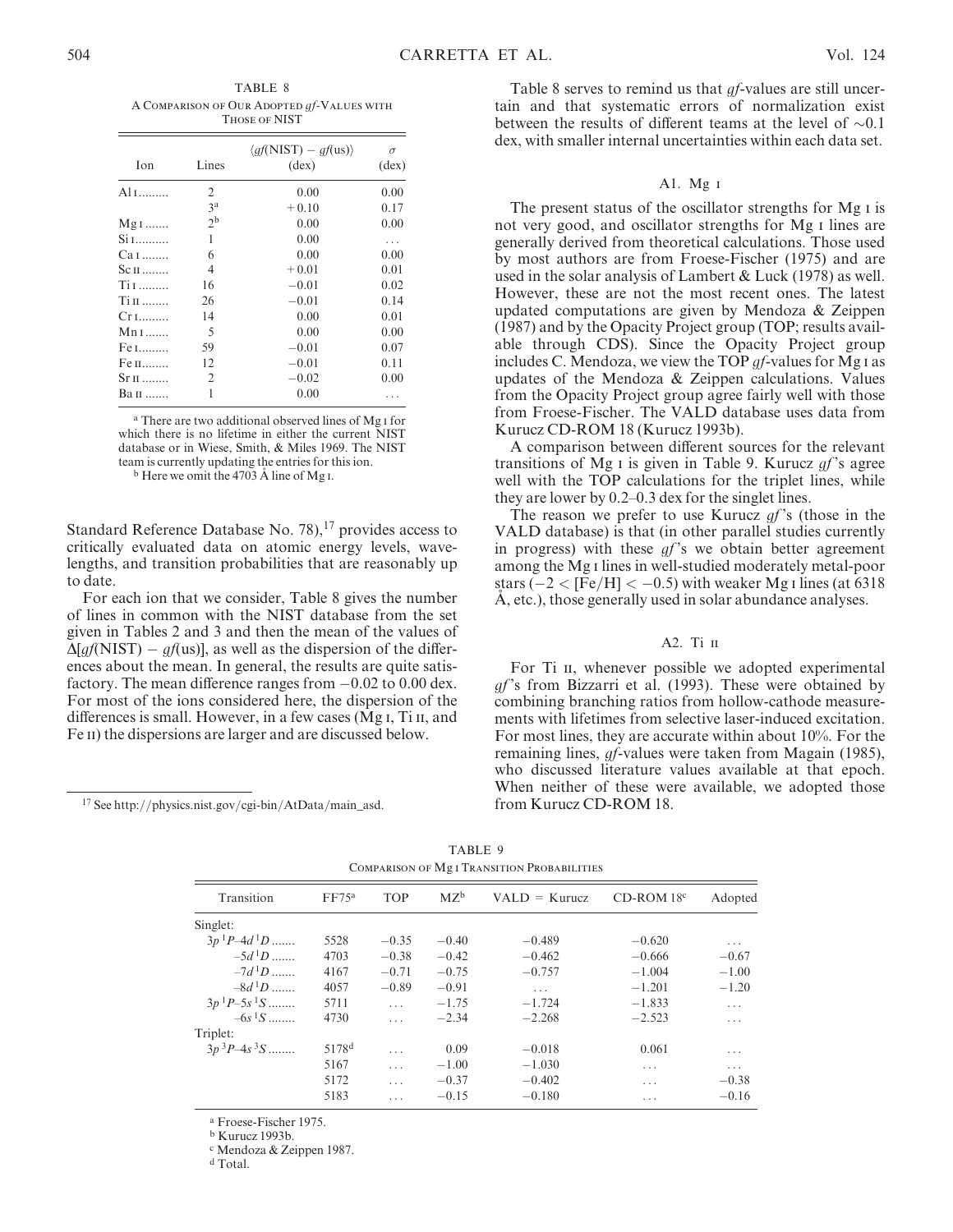When compared with values from the NIST database, these *qf*'s show significant scatter (although the average values agree). The NIST  $qf$ 's for Ti II are mostly from the Martin, Fuhr, & Wiese (1988) compilation, with a few additions from Kurucz's CD-ROM 18. They do not include the most recent experimental values. When used in our abundance analysis for the three bright comparison stars, they produced a somewhat larger line-to-line scatter in the abundances.

Very recently (after our analysis was completed), Pickering, Thorne, & Perez (2001) presented a new set of experimental  $gf$ 's, based on new branching ratios from hollowcathode measurements coupled with experimental lifetimes. Their line list is more extensive, but the individual values are less accurate than those of Bizzarri et al., with typical accuracies of  $10\% - 20\%$ . When compared with the set of  $gf$ 's adopted here, the mean difference is  $-0.02 \pm 0.03$ , with an rms value of 0.12 dex from 18 lines. The scatter is definitely larger when comparison is made with  $qf$ 's from those lines in the NIST database included in our list  $(-0.05 \pm 0.04,$ with an rms of 0.16 dex). We conclude that the adopted  $qf$ 's are to be preferred to those of the NIST database.

# A3. Fe ii

The line-to-line comparison shows quite a large scatter (but no zero-point offset) between our adopted  $gf$ 's for Fe  $\pi$ 

- Abel, T., Bryan, G. L., & Norman, M. L. 2002, Science, 295, 93 Aoki, W., Norris, J. E., Ryan, S. G., Beers, T. C., & Ando, H. 2000, ApJ,
- 536, L97
- Argast, D., Samland, M., Gerhard, O. E., & Thielemann, F.-K. 2000, A&A, 356, 873
- Arpigny, C., & Magain, P. 1983, A&A, 127, L7
- Asplund, M., & García Pérez, A. E. 2001, A&A, 372, 601
- Asplund, M., Nordlund, A, Trampedach, R., Allende Prieto, C., & Stein, R. F. 2000, A&A, 359, 729
- Asplund, M., Nordlund, Å., Trampedach, R., & Stein, R. F. 1999, A&A, 346, L17
- Baumüller, D., & Gehren, T. 1997, A&A, 325, 1088
- 
- Beers, T. C., Flynn, K., & Gebhardt, K. 1990, AJ, 100, 32 Beers, T. C., Preston, G. W., & Shectman, S. A. 1985, AJ, 90, 2089
- ———. 1992, AJ, 103, 1987
- Biémont, E., Baudoux, M., Kurucz, R. L., Ansbacher, W., & Pinnington, E. H. 1991, A&A, 249, 539
- Bizzarri, A., Huber, M. C. E., Noels, A., Grevesse, N., Bergeson, S. D., Tsekeris, P., & Lawler, J. E. 1993, A&A, 273, 707
- Blackwell, D. E., Shallis, M. J., & Simmons, G. J. 1980, A&A, 81, 340
- Booth, A. J., Shallis, M. J., & Wells, M. 1983, MNRAS, 205, 191
- Carney, B. W., Wright, J. S., Sneden, C., Laird, J. B., Aguilar, L. A., & Latham, D. W. 1997, AJ, 114, 363
- Carretta, E., Gratton, R. G., Clementini, G., & Fusi Pecci, F. 2000, ApJ, 533, 215
- Castelli, F., Gratton, R. G., & Kurucz, R. L. 1997, A&A, 318, 841 (erratum 324, 432)
- Cayrel, R. 1989, in IAU Symp. 134, The Impact of Very High S/N Spectroscopy on Stellar Physics, ed. G. Cayrel de Strobel & M. Spite (Dordrecht: Kluwer), 345
- Cayrel, R., et al. 2001a, Nature, 409, 691
- ———. 2001b, in ASP Conf. Ser. 245, Astrophysical Ages and Time Scales, ed. T. von Hippel, C. Simpson, & N. Manset (San Francisco: ASP), 244 Cayrel de Strobel, G., Soubiran, C., & Ralite, N. 2001, A&A, 373, 159
- 
- Christlieb, N., Green, P. J., Wisotzki, L., & Reimers, D. 2001a, A&A, 375, 366
- Christlieb, N., Wisotzki, L., Reimers, D., Homeier, D., Koester, D., & Heber, U. 2001b, A&A, 366, 898
- Cleveland, W. S. 1979, J. Am. Stat. Assoc., 74, 829 ———. 1994, The Elements of Graphing Data (rev. ed.; Summit, NJ:
- Hobart)
- Cohen, J. G., Christlieb, N., Beers, T. C., Gratton, R., & Carretta, E. 2002, AJ, 124, 470 (Paper I)
- Froese-Fischer, C. 1975, Canadian J. Phys., 53, 184
- Gehren, T., Butler, K., Mashonkina, L., Reetz, J., & Shi, J. 2001, A&A, 366, 981
- Gilroy, K. K., Sneden, C., Pilachowski, C. A., & Cowan, J. J. 1988, ApJ, 327, 298

and those from NIST. These last are those from Kurucz CD-ROM 18, which are from semiempirical calculations. Our Fe II  $gf$ 's are the average of the experimental values by Heise & Kock (1990) and Hannaford et al. (1992), of the theoretical ones by Biémont et al. (1991), and of solar  $gf$ 's from Blackwell, Shallis, & Simmons (1980; these last were increased by 0.19 dex to put them on the same scale as given by the three other sources), save for four lines missing these data, for which the Kurucz  $gf$ 's were adopted. For those lines in which the two values disagree, our adopted *qf*'s are most likely more accurate than those listed by NIST.

After completing our analysis, we became aware that two more recent papers have been published with Fe  $\pi$  *gf*'s: the theoretical calculations by Raassen & Uylings (1998) and the experimental ones by Schnabel, Kock, & Holweger (1999). These two sources agree very well with previous determinations, but with a systematic offset of 0.10 dex in the  $gf$ 's by Raassen & Uylings. Since differences between our adopted  $qf$ 's and those from these two last sources are very small (<0.05 dex, once Raassen & Uylings  $gf$ 's are put on the same scale as those from the other authors), save for one line,<sup>18</sup> it was not deemed necessary to repeat our analysis.

<sup>18</sup> For the Fe I line at 4233.17 Å, Kurucz gives  $gf = -2.00$ , which we adopt in our analysis, while the value given by Schnabel et al. is  $-1.81$ .

#### **REFERENCES**

- Gratton, R. G. 1989, A&A, 208, 171
- Gratton, R. G., et al. 2001, A&A, 369, 87
- ———. 2002, in preparation
- Gratton, R. G., Carretta, E., Eriksson, K., & Gustafsson, B. 1999, A&A, 350, 955
- Gratton, R. G., & Sneden, C. 1987, A&A, 178, 179
- ———. 1988, A&A, 204, 193
- ———. 1991, A&A, 241, 501
- ———. 1994, A&A, 287, 927 Grevesse, N., & Sauval, A. J. 1999, A&A, 347, 348
- Gustafsson, B., Bell, R. A., Eriksson, K., & Nordlund, A. 1975, A&A, 42, 407
- Hannaford, P., Lowe, R. M., Grevesse, N., & Noels, A. 1992, A&A, 259, 301
- Heger, A., & Woosley, S. E. 2002, ApJ, 567, 532
- Heise, C., & Kock, M. 1990, A&A, 230, 244
- Houdashelt, M. L., Bell, R. A., & Sweigart, A. V. 2000, AJ, 119, 1448 Iwamoto, K., et al. 1998, Nature, 395, 672
- Karlsson, T., & Gustafsson, B. 2001, A&A, 379, 461
- King, J. R. 1997, AJ, 113, 2302
- Korn, A. J., & Gehren, T. 2001, in ASP Conf. Ser. 228, Dynamics of Star Clusters and the Milky Way, ed. S. Deiters, B. Fuchs, A. Just,
- R. Spurzem, & R. Wielen (San Francisco: ASP), 494 Kurucz, R. L. 1993a, CD-ROM 13, ATLAS9 Stellar Atmosphere Programs and 2 km/s Grid (Cambridge: Smithsonian Astrophys. Obs.)
- ———. 1993b, CD-ROM 18, SYNTHE Spectrum Synthesis Programs and Line Data (Cambridge: Smithsonian Astrophys. Obs.)
- Kurucz, R. L., Furenlid, I., & Brault, J. 1984, Solar Flux Atlas from 296 to 1300 nm (Sunspot, NM: Natl. Sol. Obs.)
- Lambert, D. L., & Luck, R. E. 1978, MNRAS, 183, 79 Magain, P. 1984, A&A, 134, 189
- 
- $-$ . 1985, A&A, 146, 95
- Martin, G. A., Fuhr, J. R., & Wiese, W. L. 1988, Atomic Transition Probabilities Scandium through Manganese (J. Phys. Chem. Ref. Data, 17, suppl. 3) (New York: Natl. Bur. Stand.)
- McClure, R. D. 1997, PASP, 109, 536
- McClure, R. D., & Woodsworth, A. W. 1990, ApJ, 352, 709
- 
- McWilliam, A. 1997, ARA&A, 35, 503 ———. 1998, AJ, 115, 1640
- McWilliam, A., Preston, G. W., Sneden, C., & Searle, L. 1995, AJ, 109, 2757
- Mendoza, C., & Zeippen, C. J. 1987, A&A, 179, 339
- 
- Miller, G. E., & Scalo, J. M. 1979, ApJS, 41, 513 Nakamura, T., Umeda, H., Nomoto, K., Thielemann, F.-K., & Burrows, A. 1999, ApJ, 517, 193
- 
- 
- Nissen, P. E., & Schuster, W. J. 1997, A&A, 326, 751<br>Norris, J. E., Beers, T. C., & Ryan, S. G. 2000, ApJ, 540, 456<br>Norris, J. E., Ryan, S. G., & Beers, T. C. 2001, ApJ, 561, 1034 (NRB01)